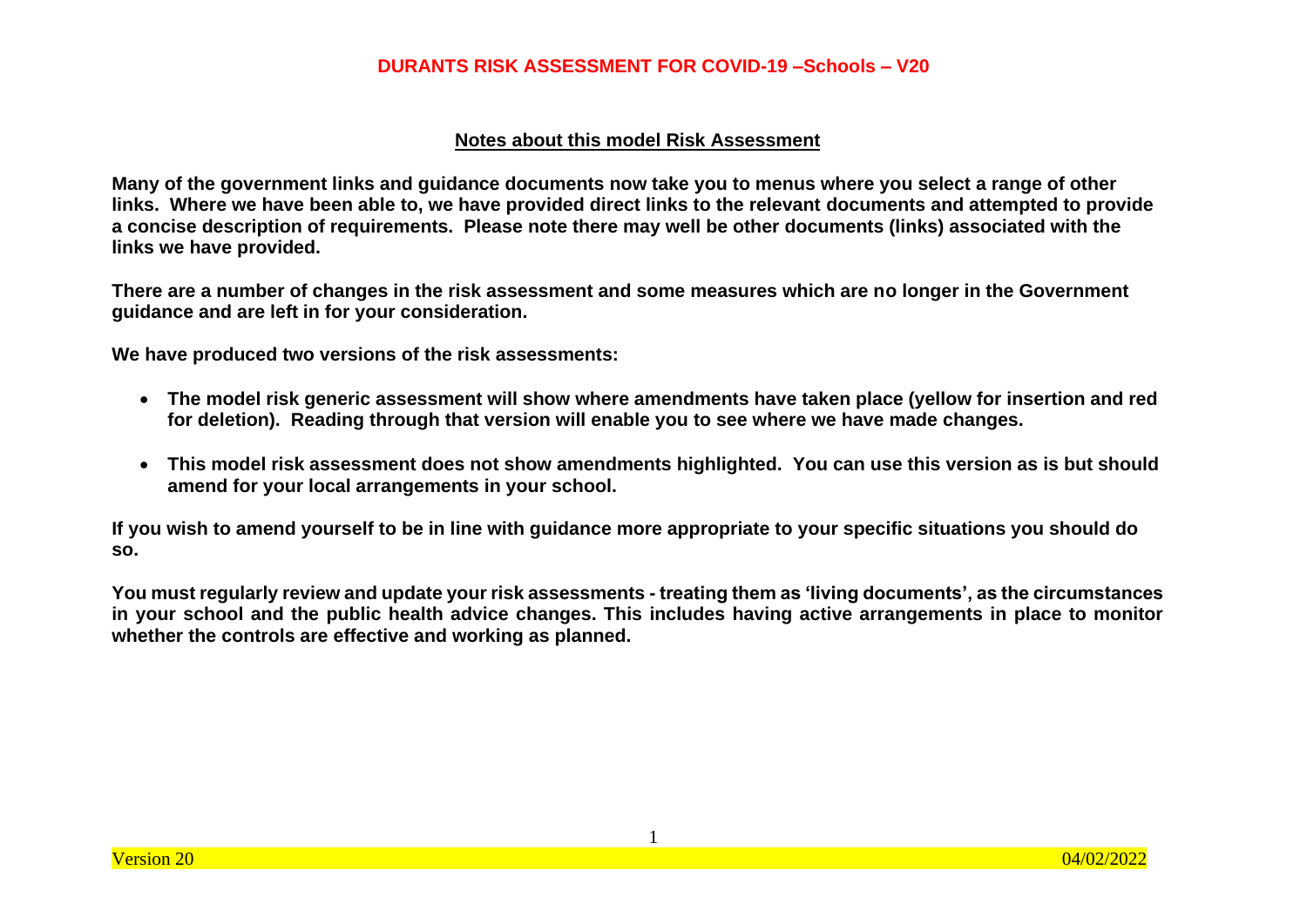

# **EXAMPLE RISK ASSESSMENT – PRIMARY SCHOOLS DURING CORONAVIRUS PANDEMIC (COVID-19) following changes to Government Guidance as at November 2021 (following Prime Minister announcement 27 November 2021).**

| School:                              |                                                       |                                     |                                                                           |
|--------------------------------------|-------------------------------------------------------|-------------------------------------|---------------------------------------------------------------------------|
| Headteacher:                         | <b>Rachel Carli</b>                                   | Persons undertaking the assessment: | Headteacher/<br>Senior Leadership Team/<br><b>School Business Manager</b> |
| <b>Work Activity being assessed:</b> | <b>COVID-19 Risk</b><br><b>Assessment for Schools</b> | <b>Risk Assessment Number:</b>      | Insert                                                                    |
|                                      |                                                       | <b>VERSION NUMBER</b>               | 20                                                                        |
| Date of assessment:                  | 04.02.2022                                            | Date of next review:                | <b>March 2022</b>                                                         |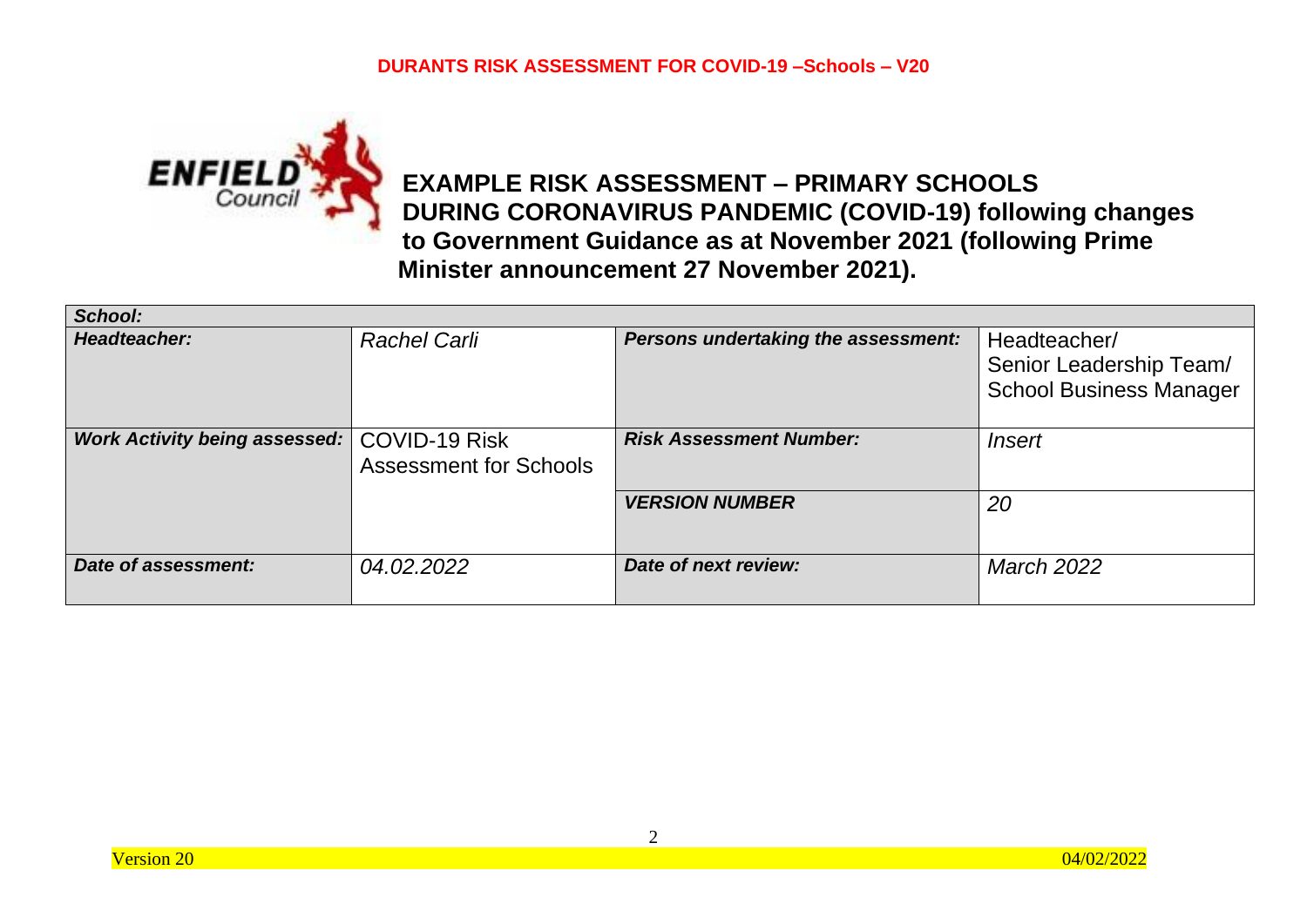| <b>SCOPE OF OPERATION, LOCATION AND PERIOD</b>                                      | <b>ASSOCIATED GUIDANCE</b>                                                                          |
|-------------------------------------------------------------------------------------|-----------------------------------------------------------------------------------------------------|
| <b>SCOPE OF OPERATION (description of tasks being undertaken):</b>                  |                                                                                                     |
| facilities/activities relevant to your school                                       | <b>HSE - Coronavirus/working-safely</b>                                                             |
| Schools COVID-19 operational guidance - GOV.UK (www.gov.uk)                         | <b>HSE - New and Expectant Mothers</b>                                                              |
| Updated November 2021 (following Prime Minister announcement 27                     | <b>HSE - Protecting New and Expectant Mothers at Work</b>                                           |
| November 2021).                                                                     | <b>HSE - New and Expectant Mothers</b><br><b>HSE - Coronavirus/Cleaning/Handwashing &amp; Using</b> |
| Separate guidance is available for early years, further education colleges and for  | <b>Hand Sanitiser</b>                                                                               |
| special schools.                                                                    | HSE - Coronavirus/Cleaning/Bathrooms-toilets-                                                       |
|                                                                                     | washbasins<br>HSE - Respiratory-Protective-Equipment/Fit-Testing-                                   |
| What you should do                                                                  | <b>Basics</b>                                                                                       |
| The current Risk Assessment must be updated and reviewed by the Headteacher,        | <b>HSE - Coronavirus / PPE Face Masks</b>                                                           |
| taking into account any practices and outcomes which have been developed.           | <b>HSE - Supply issues with PPE and working safely</b><br>during the Coronavirus pandemic           |
| Where points are not completed but will need to be addressed, they should be placed | <b>HSE - Protect home workers (Coronavirus)</b>                                                     |
| in Further Actions Required column with a time frame for completion. Items that are | HSE - Coronavirus/Working Safely / Protect People<br>HSE - Coronavirus - Legionella Risks           |
| not applicable to the school's specific settings should be deleted.                 | HSE - Coronavirus / Equipment & Machinery / Air-                                                    |
|                                                                                     | <b>Conditioning &amp; Ventilation</b>                                                               |
|                                                                                     | <b>NHS - 111 - COVID-19</b>                                                                         |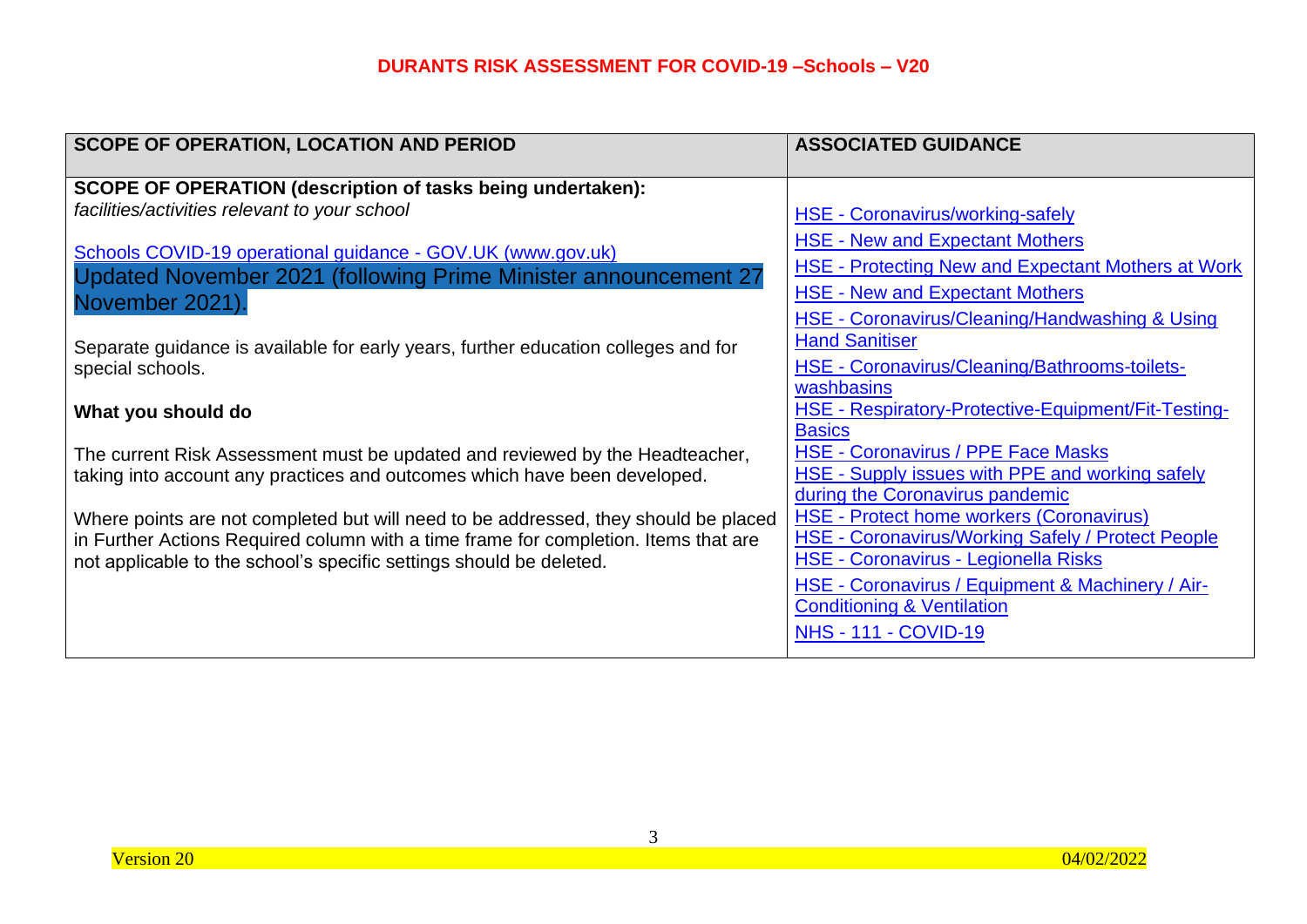| Reference should be made to the various guidance documents available from                           | NHS UK / Coronavirus / Latest NHS Info.                                    |
|-----------------------------------------------------------------------------------------------------|----------------------------------------------------------------------------|
| GOV.UK as on the right-hand side of this document.                                                  | <b>NHS / Coronavirus / Testing &amp; Tracing</b>                           |
| The guidance from UK GOV is constantly updated and changes frequently so best                       | <b>Nursing Times - Research - Paper Towels much more</b>                   |
| practice requires that attention to these guidance notes and their updates is required.             | effective at removing viruses than hand dryers                             |
|                                                                                                     | <b>Royal College of Obstetricians &amp; Gynaecologists -</b>               |
| Please note that when using this model template comments on hazards and control                     | <b>Coronavirus Infection &amp; Pregnancy</b>                               |
| measures can be amended, deleted or added to depending on the individual school                     | GOV.UK - Coronavirus (COVID-19): advice for                                |
| setting.                                                                                            | pregnant employees - GOV.UK                                                |
|                                                                                                     | <b>Royal College of Paediatrics and Child Health -</b>                     |
| It is a model that you can use as is or use to verify if you are using another preferred<br>format. | COVID-19                                                                   |
|                                                                                                     | GOV.UK - COVID-19 Response: Summer 2021                                    |
|                                                                                                     | GOV.UK - COVID-19 - Response Spring 2021                                   |
|                                                                                                     | <b>HSE Coronavirus - Air Conditioning and Ventilation</b>                  |
|                                                                                                     | <b>CIBSE - Coronavirus COVID-19</b>                                        |
|                                                                                                     |                                                                            |
| <b>Useful Contacts:</b>                                                                             | <b>GOV.UK Schools Operational Guidance COVID-19</b>                        |
|                                                                                                     | <b>GOV.UK Guidance for people previously considered</b>                    |
| <b>PHE North East and North Central London Health Protection Team</b>                               | <b>Clinically Extremely Vulnerable from COVID-19</b>                       |
| 4th Floor Wellington House, 133-155 Waterloo Road,                                                  | <b>GOV.UK - Government Collections - Coronavirus</b>                       |
| London,                                                                                             | <b>COVID-19 Guidance</b>                                                   |
| <b>SE1 8UG</b>                                                                                      | <b>GOV.UK - Guidance for Schools Coronavirus COVID-</b>                    |
| necl.team@phe.gov.uk                                                                                | 19                                                                         |
|                                                                                                     | Coronavirus: how to stay safe and help prevent the                         |
| Phone: 020 3837 7084 (option 0, then option 2)                                                      | spread - GOV.UK (www.gov.uk)                                               |
|                                                                                                     | https://www.gov.uk/government/publications/guidance-                       |
| Urgent out of hours advice for health professionals only: 0151 434 4319 or 020 3837<br>7084         | on-shielding-and-protecting-extremely-vulnerable-<br>persons-from-covid-19 |
|                                                                                                     | <b>GOV.UK - Government / Publications / COVID-19</b>                       |
|                                                                                                     | <b>Stay at Home Guidance</b>                                               |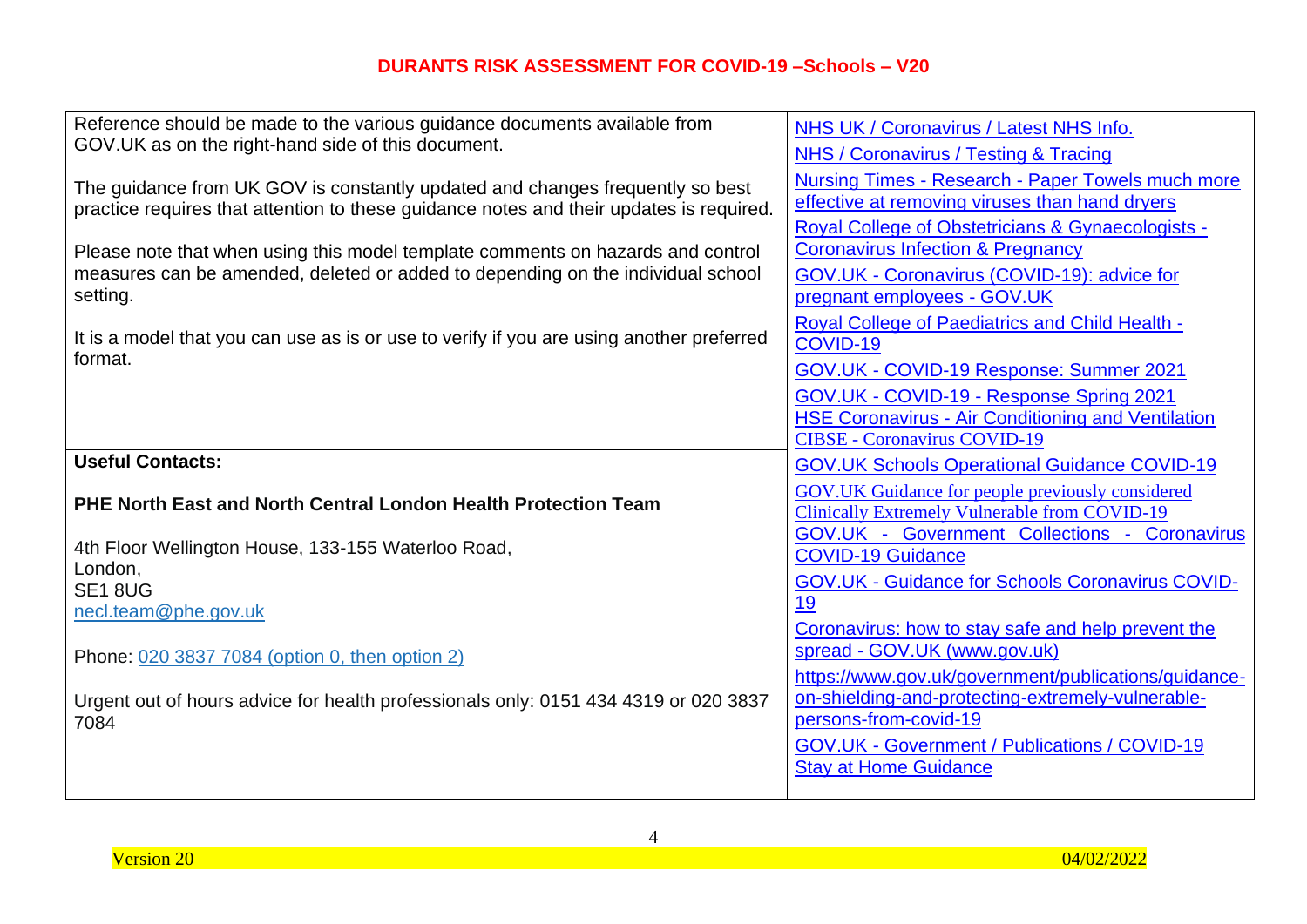| <b>LOCATION:</b>                                                                                                                                                       | GOV.UK - Government / publications / COVID-19                      |
|------------------------------------------------------------------------------------------------------------------------------------------------------------------------|--------------------------------------------------------------------|
|                                                                                                                                                                        | (Asymptomatic-testing for staff in Primary Schools and             |
| Name of school                                                                                                                                                         | <b>Nurseries (Rapid Asymptomatic Testing for Staff)</b>            |
|                                                                                                                                                                        | <b>GOV.UK - Government / Publications / Coronavirus -</b>          |
| <b>WHEN DOES THE ACTIVITY TAKE PLACE</b> (early hours, during normal hours, after                                                                                      | COVID-19 (Asymptomatic testing in Schools and                      |
| 6pm or at weekends)                                                                                                                                                    | Colleges)                                                          |
|                                                                                                                                                                        | <b>GOV.UK - Safe working in Education, Childcare and</b>           |
|                                                                                                                                                                        | Children's Social Care, including the use of Personal              |
| Add in any other hours/days                                                                                                                                            | <b>Protective Equipment (PPE)</b>                                  |
|                                                                                                                                                                        | <b>GOV.UK - Government / Publication Stay-at-Home</b>              |
|                                                                                                                                                                        | Guidance                                                           |
|                                                                                                                                                                        | <b>GOV.UK - NHS Test &amp; Trace - How it works</b>                |
|                                                                                                                                                                        | GOV.UK - Guidance / Ccoronavirus-COVID-19 -                        |
|                                                                                                                                                                        | <b>Getting tested</b>                                              |
|                                                                                                                                                                        | GOV.UK / Government / Publication COVID-19-                        |
| <b>NOTES:</b>                                                                                                                                                          | <b>Decontamination in non-healthcare Settings</b>                  |
|                                                                                                                                                                        | <b>GOV.UK - Guidance / Contacts PHE Health Protection</b>          |
| As an employer, you must protect people from harm. This includes taking                                                                                                | <b>Teams</b>                                                       |
| reasonable steps to protect your workers and others (pupils, visitors, contractors,                                                                                    | <b>GOV.UK - Coronavirus Test</b>                                   |
| delivery staff) from coronavirus. This is a COVID-19 model risk assessment and it'll                                                                                   | <b>GOV.UK / Guidance / Coronavirus - Safer travel</b>              |
| help you manage risk and protect people. Applying the risk assessment process for                                                                                      | quidance for passengers                                            |
| COVID 19 requires that you must:                                                                                                                                       | GOV.UK / Guidance / How to Quarantine (when-you-                   |
| •identify what work activity or situations might cause transmission of the virus                                                                                       | arrive-in-England)                                                 |
| •think about who could be at risk                                                                                                                                      | GOV.UK - Extra mental health support for pupils and                |
| •decide how likely it is that someone could be exposed                                                                                                                 | <b>Teachers</b>                                                    |
| •act to remove the activity or situation, or if this isn't possible, control the risk                                                                                  |                                                                    |
|                                                                                                                                                                        | GOV.UK / Government Publications / COVID-19 for<br>food businesses |
| This model risk assessment is designed to fulfil those requirements and is in line with                                                                                |                                                                    |
| the recommended process using the Health and Safety Executive's (HSE) approach<br>as laid down in their 'Five Steps to Risk Assessment' This is a step-by-step process | <b>GOV.UK - Government Publications - Health &amp; Safety</b>      |
|                                                                                                                                                                        | on Educational Visits                                              |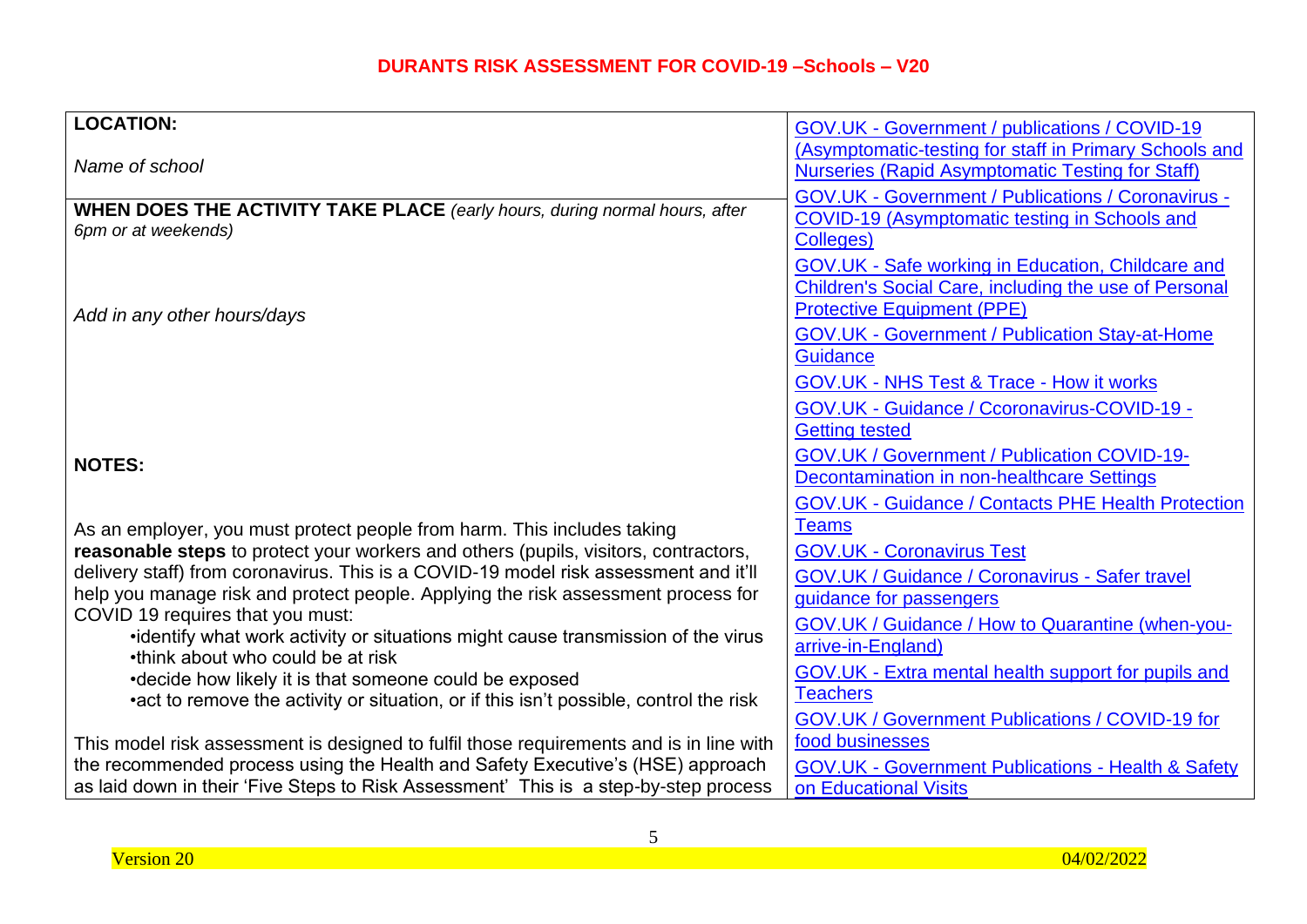| for controlling health and safety risks caused by hazards in the workplace- in this to<br>reduce risks from COVID 19.<br>You can use this document to help you make sure you have covered what you need<br>to do to keep teachers, workers, pupils and others safe. Once you have completed<br>your risk assessment you will also have to monitor to make sure that what you have<br>put in place is working as expected.                                                                                                                                                                                                                                                                       | <b>GOV.UK / Government / Publications / Protection</b><br><b>Measures for Holiday or After School Clubs and other</b><br>out of school settings during the COVID-19 outbreak<br><b>GOV.UK / Government / Publications / Coronavirus</b><br>COVID-19 - Guidance on phased return of Sport and<br><b>Recreation</b><br><b>GOV.UK / Government / Publication / Supporting</b><br><b>Pupils at School with Medical Conditions</b><br><b>GOV.UK / Government / Publications / What Parents</b><br>and Carers need to know about Early Years Providers<br>and Colleges during Coronavirus (COVID-19)<br>outbreak<br>Face coverings in education |
|-------------------------------------------------------------------------------------------------------------------------------------------------------------------------------------------------------------------------------------------------------------------------------------------------------------------------------------------------------------------------------------------------------------------------------------------------------------------------------------------------------------------------------------------------------------------------------------------------------------------------------------------------------------------------------------------------|-------------------------------------------------------------------------------------------------------------------------------------------------------------------------------------------------------------------------------------------------------------------------------------------------------------------------------------------------------------------------------------------------------------------------------------------------------------------------------------------------------------------------------------------------------------------------------------------------------------------------------------------|
|                                                                                                                                                                                                                                                                                                                                                                                                                                                                                                                                                                                                                                                                                                 | GOV.UK - Face coverings: when to wear one,                                                                                                                                                                                                                                                                                                                                                                                                                                                                                                                                                                                                |
| <b>The Layout</b>                                                                                                                                                                                                                                                                                                                                                                                                                                                                                                                                                                                                                                                                               | exemptions, and how to make your own                                                                                                                                                                                                                                                                                                                                                                                                                                                                                                                                                                                                      |
| This risk assessment is laid out in two sections; 'Part 1 – General Risk Assessment<br>for School and 'Part 2 - School Settings'.                                                                                                                                                                                                                                                                                                                                                                                                                                                                                                                                                               |                                                                                                                                                                                                                                                                                                                                                                                                                                                                                                                                                                                                                                           |
| This document model aims to look at and use guidance and advice from authoritative<br>sources, in this case the HSE and UK GOV. (DofE).                                                                                                                                                                                                                                                                                                                                                                                                                                                                                                                                                         |                                                                                                                                                                                                                                                                                                                                                                                                                                                                                                                                                                                                                                           |
| <b>Part 1</b> – General Risk Assessment for School, which takes into account most<br>activities and visitors etc and can also be used for other premises or sites used such<br>as children's centres etc, it is taken from the HSE's general guidance on risk<br>management and example risk assessment for COVID 19. The content in this section<br>is taken directly from the HSE model and points raised are recommended areas to<br>cover in all workplaces. By checking through this it will enable you to; make sure you<br>are looking at areas or groups that may not be necessarily covered in a<br>straightforward school risk assessment, provide assessment for non-school activity |                                                                                                                                                                                                                                                                                                                                                                                                                                                                                                                                                                                                                                           |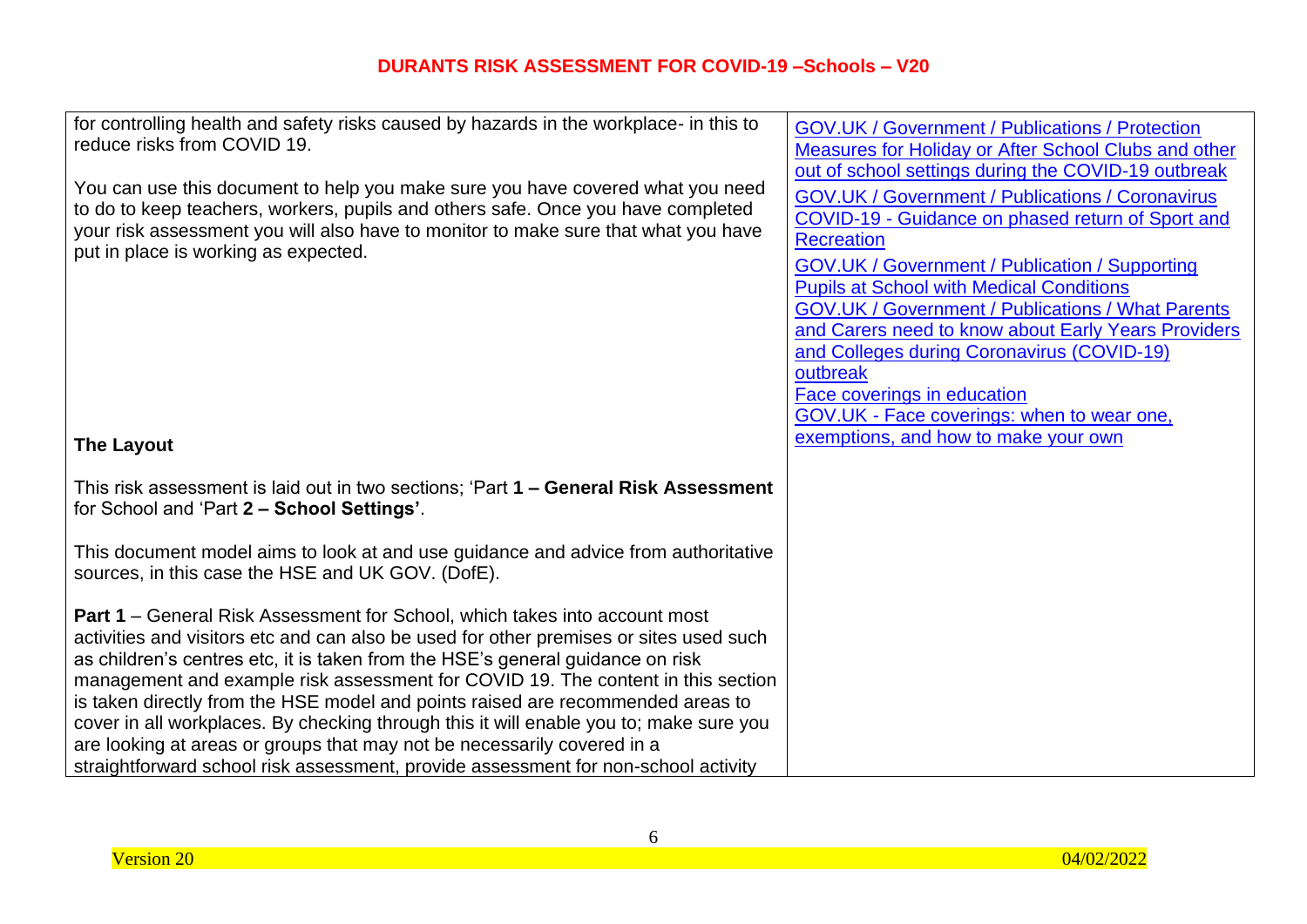| e.g. building work etc, and can be used to consider if it can be applied to your school<br>setting.                                                                                                                                                                                                                          |  |
|------------------------------------------------------------------------------------------------------------------------------------------------------------------------------------------------------------------------------------------------------------------------------------------------------------------------------|--|
| <b>Part 2-</b> School Settings, is as stated and is specifically centred on normal school<br>operation. The information here is sourced from UK GOV documents and the links for<br>these are listed in the main body and on the left of this document.                                                                       |  |
| <b>LEGAL REQUIREMENT</b>                                                                                                                                                                                                                                                                                                     |  |
| The legal requirement in a nutshell is to reduce risk 'as low as reasonably practicable'<br>(ALARP). You are required to do this using risk assessment and this document<br>provides a model process for this. By so doing you are also meeting with the strong<br>moral obligations to reduce risk in a school environment. |  |
| <b>REMEMBER:</b>                                                                                                                                                                                                                                                                                                             |  |
| THIS DOCUMENT IS THERE TO BE USED AS A MODEL AND SHOULD BE<br>ADAPTED FOR YOUR SCHOOL SETTING AND ITS NEEDS.                                                                                                                                                                                                                 |  |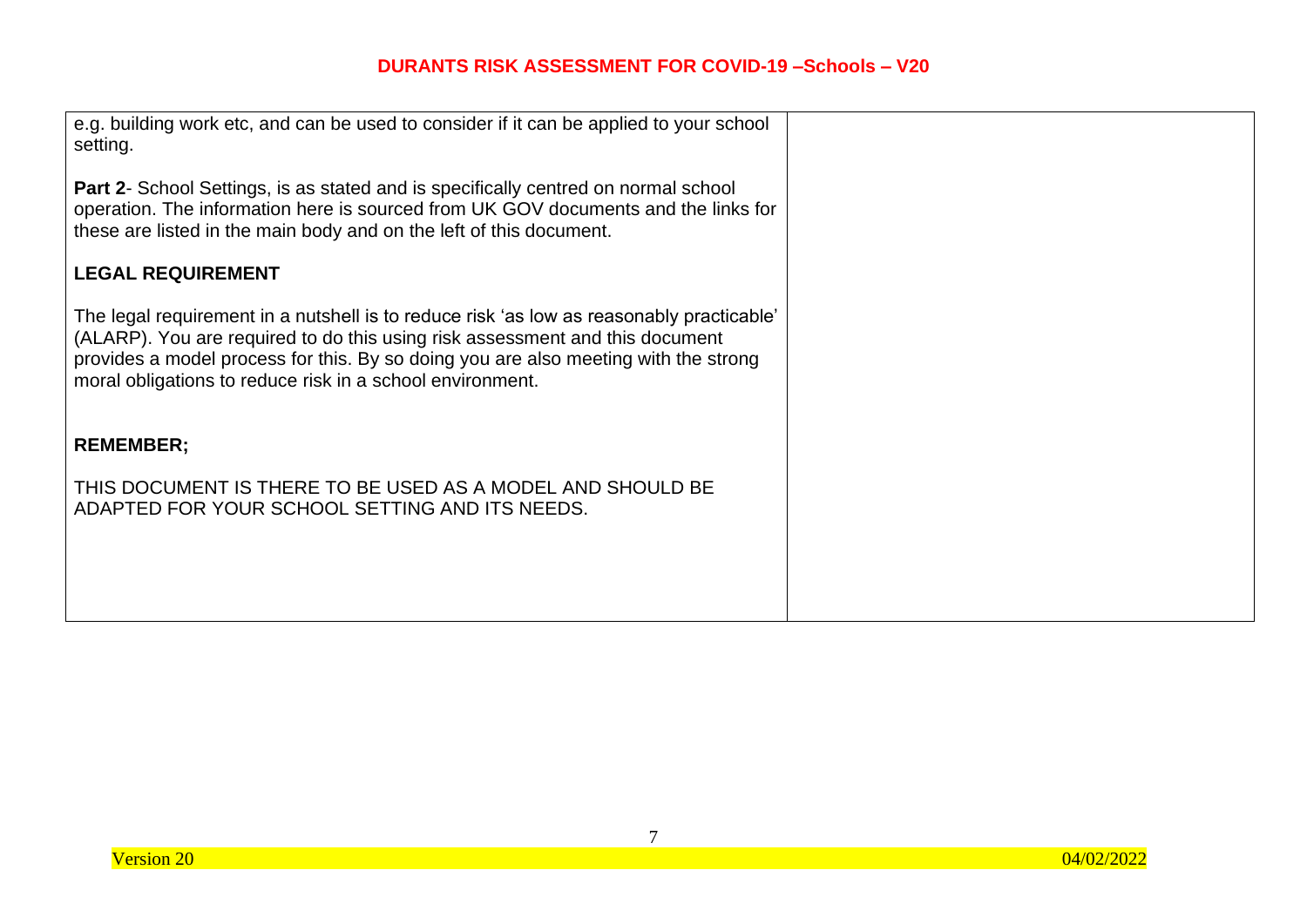| <b>Coronavirus Risk Assessment</b>          |                                                                                                                                                                                                   |                                                                                                                                                              |               |                                                                                                |                                                                                                                      |                             |  |
|---------------------------------------------|---------------------------------------------------------------------------------------------------------------------------------------------------------------------------------------------------|--------------------------------------------------------------------------------------------------------------------------------------------------------------|---------------|------------------------------------------------------------------------------------------------|----------------------------------------------------------------------------------------------------------------------|-----------------------------|--|
| <b>Activity:</b>                            | Risk Assessment for Schools in<br>response to Coronavirus                                                                                                                                         |                                                                                                                                                              | No. of pages: |                                                                                                |                                                                                                                      | Page number:                |  |
| What are the<br>hazards?                    | Who is at risk and<br>How would they be<br>harmed?                                                                                                                                                | <b>CONTROLS</b><br>What is currently done to reduce /<br>control the risk?                                                                                   |               |                                                                                                | What further action do<br>you need to consider to<br>control the risks?<br>-What more can be<br>done to reduce risk? | Action by whom, by<br>when? |  |
| PART 1 - GENERAL RISK ASSESSMENT FOR SCHOOL |                                                                                                                                                                                                   |                                                                                                                                                              |               |                                                                                                |                                                                                                                      |                             |  |
|                                             | as with current new<br>variant is also<br>prevalent as well as<br>the original strain.<br>At this time the<br>Government advise<br>that the new variant<br>does not appear to<br>be more harmful. | <b>GOV.UK Rapid Asymptomatic Coronavirus</b><br>(COVID-19) testing for staff in primary<br>schools, school based nurseries and<br>maintained nursery schools |               | weekly testing to their<br>staff – participation in<br>testing is strongly<br>encouraged.      | All schools and colleges<br>should offer regular twice<br>Lateral flow devices are                                   | Senior Leadership<br>Team.  |  |
|                                             |                                                                                                                                                                                                   |                                                                                                                                                              |               | provided to schools,<br>week. This will help<br>identify staff who are<br>displaying symptoms, | should offer staff (who<br>are on-site) access to 2<br>rapid results tests every<br>carrying the virus without       |                             |  |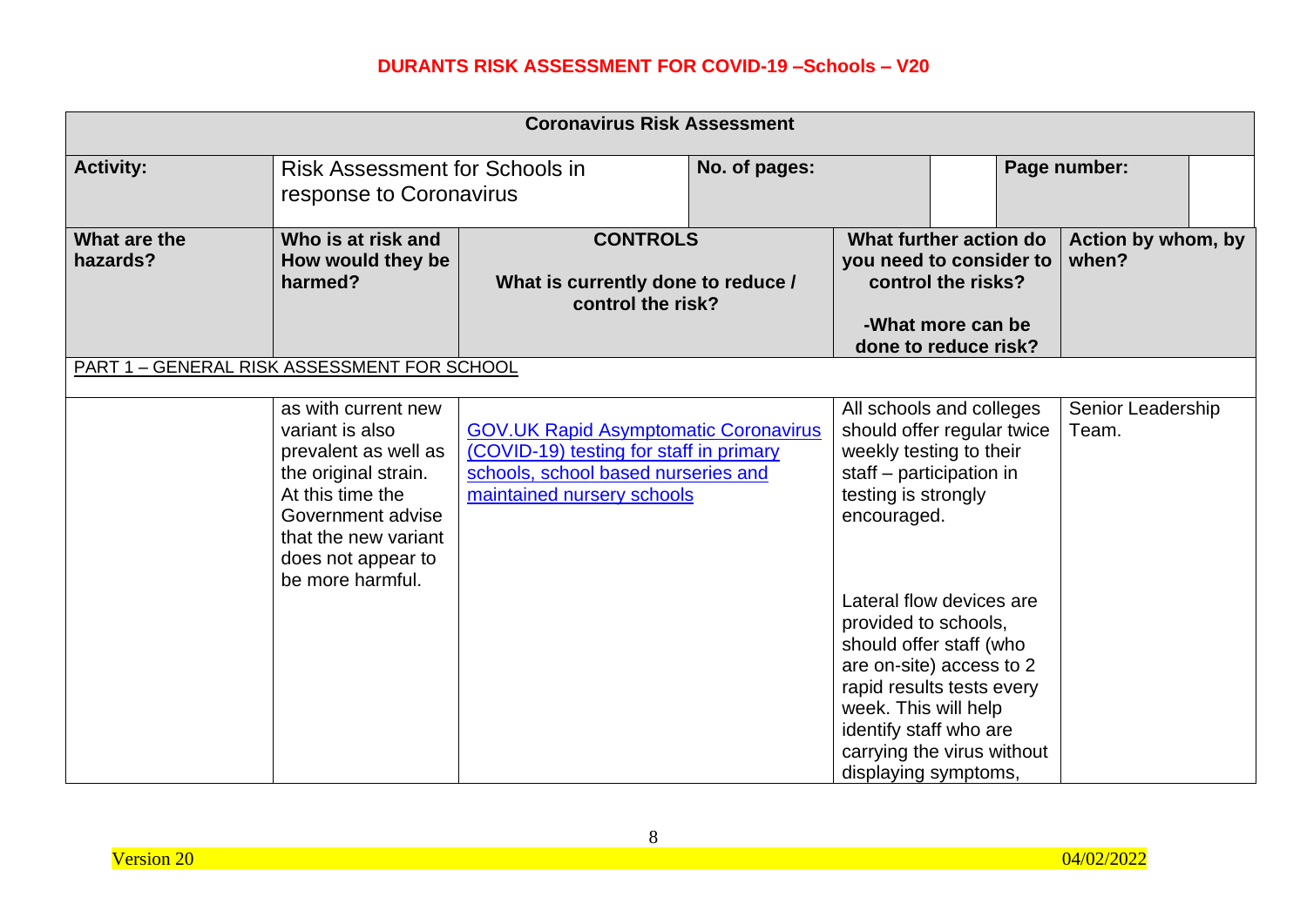|                                                                                                                                                                                                                                          |                                                                                        |                                                                                                                                                                                                                                                                                                                                                                                                                                                                                                                                                                                                                                                                   | reducing the risk of<br>transmission.                                                                                                                                                                                                                                                                                                                       |  |
|------------------------------------------------------------------------------------------------------------------------------------------------------------------------------------------------------------------------------------------|----------------------------------------------------------------------------------------|-------------------------------------------------------------------------------------------------------------------------------------------------------------------------------------------------------------------------------------------------------------------------------------------------------------------------------------------------------------------------------------------------------------------------------------------------------------------------------------------------------------------------------------------------------------------------------------------------------------------------------------------------------------------|-------------------------------------------------------------------------------------------------------------------------------------------------------------------------------------------------------------------------------------------------------------------------------------------------------------------------------------------------------------|--|
| Getting or spreading<br>coronavirus in<br>common use high<br>traffic areas such as<br>canteens, corridors,<br>rest rooms, toilet<br>facilities, entry/exit<br>points to facilities, lifts,<br>changing rooms and<br>other communal areas | <b>Workers</b><br><b>Customers</b><br><b>Visitors</b><br>Contractors<br><b>Drivers</b> | $\overline{\phantom{a}}$<br>Careful monitoring and procedures for:<br>$\triangleright$ areas where people will congregate, e.g.<br>rest rooms, canteens, changing rooms,<br>reception, meeting rooms, smoking areas,<br>tea points, kitchens etc leave non-fire<br>doors open to reduce the amount of<br>contact with doors and also potentially<br>improve workplace ventilation fire doors<br>should normally be closed; HOWEVER;<br><b>WHERE AREAS ARE OCCUPIED-</b><br>providing staff are briefed to only keep<br>open whilst area/vicinity is in use, there is<br>robust monitoring on procedure, the Fire<br><b>Risk Assessment is amended and records</b> | - Put in place monitoring<br>and supervision to make<br>sure people are following<br>controls put in place, e.g.<br>following hygiene<br>procedures, washing<br>hands, following one-way<br>systems, fire door<br>controls<br>- Near-miss reporting<br>may also help identify<br>where controls cannot be<br>followed, or people are<br>not doing what they |  |
|                                                                                                                                                                                                                                          |                                                                                        | of briefing to staff maintained, then fire<br>doors can be kept open to improve<br>ventilation-<br>$\triangleright$ In addition please note that for final fire<br>exit doors (doors that lead to the outside<br>world) there is no requirement to have<br>these closed for purposes of fire<br>precautions.                                                                                                                                                                                                                                                                                                                                                      | should                                                                                                                                                                                                                                                                                                                                                      |  |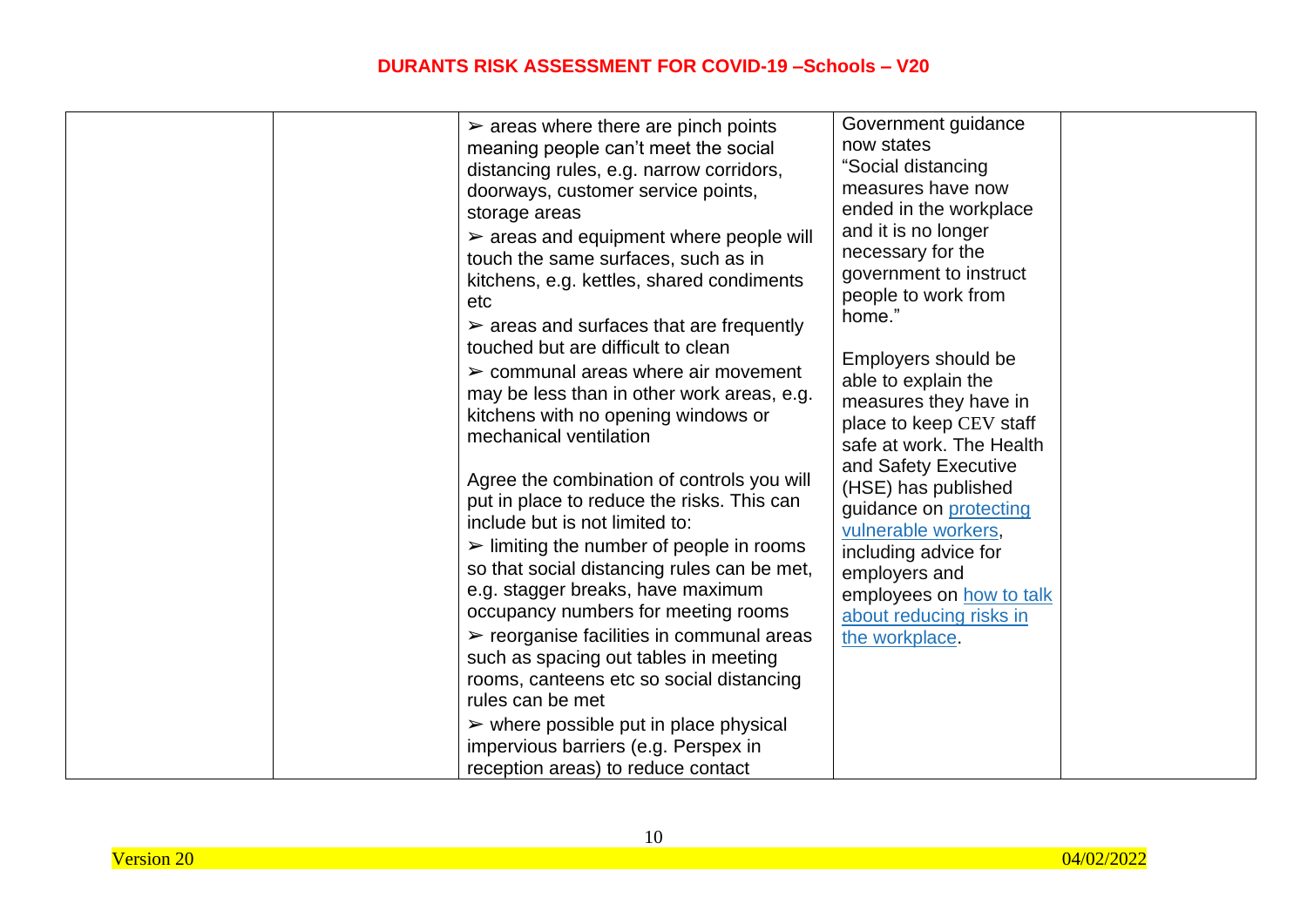| $\triangleright$ increase the use of online meeting<br>facilities, even for people working in the<br>same building, to reduce the number of<br>people moving around<br>$\triangleright$ put in place one-way systems in<br>corridors or regularly used pedestrian<br>traffic routes to manage the flow of people<br>moving around workplaces and to allow<br>social distancing rules to be met<br>$\triangleright$ provide lockers for people to keep<br>personal belongings in so that they aren't<br>left in the open<br>$\triangleright$ keep surfaces, such as kitchen sides<br>and tables, in communal areas clear for<br>people to sit and eat at to make cleaning<br>easier<br>≻provide washing facilities and hand<br>sanitiser at accessible places near to<br>where people will have contact with high<br>traffic communal areas, e.g.<br>sanitiser/washing facilities at the<br>entrance/exit to canteens<br>$\triangleright$ put signs up to remind people to wash<br>and sanitise hands and not touch their<br>faces |  |
|-----------------------------------------------------------------------------------------------------------------------------------------------------------------------------------------------------------------------------------------------------------------------------------------------------------------------------------------------------------------------------------------------------------------------------------------------------------------------------------------------------------------------------------------------------------------------------------------------------------------------------------------------------------------------------------------------------------------------------------------------------------------------------------------------------------------------------------------------------------------------------------------------------------------------------------------------------------------------------------------------------------------------------------|--|
| $\triangleright$ put in place cleaning regimes to make<br>sure high traffic communal areas are kept<br>clean – consider frequency, level of<br>cleaning and who should be doing it                                                                                                                                                                                                                                                                                                                                                                                                                                                                                                                                                                                                                                                                                                                                                                                                                                                |  |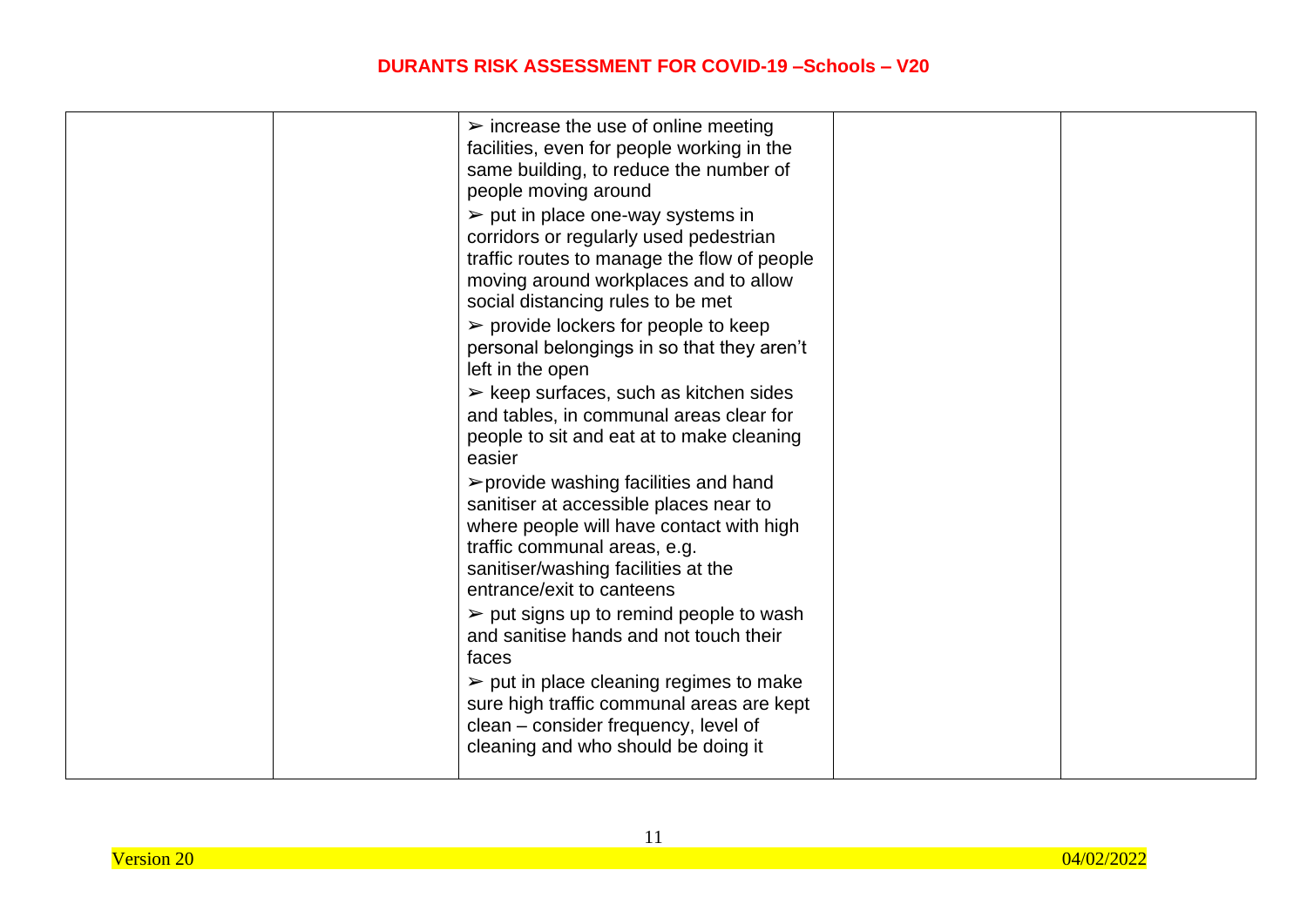| Mental health and<br>wellbeing affected<br>through isolation or<br>anxiety about<br>coronavirus<br><b>Potential for Stress or</b><br>Anxiety caused by<br>fears associated with<br>the virus, isolation,<br>potential bereavement<br>situations or other<br>effects from the<br>changes to living and<br>working.<br>Teachers working from | All staff and<br>Workers- anxiety<br>stress or other<br>mental health<br><b>issues</b><br>Staff working from | Follow guidance on stress and mental<br>health<br>GOV.UK - Extra mental health support for<br>pupils and Teachers<br>- Have regular keep in touch meetings/calls<br>with people working at home to talk about<br>any work issues<br>- Talk openly with workers about the<br>possibility that they may be affected and<br>tell them what to do to raise concerns or<br>who to go to so they can talk things<br>through<br>- Involve workers in completing risk<br>assessments so they can help identify<br>potential problems and identify solutions<br>- Keep workers updated on what is<br>happening so they feel involved and<br>reassured<br>- Discuss the issue of fatigue with<br>employees and make sure they take<br>regular breaks, are encouraged to take<br>leave, set working hours to ensure they<br>aren't working long hours<br>For Schools with access to Schools Health | Further advice and<br>support<br>- Share information and<br>advice with workers<br>about mental health and<br>wellbeing<br>- Consider an<br>occupational health<br>referral if personal stress<br>and anxiety issues are<br>identified<br>- Where you have an<br>employee assistance<br>programme encourage<br>workers to use it to talk<br>through supportive<br>strategies<br>Further information on |  |
|--------------------------------------------------------------------------------------------------------------------------------------------------------------------------------------------------------------------------------------------------------------------------------------------------------------------------------------------|--------------------------------------------------------------------------------------------------------------|-----------------------------------------------------------------------------------------------------------------------------------------------------------------------------------------------------------------------------------------------------------------------------------------------------------------------------------------------------------------------------------------------------------------------------------------------------------------------------------------------------------------------------------------------------------------------------------------------------------------------------------------------------------------------------------------------------------------------------------------------------------------------------------------------------------------------------------------------------------------------------------------|--------------------------------------------------------------------------------------------------------------------------------------------------------------------------------------------------------------------------------------------------------------------------------------------------------------------------------------------------------------------------------------------------------|--|
| home and pupils using                                                                                                                                                                                                                                                                                                                      | home and pupils                                                                                              | & Safety Team Service, refer to the                                                                                                                                                                                                                                                                                                                                                                                                                                                                                                                                                                                                                                                                                                                                                                                                                                                     | how to set up a                                                                                                                                                                                                                                                                                                                                                                                        |  |
| DSE equipment.                                                                                                                                                                                                                                                                                                                             | studying from home.                                                                                          | Schools Hub advice sheets; "DSE Self-                                                                                                                                                                                                                                                                                                                                                                                                                                                                                                                                                                                                                                                                                                                                                                                                                                                   | workstation for short                                                                                                                                                                                                                                                                                                                                                                                  |  |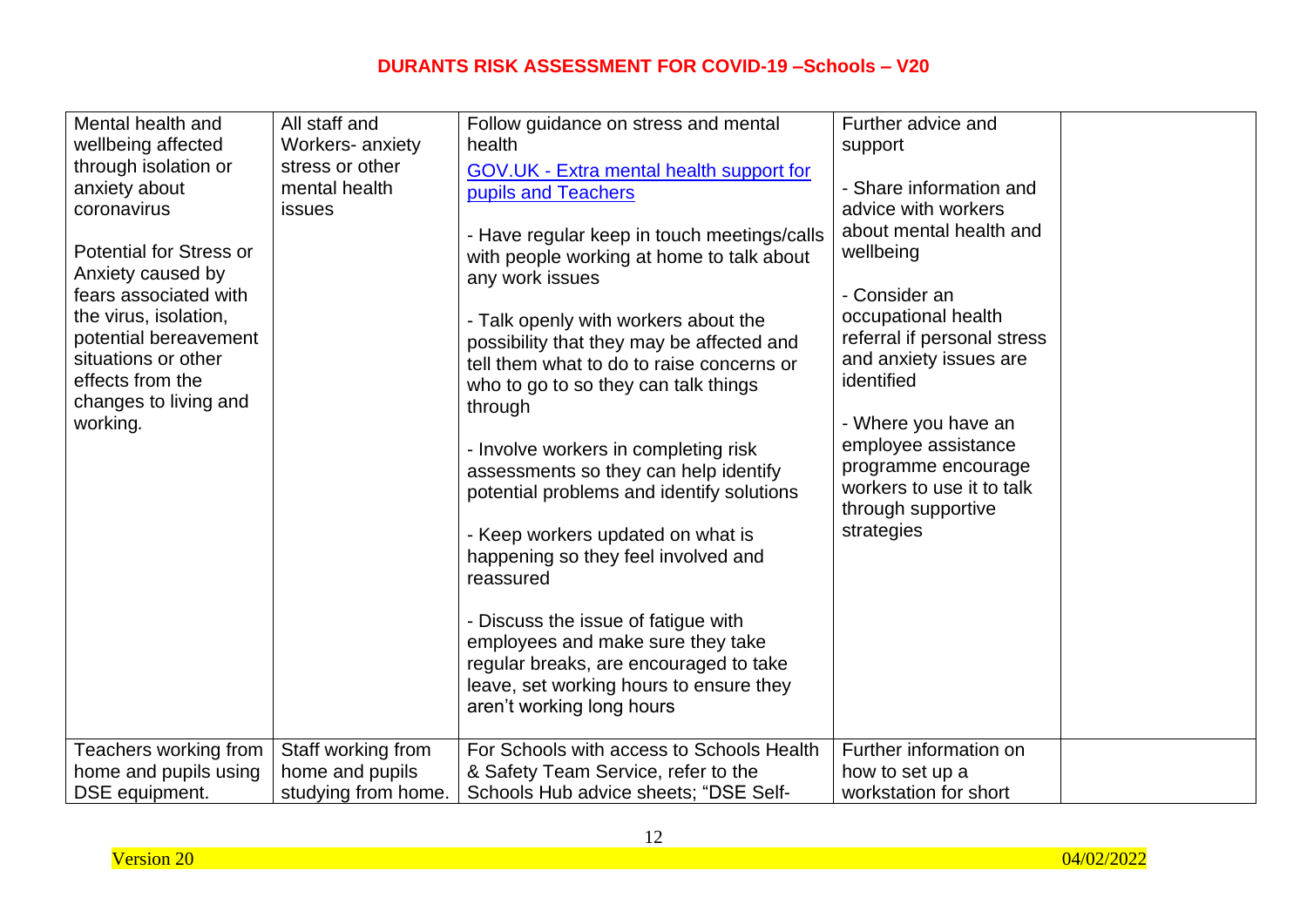|                      |                       | Assessment - COVID-19 - Sheet No. 4                                             | duration home working       |  |
|----------------------|-----------------------|---------------------------------------------------------------------------------|-----------------------------|--|
| Note: This may have  | Musculoskeletal       | and Working from Home for Schools -                                             | and also what to do for     |  |
| ceased or reduced in | disorders as a result | COVID-19 CBT Advice Sheet".                                                     | long term home working      |  |
| many cases.          | of using DSE at       |                                                                                 | can be found on HSE's       |  |
| However, where home  | home for a long       | Follow guidance on display screen                                               |                             |  |
| working has been     | period of time        | equipment in the HSE Protect                                                    | <b>HSE - Protect home</b>   |  |
| decided upon these   |                       | homeworkers page                                                                | workers (Coronavirus)       |  |
| controls etc. should |                       |                                                                                 |                             |  |
| still be followed.   |                       | <b>HSE - Protect home workers (Coronavirus)</b>                                 | It is important to consider |  |
|                      |                       |                                                                                 | breaks from this work. 5    |  |
|                      |                       | <b>HSE - Coronavirus/Working Safely /</b>                                       | minutes every hour is       |  |
|                      |                       | <b>Protect People</b>                                                           | better than 15 minutes      |  |
|                      |                       |                                                                                 | every 2 hours.              |  |
|                      |                       | There is no increased risk for people                                           | Consideration to how this   |  |
|                      |                       | working at home temporarily but if this                                         | can be scheduled in         |  |
|                      |                       | arrangement becomes long term the risks                                         | could include actual        |  |
|                      |                       | should be assessed                                                              | separate breaks or in       |  |
|                      |                       |                                                                                 | lesson time outs.           |  |
|                      |                       | - For all people working at home using                                          |                             |  |
|                      |                       | display screen equipment (DSE) put in                                           |                             |  |
|                      |                       | place information and training on how to                                        |                             |  |
|                      |                       | protect themselves, e.g. take regular                                           |                             |  |
|                      |                       | breaks, stretching exercises, set the                                           |                             |  |
|                      |                       | equipment up properly                                                           |                             |  |
|                      |                       |                                                                                 |                             |  |
|                      |                       | - For people working at home longer term                                        |                             |  |
|                      |                       | complete a DSE assessment with them<br>and identify what equipment is needed to |                             |  |
|                      |                       | allow them to work safely at home                                               |                             |  |
|                      |                       |                                                                                 |                             |  |
|                      |                       | Schedule or build in breaks of minimum                                          |                             |  |
|                      |                       | of 5 minutes every hour for pupils studying.                                    |                             |  |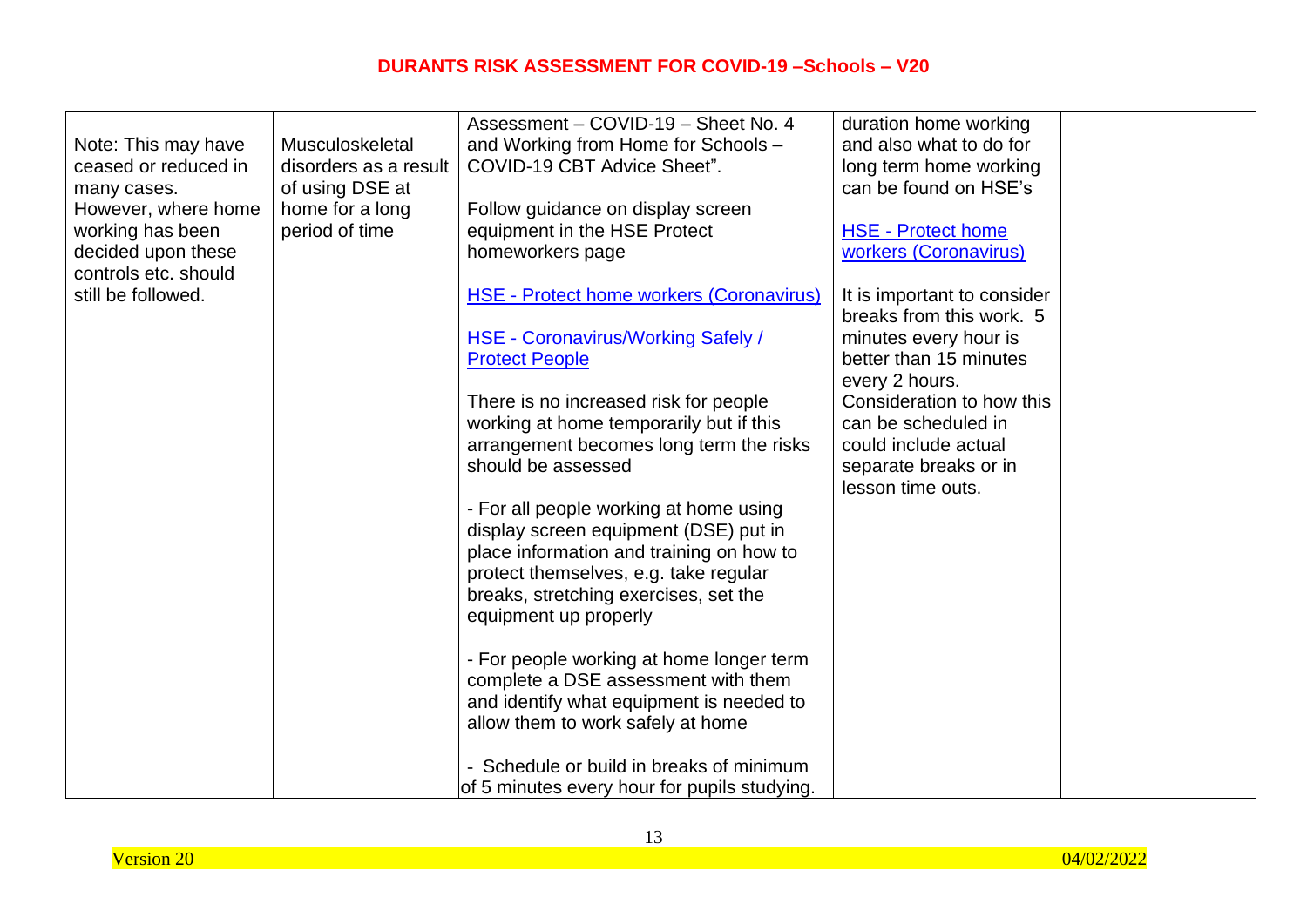| Poor workplace<br>ventilation leading to<br>risks of coronavirus<br>spreading                                                                                                                                                                                                                                                                                                                       | Workers<br><b>Customers</b><br>Contractors | Please see COVID Advice - COVID-19<br>Schools Advice No. 5 – Ventilation and Air<br><b>Conditioning Version 2.</b>                                                                                                                                                                                                                                                                                                                                                                                                                                                                                                                                                                                                                                                                                                                                                           | - maintain air circulation<br>systems in line with<br>manufacturers'<br>recommendations                                                                                                                     |  |
|-----------------------------------------------------------------------------------------------------------------------------------------------------------------------------------------------------------------------------------------------------------------------------------------------------------------------------------------------------------------------------------------------------|--------------------------------------------|------------------------------------------------------------------------------------------------------------------------------------------------------------------------------------------------------------------------------------------------------------------------------------------------------------------------------------------------------------------------------------------------------------------------------------------------------------------------------------------------------------------------------------------------------------------------------------------------------------------------------------------------------------------------------------------------------------------------------------------------------------------------------------------------------------------------------------------------------------------------------|-------------------------------------------------------------------------------------------------------------------------------------------------------------------------------------------------------------|--|
| Respirable infection -<br>Getting or spreading<br>coronavirus in<br>common use high<br>traffic areas such as<br>canteens, corridors,<br>rest rooms, toilet<br>facilities, entry/exit<br>points to facilities, lifts,<br>changing rooms and<br>other communal<br>areas, (e.g., where<br>there are pinch points,<br>narrow corridors,<br>doorways, customer<br>service points, storage<br>areas etc.) |                                            | - Identify if you need additional ventilation<br>to increase air flow in all or parts of your<br>workplace<br>- Fresh air is the preferred way of<br>ventilating your workplace so opening<br>windows and doors (fire doors should<br>normally be closed; HOWEVER; WHERE<br><b>AREAS ARE OCCUPIED- providing staff</b><br>are briefed to only keep open whilst<br>area/vicinity is in use, there is robust<br>monitoring on procedure, the Fire Risk<br>Assessment is amended and records of<br>briefing to staff maintained, then fire doors<br>can be kept open to improve ventilation)<br>can help<br>- If you need additional ventilation provide<br>it, e.g. mechanical ventilation, desk fans,<br>air movers etc<br>- Switch heating ventilation and air<br>conditioning (HVAC) systems to drawing in<br>fresh air where they can be, rather than<br>recirculating air | The Government are<br>looking at supplying CO2<br>monitors for Schools.<br>Once there is clarity on<br>the provision and further<br>advice on their use is<br>available, we will update<br>Schools further. |  |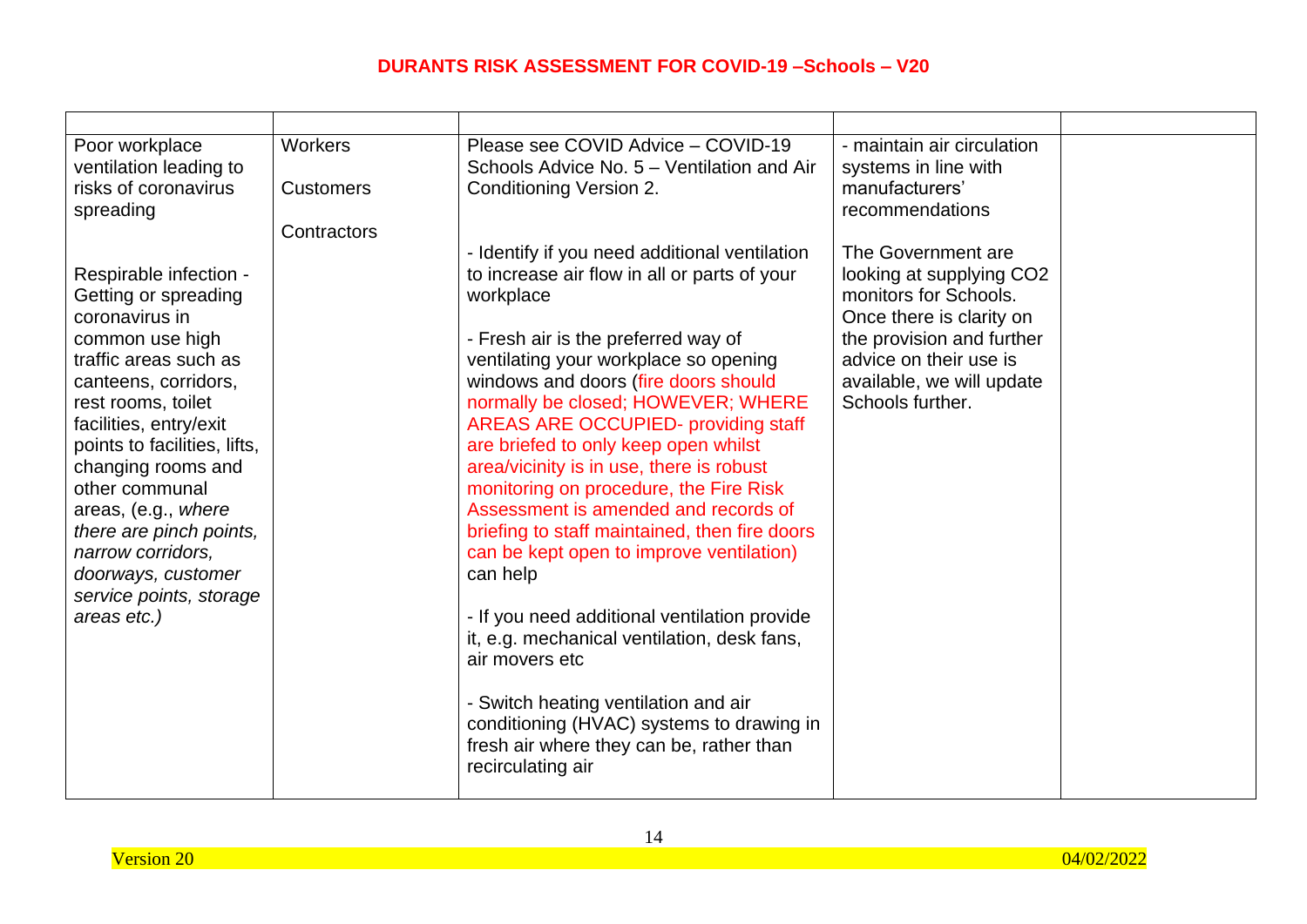| <b>Clinically Extremely</b><br>Vulnerable (CEV)<br><b>Children</b><br><b>GOV.UK -</b><br><b>Government</b><br><b>Publications - Actions</b><br>for Schools during the<br>coronavirus outbreak /<br><b>Schools Operational</b><br><b>Guidance</b> | Parents or<br>guardians for<br>children that are<br>clinically extremely<br>vulnerable will have<br>received a letter and<br>advice from a<br>doctor/clinician | All clinically extremely vulnerable (CEV)<br>children and young people should attend<br>their education setting unless they are one<br>of the very small number of children and<br>young people under paediatric or other<br>specialist care who have been advised by<br>their clinician or other specialist not to<br>attend. | Please monitor all<br>Government guidance.                                                                                                                                                                                                                                                                                     |  |
|--------------------------------------------------------------------------------------------------------------------------------------------------------------------------------------------------------------------------------------------------|----------------------------------------------------------------------------------------------------------------------------------------------------------------|--------------------------------------------------------------------------------------------------------------------------------------------------------------------------------------------------------------------------------------------------------------------------------------------------------------------------------|--------------------------------------------------------------------------------------------------------------------------------------------------------------------------------------------------------------------------------------------------------------------------------------------------------------------------------|--|
| Staff with COVID-19<br>symptoms and<br>potentially spreading<br>to staff and others                                                                                                                                                              | Virus could spread<br>to others from those<br>with symptoms                                                                                                    | Staff who develop symptoms of COVID-19<br>should stay at home and self-isolate<br>immediately.                                                                                                                                                                                                                                 | Staff who become<br>symptomatic should self-<br>isolate for 10 days.<br>If someone a staff<br>member lives with has<br>symptoms of COVID-19,<br>or has tested positive for<br>COVID-19, they may not<br>need to self-isolate.<br><b>Please read the</b><br>explanation from the link<br>where criteria is clearly<br>laid out. |  |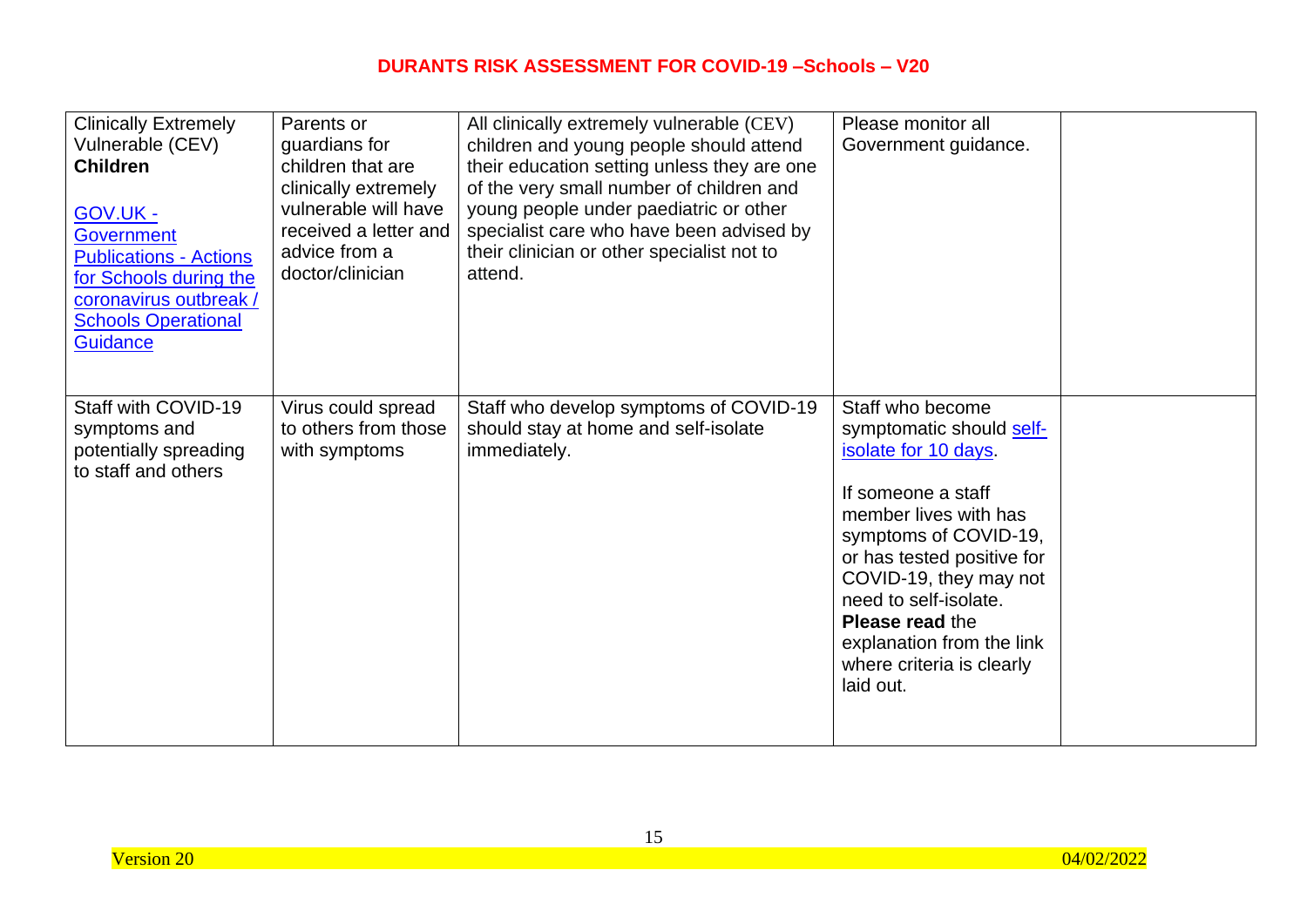| The following link describes when to self-   | When to self-isolate and |  |
|----------------------------------------------|--------------------------|--|
| isolate and when not to self-isolate.        | what to do -             |  |
|                                              | Coronavirus (COVID-      |  |
| When to self-isolate and what to do -        | 19) - NHS                |  |
| <b>Coronavirus (COVID-19) - NHS</b>          | (www.nhs.uk)             |  |
| (www.nhs.uk)                                 |                          |  |
|                                              |                          |  |
| The NHS advice states:                       |                          |  |
|                                              |                          |  |
|                                              |                          |  |
| "How long to self-isolate                    |                          |  |
|                                              |                          |  |
| If you test positive, your self-isolation    |                          |  |
| period includes the day your symptoms        |                          |  |
| started (or the day you had the test, if you |                          |  |
| did not have symptoms) and the next 10       |                          |  |
| full days.                                   |                          |  |
|                                              |                          |  |
| You may need to self-isolate for longer if   |                          |  |
| you get symptoms while self-isolating or     |                          |  |
| your symptoms do not go away.                |                          |  |
|                                              |                          |  |
| Read more about how long to self-isolate."   |                          |  |
|                                              |                          |  |
|                                              |                          |  |
|                                              |                          |  |
|                                              |                          |  |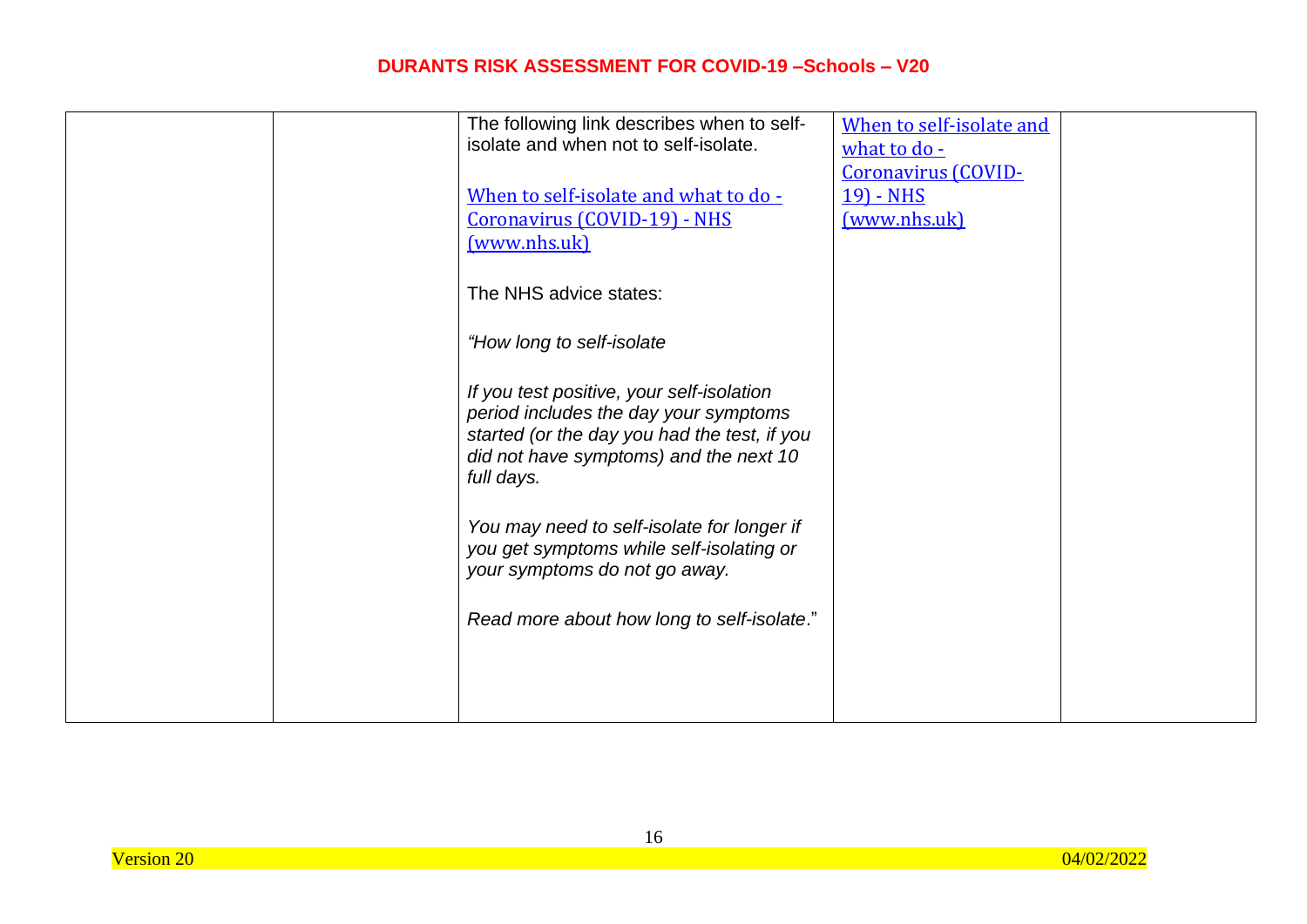| <b>PART 2 - SCHOOL SETTINGS</b>                                                                                                                                                                                                                     |                                                                                                                                                                  |                                                                                                                                                                                                                                                                                                                                                                                                                                                                                                                                                                                                                    |                                                                                                                                                                                                                                                                                                                                                                                                                                                                                           |                             |  |
|-----------------------------------------------------------------------------------------------------------------------------------------------------------------------------------------------------------------------------------------------------|------------------------------------------------------------------------------------------------------------------------------------------------------------------|--------------------------------------------------------------------------------------------------------------------------------------------------------------------------------------------------------------------------------------------------------------------------------------------------------------------------------------------------------------------------------------------------------------------------------------------------------------------------------------------------------------------------------------------------------------------------------------------------------------------|-------------------------------------------------------------------------------------------------------------------------------------------------------------------------------------------------------------------------------------------------------------------------------------------------------------------------------------------------------------------------------------------------------------------------------------------------------------------------------------------|-----------------------------|--|
| What are the<br>hazards?                                                                                                                                                                                                                            | Who is at risk and<br>How would they be<br>harmed?<br>(e.g. staff, public,<br>contractors - trip,<br>slip, fall, assault)                                        | <b>CONTROLS</b><br>What is currently done to reduce /<br>control the risk?                                                                                                                                                                                                                                                                                                                                                                                                                                                                                                                                         | What further action do<br>you need to consider to<br>control the risks?<br>-What more can be done<br>to reduce risk?                                                                                                                                                                                                                                                                                                                                                                      | Action by whom, by<br>when? |  |
| Teachers working<br>from home and pupils<br>using DSE<br>equipment.<br>Note: This may have<br>ceased or reduced in<br>many cases.<br>However, where<br>home working has<br>been decided upon<br>these controls etc.<br>should still be<br>followed. | Staff working from<br>home and pupils<br>studying from home.<br>Musculoskeletal<br>disorders as a result<br>of using DSE at<br>home for a long<br>period of time | For Schools with access to Schools<br>Health & Safety Team Service, refer to<br>the Schools Hub advice sheets; "DSE<br>Self Assessment - COVID-19 - Sheet<br>No. 4 and Working from Home for<br>Schools - COVID-19 CBT Advice<br>Sheet".<br>Follow guidance on display screen<br>equipment in the HSE Protect<br>homeworkers page<br><b>HSE - Protect home workers</b><br>(Coronavirus)<br><b>HSE - Coronavirus/Working Safely /</b><br><b>Protect People</b><br>There is no increased risk for people<br>working at home temporarily but if this<br>arrangement becomes long term the<br>risks should be assessed | Further information on how<br>to set up a workstation for<br>short duration home<br>working and also what to<br>do for long term home<br>working can be found on<br>HSE's<br><b>HSE - Protect home</b><br>workers (Coronavirus)<br>It is important to consider<br>breaks from this work. 5<br>minutes every hour is<br>better than 15 minutes<br>every 2 hours.<br>Consideration to how this<br>can be scheduled in could<br>include actual separate<br>breaks or in lesson time<br>outs. |                             |  |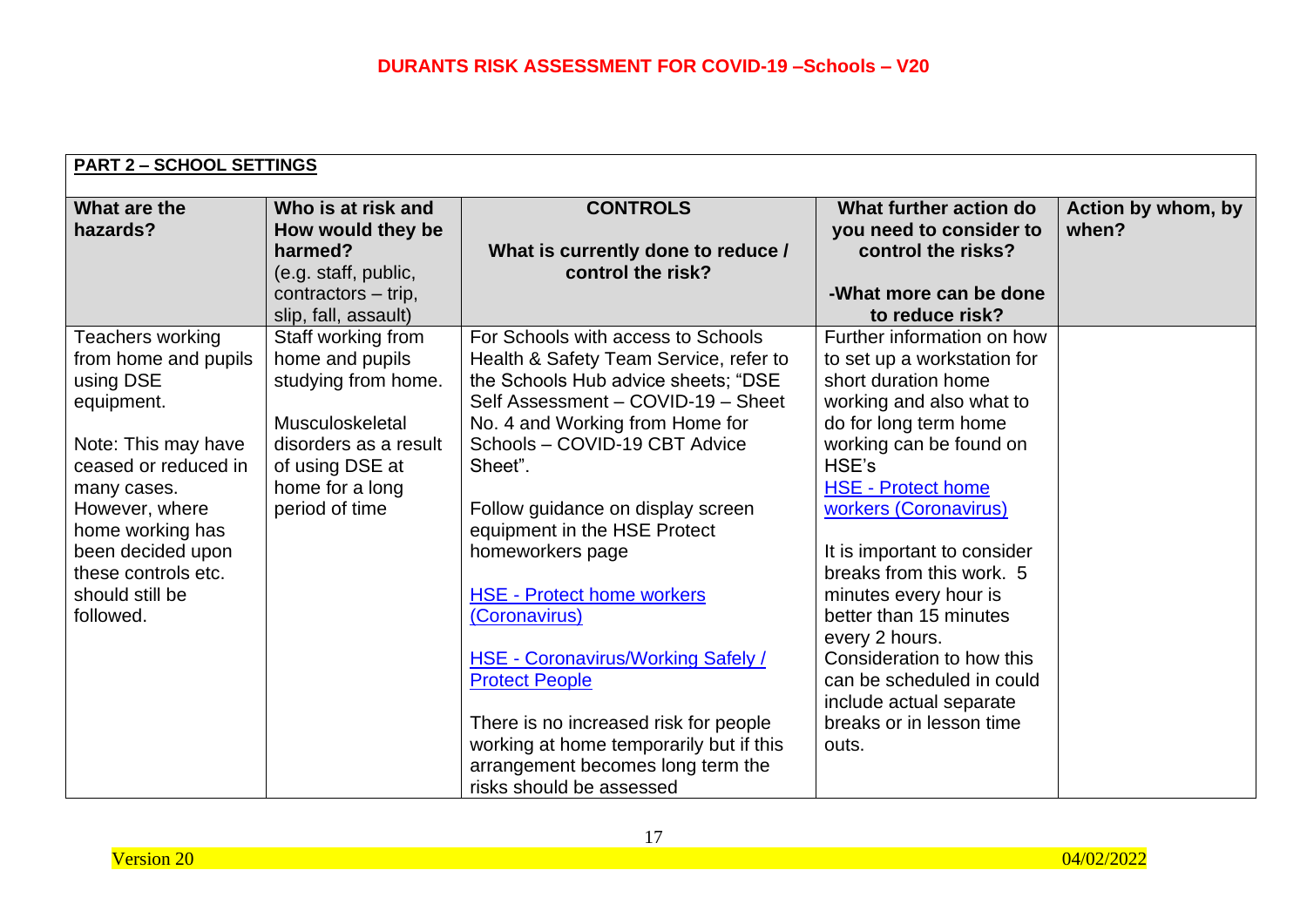|                       |               | - For all people working at home using<br>display screen equipment (DSE) put in<br>place information and training on how to<br>protect themselves, e.g. take regular<br>breaks, stretching exercises, set the<br>equipment up properly<br>- For people working at home longer<br>term complete a DSE assessment with<br>them and identify what equipment is<br>needed to allow them to work safely at<br>home<br>- Schedule or build in breaks of<br>minimum of 5 minutes every hour for<br>pupils studying. |                                                    |  |
|-----------------------|---------------|--------------------------------------------------------------------------------------------------------------------------------------------------------------------------------------------------------------------------------------------------------------------------------------------------------------------------------------------------------------------------------------------------------------------------------------------------------------------------------------------------------------|----------------------------------------------------|--|
| Preparation of school | <b>Pupils</b> | Premises and utilities have been health                                                                                                                                                                                                                                                                                                                                                                                                                                                                      | Carry out a formal /                               |  |
| and ongoing           |               | and safety checked and building is                                                                                                                                                                                                                                                                                                                                                                                                                                                                           | recorded full pre-opening                          |  |
| compliance checks     | <b>Staff</b>  | compliant (use usual compliance                                                                                                                                                                                                                                                                                                                                                                                                                                                                              | premises inspection.                               |  |
|                       |               | checklist)                                                                                                                                                                                                                                                                                                                                                                                                                                                                                                   |                                                    |  |
|                       |               | Usual premises checks<br>$\bullet$                                                                                                                                                                                                                                                                                                                                                                                                                                                                           | Consider if there is space                         |  |
|                       |               | Water treatments/checks (e.g.<br>$\bullet$<br>legionella)                                                                                                                                                                                                                                                                                                                                                                                                                                                    | and ability to clean<br>between lettings. Consider |  |
|                       |               | Fire alarm testing<br>$\bullet$                                                                                                                                                                                                                                                                                                                                                                                                                                                                              | if lettings should be                              |  |
|                       |               | <b>Repairs</b><br>$\bullet$                                                                                                                                                                                                                                                                                                                                                                                                                                                                                  | suspended at the current                           |  |
|                       |               | <b>Grass cutting</b><br>$\bullet$                                                                                                                                                                                                                                                                                                                                                                                                                                                                            | time.                                              |  |
|                       |               | <b>Portable Appliance Testing</b><br>$\bullet$                                                                                                                                                                                                                                                                                                                                                                                                                                                               |                                                    |  |
|                       |               | Fridges and freezers                                                                                                                                                                                                                                                                                                                                                                                                                                                                                         |                                                    |  |
|                       |               | Boiler/ heating servicing                                                                                                                                                                                                                                                                                                                                                                                                                                                                                    |                                                    |  |
|                       |               | Internet services<br>$\bullet$                                                                                                                                                                                                                                                                                                                                                                                                                                                                               |                                                    |  |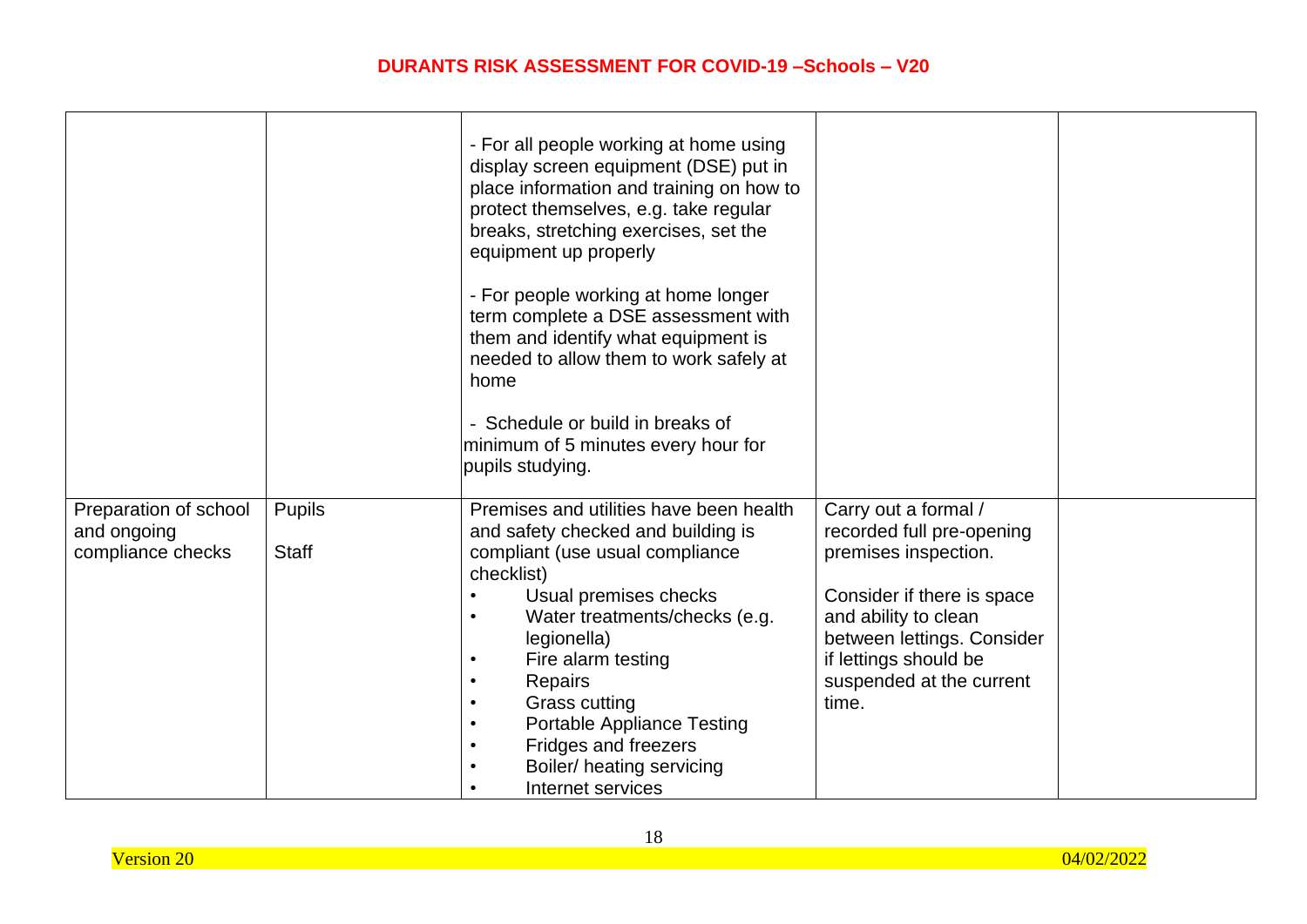|                          |                                           | Any other statutory inspections<br>Insurance covers reopening                                    |                            |  |
|--------------------------|-------------------------------------------|--------------------------------------------------------------------------------------------------|----------------------------|--|
|                          |                                           | arrangements                                                                                     |                            |  |
|                          |                                           | Moving desks to be side to side and<br>front facing, and if possible, allow social<br>distancing |                            |  |
|                          |                                           | Posters erected about handwashing and<br>persons with COVID symptoms not to<br>enter the school  |                            |  |
|                          |                                           | Review evacuation routes and signage                                                             |                            |  |
|                          |                                           | Consideration given to premises lettings                                                         |                            |  |
|                          |                                           | and approach in place.                                                                           |                            |  |
| Shielding - People       | The government will                       | As a minimum, previously CEV staff                                                               | They should consider       |  |
| previously considered    | continue to assess                        | should continue to follow the                                                                    | advice from their health   |  |
| clinically extremely     | the situation and the                     | same <i>guidance</i> on staying safe and                                                         | professional on whether    |  |
| vulnerable (CEV).        | risks posed by                            | preventing the spread of COVID-19.                                                               | additional precautions are |  |
| These will not be        | COVID-19 and,                             | Those with a health condition should                                                             | right for them.            |  |
| advised to shield in     | based on clinical<br>advice, will respond | consider, alongside any advice from<br>their clinician, if additional precautions                | The Government             |  |
| the future or follow     | accordingly to keep                       | are right for them. Guidance says for                                                            | recommend that all school  |  |
| specific national        | the most vulnerable                       | formerly CEV they should include:                                                                | staff and eligible pupils  |  |
| guidance.                | safe.                                     |                                                                                                  | take up the offer of a     |  |
|                          |                                           | considering whether you and those                                                                | vaccine.                   |  |
| <b>GOV.UK - Guidance</b> |                                           | you are meeting have been                                                                        |                            |  |
| for people previously    |                                           | vaccinated – you might want to wait                                                              |                            |  |
| considered clinically    |                                           | until 14 days after everyone's second                                                            |                            |  |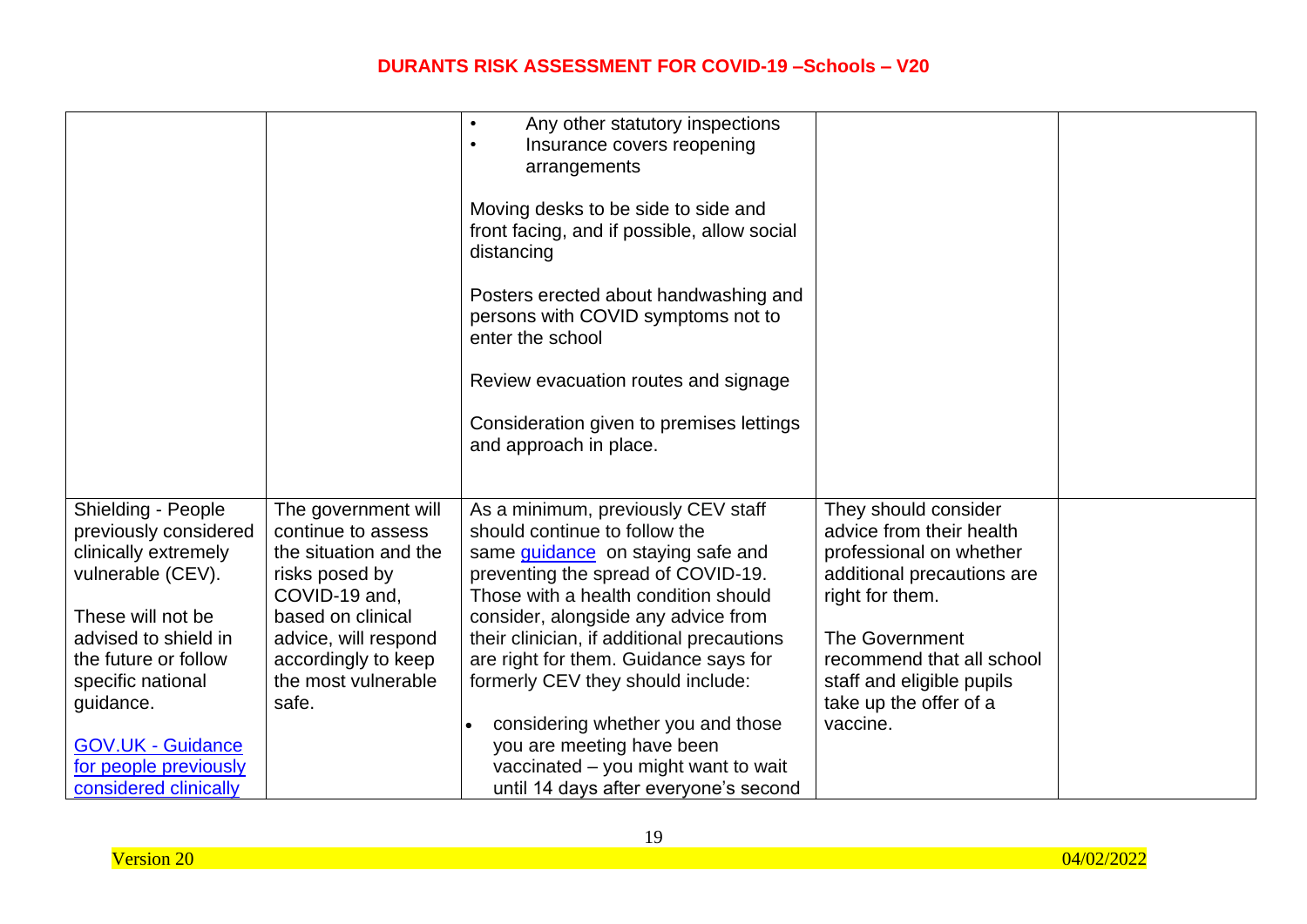| extremely vulnerable<br>from COVID-19                                                                                        |                                                                                                                                                                                                                                                                                                                                                    | dose of a COVID-19 vaccine before<br>being in close contact with others<br>considering continuing to practice<br>social distancing if that feels right for<br>you and your friends<br>asking friends and family to take a<br>rapid lateral flow antigen test before<br>visiting you<br>asking home visitors to wear face<br>coverings<br>avoiding crowded spaces                                                                                                                                                                             |                                                                                                                                                                                                                                                                                                                                                                                           |  |
|------------------------------------------------------------------------------------------------------------------------------|----------------------------------------------------------------------------------------------------------------------------------------------------------------------------------------------------------------------------------------------------------------------------------------------------------------------------------------------------|----------------------------------------------------------------------------------------------------------------------------------------------------------------------------------------------------------------------------------------------------------------------------------------------------------------------------------------------------------------------------------------------------------------------------------------------------------------------------------------------------------------------------------------------|-------------------------------------------------------------------------------------------------------------------------------------------------------------------------------------------------------------------------------------------------------------------------------------------------------------------------------------------------------------------------------------------|--|
| Children and young<br>people, including<br>those previously<br>considered to be<br>clinically extremely<br>vulnerable (CEV). | According to<br>Government<br>guidance<br><b>GOV.UK Schools</b><br><b>Operational</b><br>Guidance<br>Clinical studies have<br>shown that children<br>and young people,<br>including those<br>previously<br>considered to be<br>clinically extremely<br>vulnerable (CEV),<br>are at very low risk of<br>serious illness if they<br>catch the virus. | The UK Clinical Review Panel has<br>recommended that no children and<br>young people under the age of 18<br>should be considered CEV and under-<br>18s should be removed from the<br><b>Shielded Patient List. The chief</b><br>executive of the UK Health Security<br>Agency and head of NHS Test and<br>Trace has written to parents of these<br>children to inform them. Children and<br>young people previously considered<br>CEV should attend school and should<br>follow the same COVID-19 guidance as<br>the rest of the population. | If advised to isolate or<br>reduce their social contact<br>by their specialist, due to<br>the nature of their medical<br>condition or treatment,<br>rather than because of the<br>pandemic, they should<br>continue to follow the<br>advice of their specialist.<br><b>The Government</b><br>recommend that all school<br>staff and eligible pupils<br>take up the offer of a<br>vaccine. |  |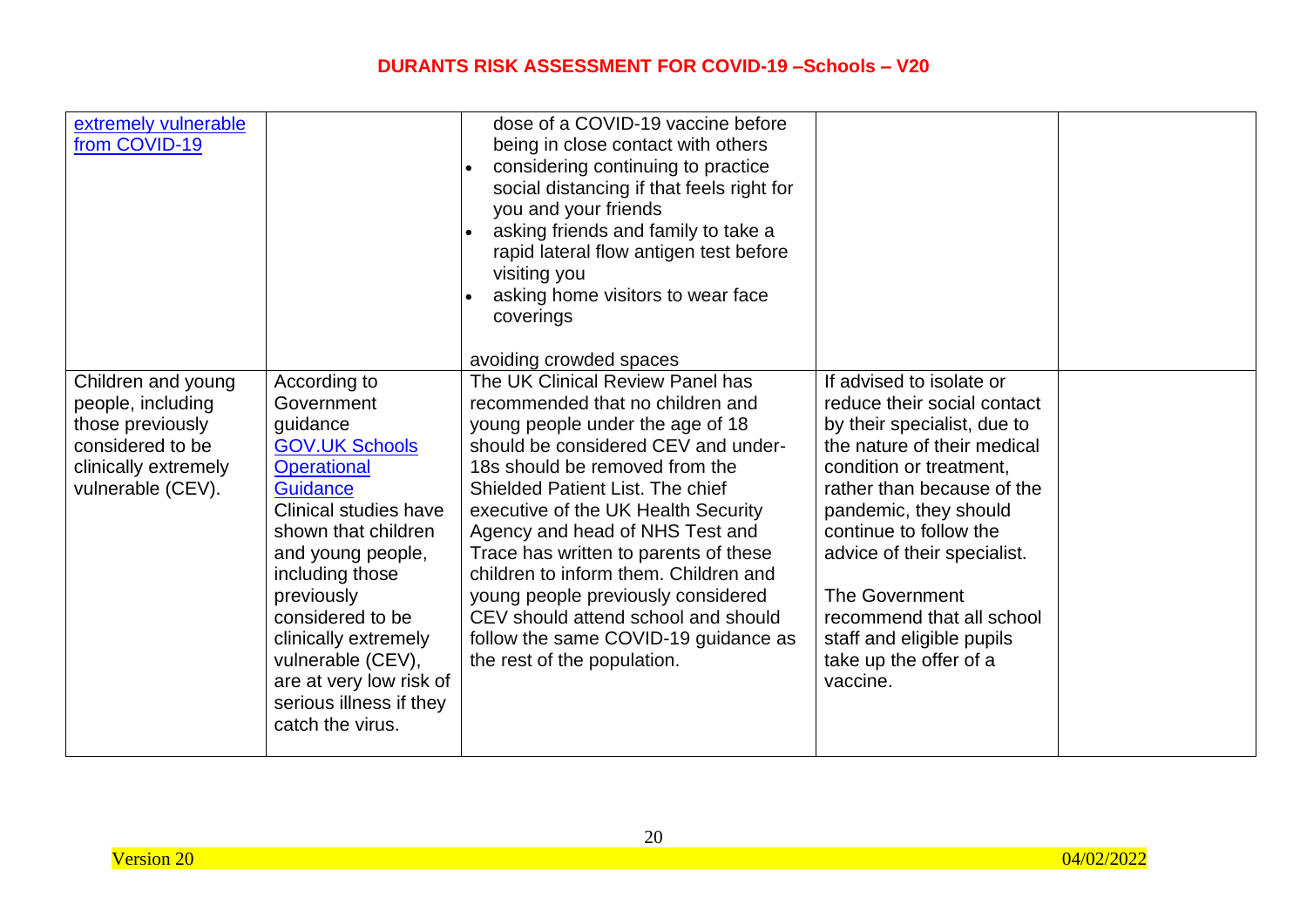| <b>Clinically Extremely</b><br>Vulnerable (CEV)<br>Children<br><b>GOV.UK -</b><br><b>Government</b><br><b>Publications - Actions</b><br>for Schools during the<br>coronavirus outbreak<br><b>Schools Operational</b><br><b>Guidance</b> | Parents or guardians<br>for children that are<br>clinically extremely<br>vulnerable will have<br>received a letter and<br>advice from a<br>doctor/clinician              | All clinically extremely vulnerable (CEV)<br>children and young people should attend<br>their education setting unless they are<br>one of the very small number of children<br>and young people under paediatric or<br>other specialist care who have been<br>advised by their clinician or other<br>specialist not to attend. | Please monitor all<br>Government guidance.                                                                                                                                             |             |
|-----------------------------------------------------------------------------------------------------------------------------------------------------------------------------------------------------------------------------------------|--------------------------------------------------------------------------------------------------------------------------------------------------------------------------|--------------------------------------------------------------------------------------------------------------------------------------------------------------------------------------------------------------------------------------------------------------------------------------------------------------------------------|----------------------------------------------------------------------------------------------------------------------------------------------------------------------------------------|-------------|
| Increased risk of<br>infection to and from<br>vulnerable children,<br>SEND or children with<br>disabilities                                                                                                                             | <b>Staff and Pupils</b><br><b>HOW</b><br>Increased risk of<br>infection due to either<br>physical difficulties or<br>behaviour issues<br>related to children's<br>needs  | Whilst following all other mitigation and<br>control measures in this risk assessment<br>where there is a care/support plan in place<br>then this should be reviewed and adjusted to<br>take account of extra measures required<br>relating to the Coronavirus and its spread.                                                 | Review relevant<br>support/care/other plans<br>relating to individual<br>children.                                                                                                     |             |
| Pregnant women at<br>any gestation who<br>are vaccinated                                                                                                                                                                                | Infection of COVID-<br>19 and resultant<br>illness with a wide<br>range of symptoms.<br>The effects of this<br>disease are still<br>being learned about<br>and can vary. | A pregnant worker's risk assessment<br>must first be carried out with your<br>employee and Occupational Health. The<br>risk assessment process can be found in<br>the New and Expectant Mother's briefing<br>V10 available on The Hub.<br>Where the employee prefers, they may<br>use input and consultation to the risk       | Consideration should also<br>be given to requests from<br>employees to be based at<br>a site other than their usual<br>workplace.<br>Regularly review the risk<br>assessment, (MINIMUM | Headteacher |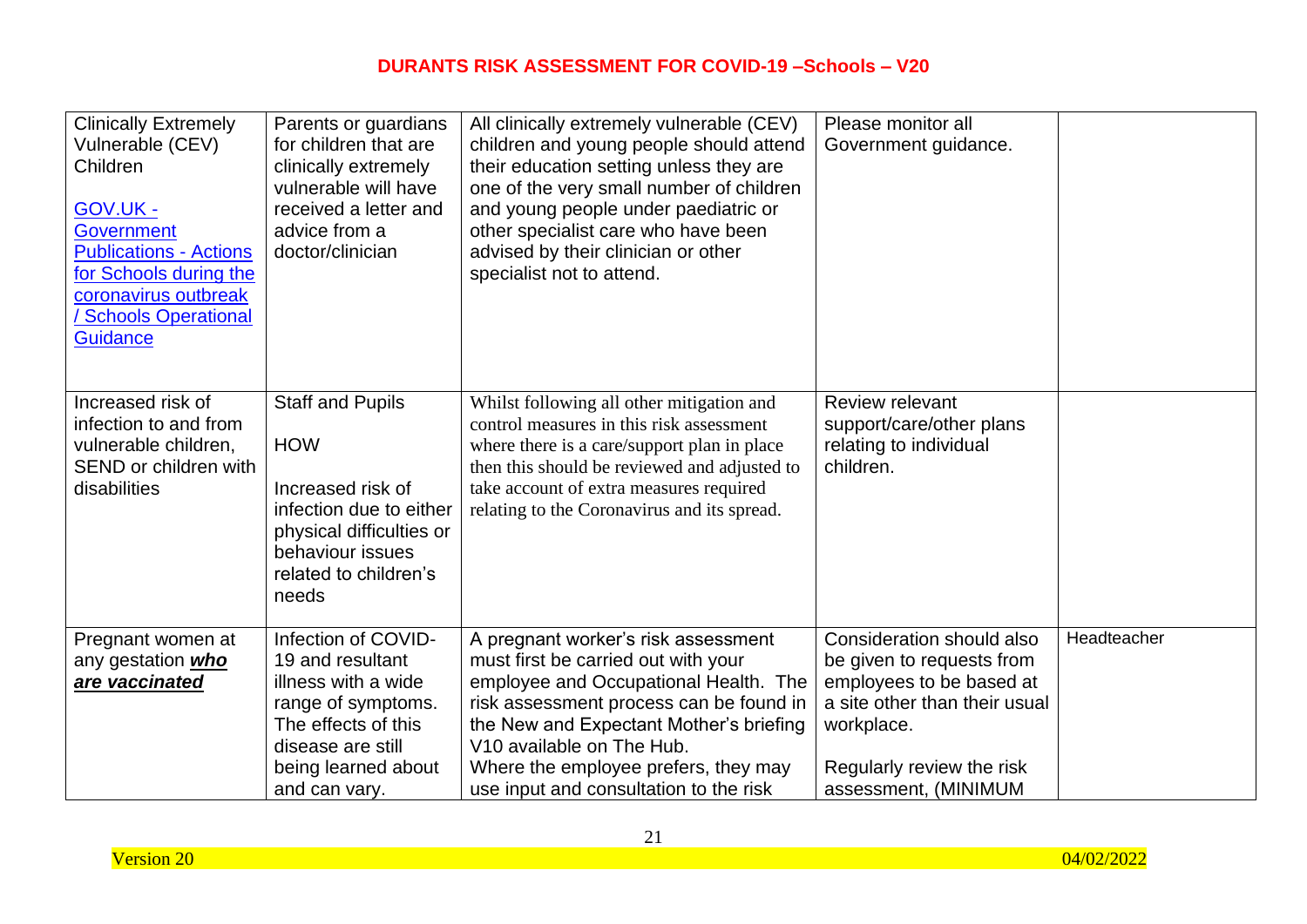|                                                                                                                                                         | Some higher risk<br>occupations such as<br>those with greater<br>public contact may<br>carry a higher risk of<br>exposure to the virus.       | normal pay. | assessment from their GP or other<br>clinician they are engaged with in place<br>of the occupational health team.<br>Discussion with the pregnant worker<br>must take place before any physical<br>return to the workplace.<br>In the workplace ensure robust<br>measures to mitigate risks.<br>There must be a COVID-19 risk<br>assessment and control measures in<br>place for the service/team.<br>Consultation on the general COVID-19<br>risk assessments should take place for<br>the service/team and its arrangements.<br>Risks should be removed or managed. If<br>this cannot be done, staff should be<br>offered suitable alternative work or<br>working arrangements (including<br>working from home) or be suspended on | EACH TRIMESTER) and<br>do everything reasonably<br>practicable to protect the<br>worker from harm.<br>Ongoing government<br>advice and possible<br>outbreaks of COVID will<br>require a full review of<br>measures and this<br>assessment.<br>The member of staff<br>should only continue<br>working if the risk<br>assessment advises that it<br>is safe to do so.<br>The employer should<br>ensure that the member of<br>staff is able to adhere to<br>any active national<br>guidance on social<br>distancing. |  |
|---------------------------------------------------------------------------------------------------------------------------------------------------------|-----------------------------------------------------------------------------------------------------------------------------------------------|-------------|--------------------------------------------------------------------------------------------------------------------------------------------------------------------------------------------------------------------------------------------------------------------------------------------------------------------------------------------------------------------------------------------------------------------------------------------------------------------------------------------------------------------------------------------------------------------------------------------------------------------------------------------------------------------------------------------------------------------------------------|-------------------------------------------------------------------------------------------------------------------------------------------------------------------------------------------------------------------------------------------------------------------------------------------------------------------------------------------------------------------------------------------------------------------------------------------------------------------------------------------------------------------|--|
| Moving around, evacuation<br>and use of the building by<br>staff or pupils that may be<br>affected by COVID-19<br>arrangements e.g., one-way<br>systems | Staff and pupils<br><b>HOW</b><br>Disability might impact<br>on how staff can move<br>around the building or<br>use the adjusted<br>workplace |             | Headteachers/Managers to<br>discuss with and consider<br>needs of staff on how the<br>adjustments in the school will<br>impact on them or might pose<br>a new or different risk to them.                                                                                                                                                                                                                                                                                                                                                                                                                                                                                                                                             | Put systems in place so<br>people know when to notify<br>you that they fall into one<br>of these categories, e.g.<br>they start chemotherapy or<br>are pregnant                                                                                                                                                                                                                                                                                                                                                   |  |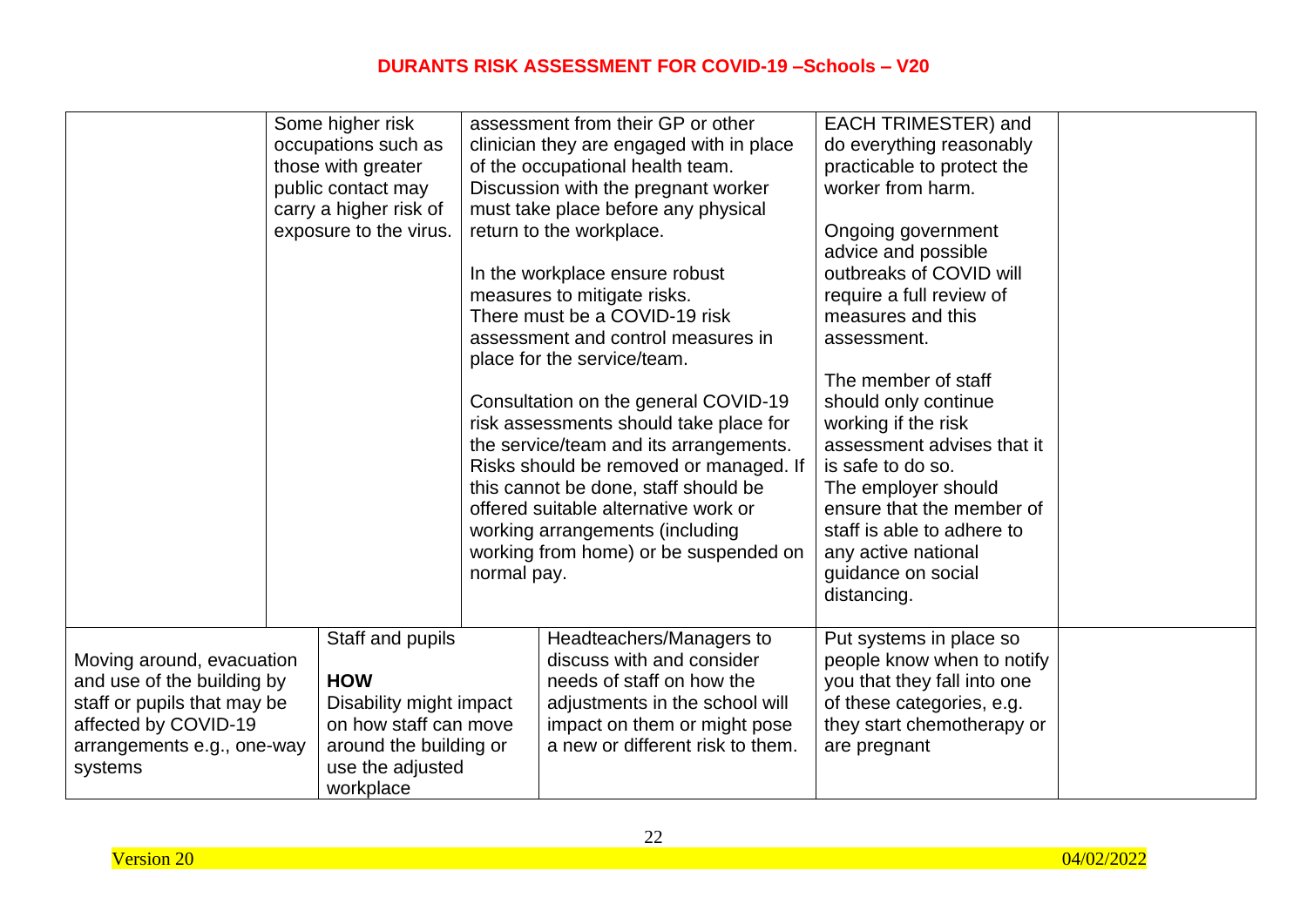|                                                                                                                                       |                                                                                                                                              | Considering whether you need<br>to put in place any particular<br>measures or reasonable<br>adjustments to take account of<br>duties under the equalities<br>legislation. Carry out or<br>employee needs risk<br>assessments if appropriate.<br>Please consider evacuation<br>procedure for such staff that<br>might be needed in an<br>emergency.                                                                                                                           |                                                                                                                                                                                                                                                                                                                                           |  |
|---------------------------------------------------------------------------------------------------------------------------------------|----------------------------------------------------------------------------------------------------------------------------------------------|------------------------------------------------------------------------------------------------------------------------------------------------------------------------------------------------------------------------------------------------------------------------------------------------------------------------------------------------------------------------------------------------------------------------------------------------------------------------------|-------------------------------------------------------------------------------------------------------------------------------------------------------------------------------------------------------------------------------------------------------------------------------------------------------------------------------------------|--|
| Staff with COVID-19<br>symptoms a (not relating to<br>the <b>Omicron variant</b> ) nd<br>potentially spreading to staff<br>and others | Virus could spread to<br>others from those with<br>symptoms<br>Isolation rules are<br>unchanged for non-<br>Omicron variants of<br>COVID-19. | Staff who develop symptoms of<br>COVID-19 should stay at home<br>and self-isolate immediately.<br>Individuals are not required to<br>self-isolate if they live in the<br>same household as someone<br>with COVID-19 who is not a<br>suspected or confirmed case of<br>the Omicron variant.<br>The following link describes<br>when to self-isolate and when<br>not to self-isolate.<br>When to self-isolate and what to<br>do - Coronavirus (COVID-19) -<br>NHS (www.nhs.uk) | If someone a staff member<br>lives with has symptoms of<br>COVID-19, or has tested<br>positive for COVID-19,<br>they may not need to self-<br>isolate. Please read the<br>explanation from the link<br>where criteria is clearly laid<br>out.<br>When to self-isolate and<br>what to do - Coronavirus<br>(COVID-19) - NHS<br>(www.nhs.uk) |  |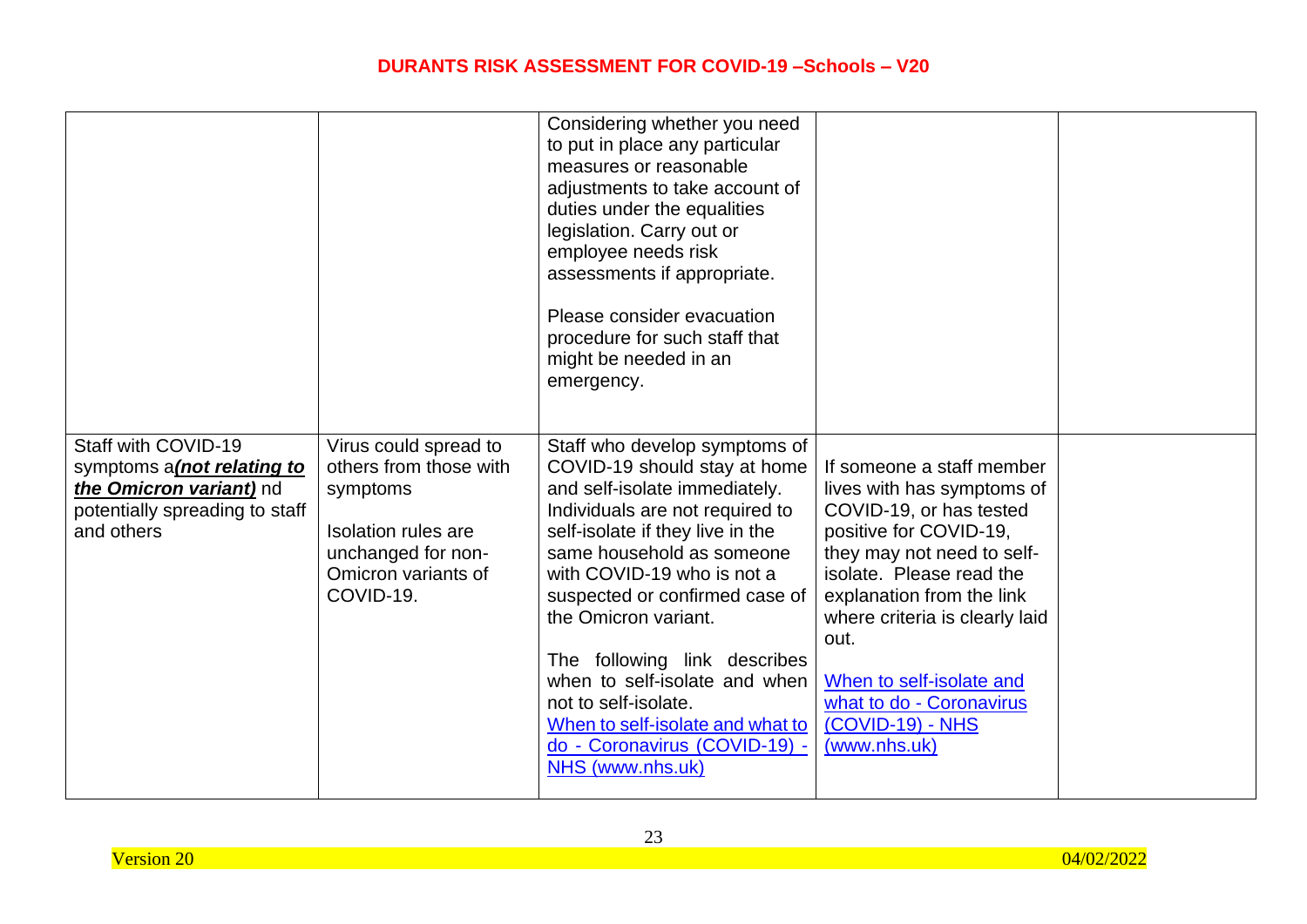|                                                                                                                          |                                                    | The NHS advice states:                                                                                                                                                                                                                                                                                                 |                                                                                                                                                                                                       |  |
|--------------------------------------------------------------------------------------------------------------------------|----------------------------------------------------|------------------------------------------------------------------------------------------------------------------------------------------------------------------------------------------------------------------------------------------------------------------------------------------------------------------------|-------------------------------------------------------------------------------------------------------------------------------------------------------------------------------------------------------|--|
|                                                                                                                          |                                                    | "How long to self-isolate                                                                                                                                                                                                                                                                                              |                                                                                                                                                                                                       |  |
|                                                                                                                          |                                                    | If you test positive, your self-<br>isolation period includes the day<br>your symptoms started (or the<br>day you had the test, if you did<br>not have symptoms) and the<br>next 10 full days.                                                                                                                         |                                                                                                                                                                                                       |  |
|                                                                                                                          |                                                    | You may need to self-isolate for<br>longer if you get symptoms<br>while self-isolating or your<br>symptoms do not go away.                                                                                                                                                                                             |                                                                                                                                                                                                       |  |
|                                                                                                                          |                                                    | Read more about how long to<br>self-isolate"                                                                                                                                                                                                                                                                           |                                                                                                                                                                                                       |  |
|                                                                                                                          |                                                    |                                                                                                                                                                                                                                                                                                                        |                                                                                                                                                                                                       |  |
| Individuals who have been<br>identified as a close contact<br>of a suspected or confirmed<br>case of the Omicron variant | All – Irrespective of age<br>or vaccination status | Individuals should be contacted<br>directly by <b>NHS Test and Trace</b><br>and will be contacted directly<br>and required to self-isolate<br>immediately and asked to book<br>a PCR test<br>PCR test. They will be<br>informed by the local health<br>protection team or NHS Test<br>and Trace if they fall into this | Further actions for<br>educational settings may<br>be advised by a local<br>Incident Management<br>Team (IMT) investigating a<br>suspected or confirmed<br>case of the Omicron<br>variant of COVID-19 |  |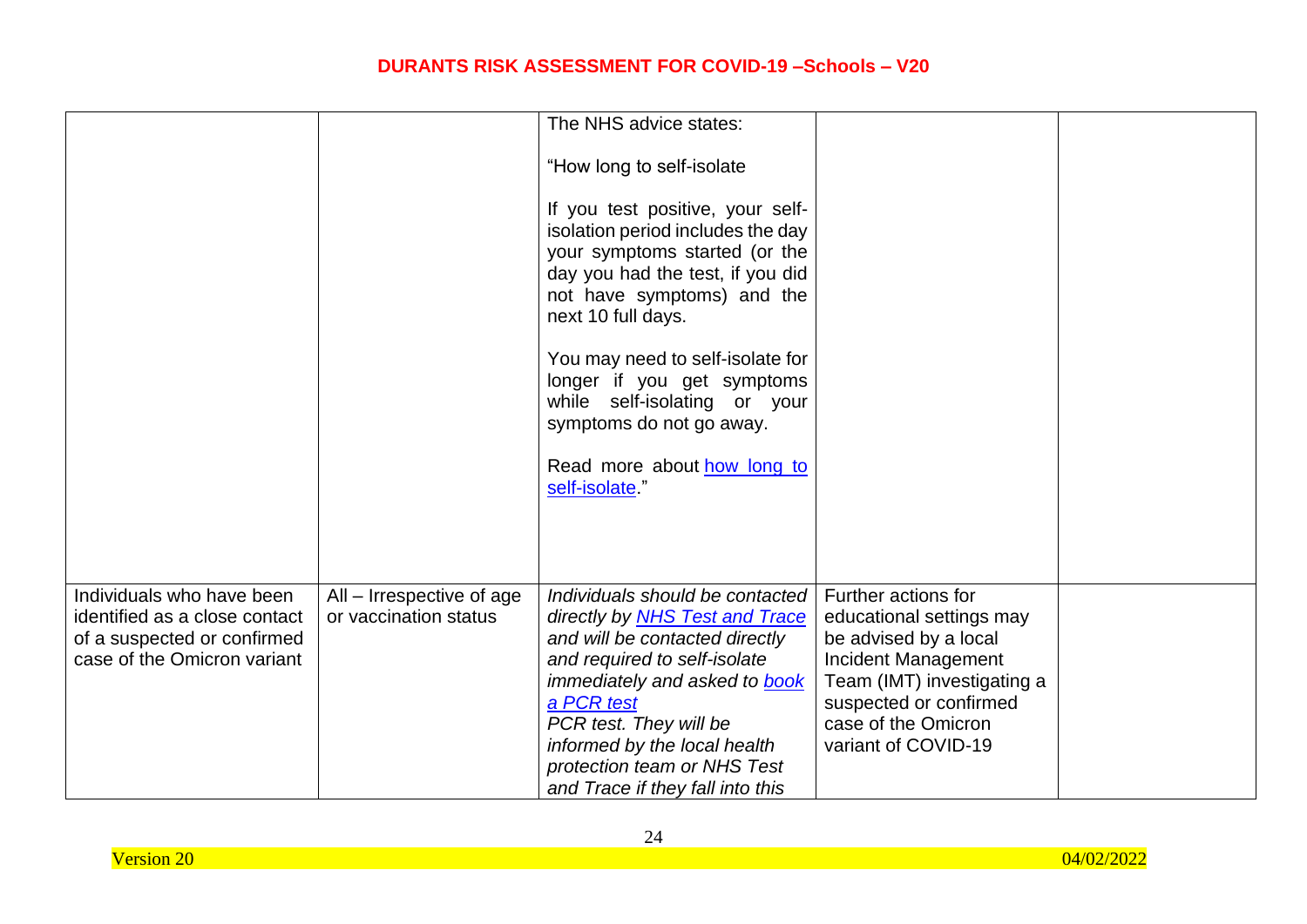| category and provided details    |  |
|----------------------------------|--|
|                                  |  |
| about self-isolation.            |  |
|                                  |  |
| Where pupils in year 7 (which    |  |
| would be children who were       |  |
|                                  |  |
| aged 11 on 31 August 2021)       |  |
| and above are educated,          |  |
| <b>Government Guidance</b>       |  |
| recommends that face             |  |
| coverings should be worn by      |  |
|                                  |  |
| pupils, staff and adult visitors |  |
| when moving around the           |  |
| premises, outside of             |  |
| classrooms, such as in           |  |
| corridors and communal areas.    |  |
| This is a temporary measure.     |  |
|                                  |  |
| Pupils in these schools should   |  |
| also wear a face covering        |  |
| when travelling on public        |  |
| transport and dedicated          |  |
| transport to and from school. It |  |
|                                  |  |
| is not advised that pupils and   |  |
| staff wear face coverings in     |  |
| classrooms.                      |  |
|                                  |  |
| See Circumstances where          |  |
| people are not able to wear      |  |
|                                  |  |
| face coverings: for exceptions   |  |
| to this. Face coverings do not   |  |
| need to be worn when             |  |
| outdoors.                        |  |
|                                  |  |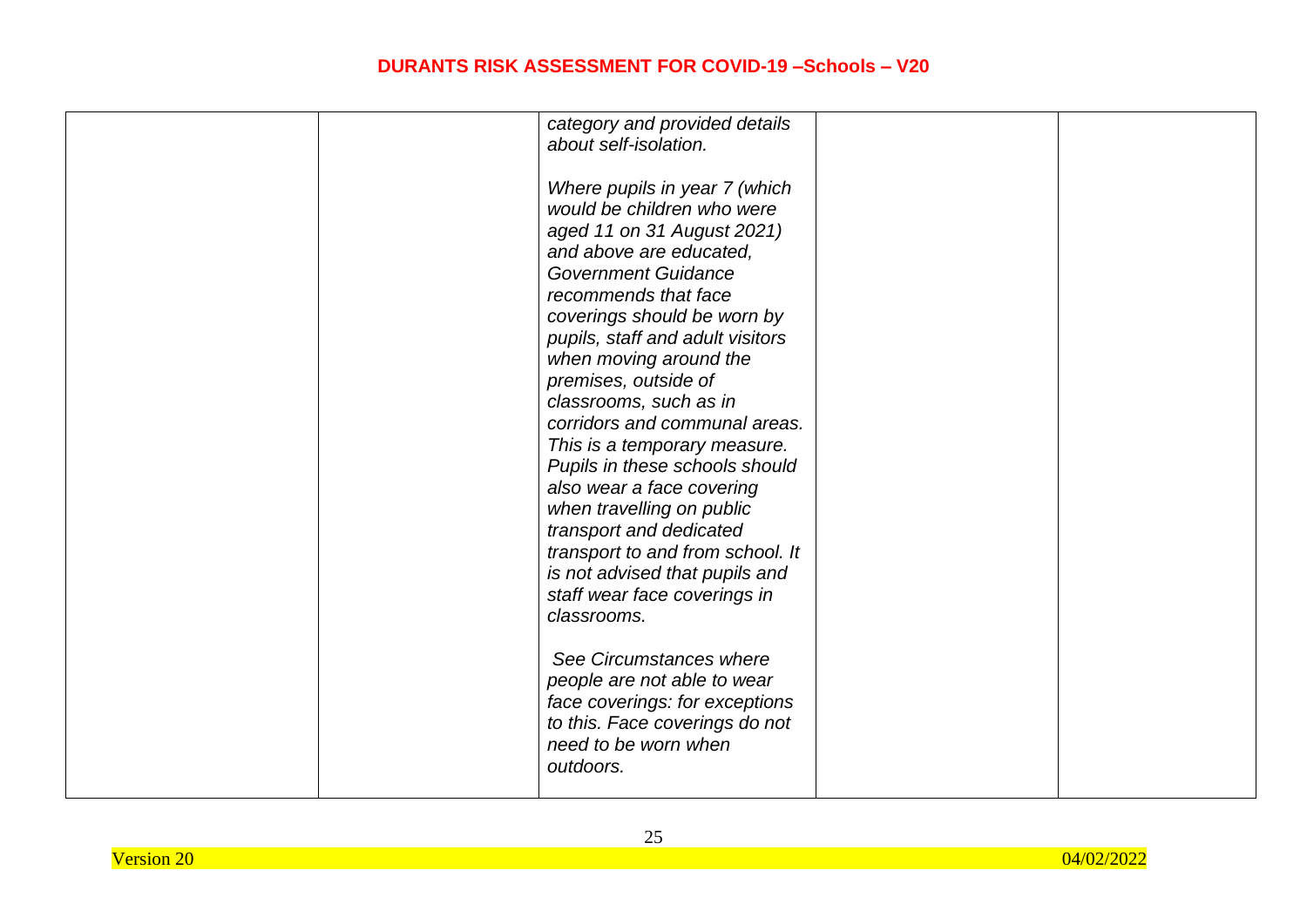| Getting or spreading<br>coronavirus by not washing<br>hands or not washing them<br>adequately | <b>Staff</b><br><b>Pupils</b> | Put in place monitoring and<br>supervision to make sure<br>pupils and staff are following<br>controls                                |  |  |
|-----------------------------------------------------------------------------------------------|-------------------------------|--------------------------------------------------------------------------------------------------------------------------------------|--|--|
|                                                                                               | Contractors                   | - Put signs up to remind people<br>to wash their hands                                                                               |  |  |
|                                                                                               | <b>Visitors</b>               | - Provide information to your                                                                                                        |  |  |
|                                                                                               | <b>Drivers</b>                | workers about when and<br>where they need to wash their<br>hands                                                                     |  |  |
|                                                                                               |                               | - Identify if and where<br>additional hand washing<br>facilities may be needed                                                       |  |  |
|                                                                                               |                               | - If people can't wash hands,<br>provide information about how<br>and when to use hand sanitiser                                     |  |  |
|                                                                                               |                               | - Identify how you are going to<br>replenish hand<br>washing/sanitising facilities                                                   |  |  |
|                                                                                               |                               | - Make sure people are<br>checking their skin for dryness<br>and cracking and tell them to<br>report to you if there is a<br>problem |  |  |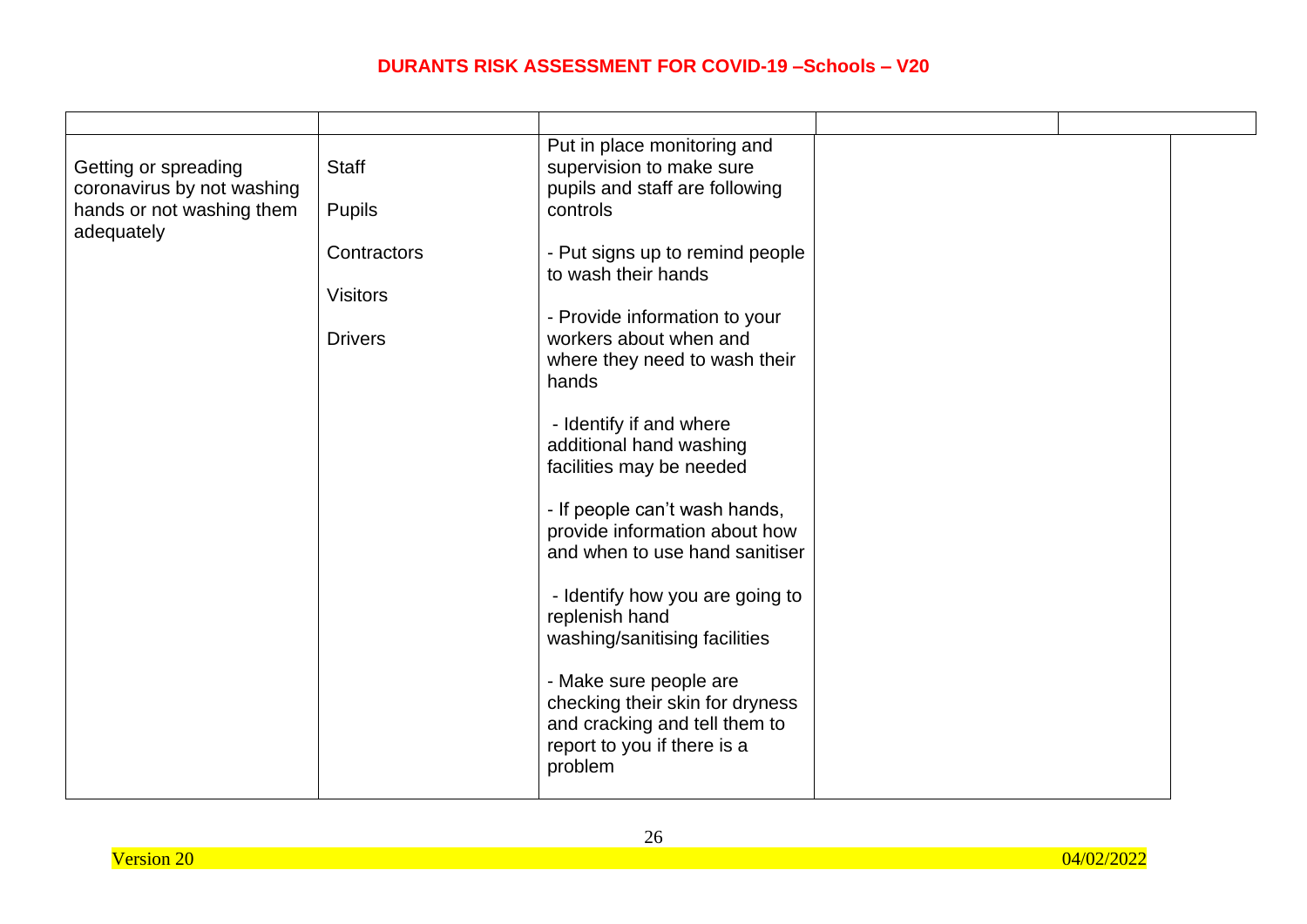| <b>Potential transmission of</b> | Staff in enclosed areas | Where there are Staff and Pupil                           | Put in place monitoring and supervision to            |
|----------------------------------|-------------------------|-----------------------------------------------------------|-------------------------------------------------------|
| virus from working within        | could be exposed to     | Individual Risk Assessments                               | make sure people are following controls               |
| enclosed spaces,                 | Coronavirus             | these should be reviewed in                               | put in place, e.g. following hygiene                  |
| including                        |                         | consultation with the member of                           | procedures, washing hands, following                  |
|                                  |                         | staff, or parents in the case of                          | one-way systems                                       |
| <b>Reception Office</b>          |                         | the pupil, in light of the                                |                                                       |
| <b>Classroom</b>                 |                         | information and circumstances                             | Put in place monitoring and supervision to            |
| <b>Staff Kitchen areas/Staff</b> |                         | regarding COVID-19.                                       | make sure people are following controls,              |
| rooms                            |                         |                                                           | e.g. are implementing the cleaning                    |
| <b>Printers</b>                  |                         | Minimising contact $-$ as much                            | regimes implemented                                   |
| <b>Meeting rooms</b>             |                         | as possible endeavour to group                            |                                                       |
| <b>Toilets</b>                   |                         | pupils into a grouping ('bubble)                          | Contact cleaning company to discuss                   |
|                                  |                         | of one full class size and keep                           | cleaning regime.                                      |
|                                  |                         | each 'bubble' separate. If in                             |                                                       |
|                                  |                         | primary schools it is not                                 | Check capacity of cleaning staff is                   |
|                                  |                         | possible to deliver the full range                        | adequate to enable enhanced cleaning                  |
|                                  |                         | subjects<br>logistically<br>or<br>οf                      | regime.                                               |
|                                  |                         | possible, then a full year group                          |                                                       |
|                                  |                         | might need to form a 'bubble'.                            | Ensure that soap, sanitiser and paper                 |
|                                  |                         |                                                           | towels are checked and are replenished                |
|                                  |                         | The Government no longer                                  | regularly                                             |
|                                  |                         | recommend that it is necessary                            |                                                       |
|                                  |                         | to keep children in consistent                            | Provide information telling people who                |
|                                  |                         | groups ('bubbles'). This means                            | needs to clean and when                               |
|                                  |                         | that bubbles will not need to be                          |                                                       |
|                                  |                         | used in schools from the                                  | Provide instruction and training to people            |
|                                  |                         | autumn term.                                              | who need to clean. Include information                |
|                                  |                         |                                                           | on:                                                   |
|                                  |                         | You should make sure your<br>contingency plans (sometimes | $\triangleright$ the products they need to use        |
|                                  |                         | called outbreak management                                | $\triangleright$ precautions they need to follow      |
|                                  |                         | plans) cover the possibility that                         | $\triangleright$ the areas they need to clean and how |
|                                  |                         |                                                           | often                                                 |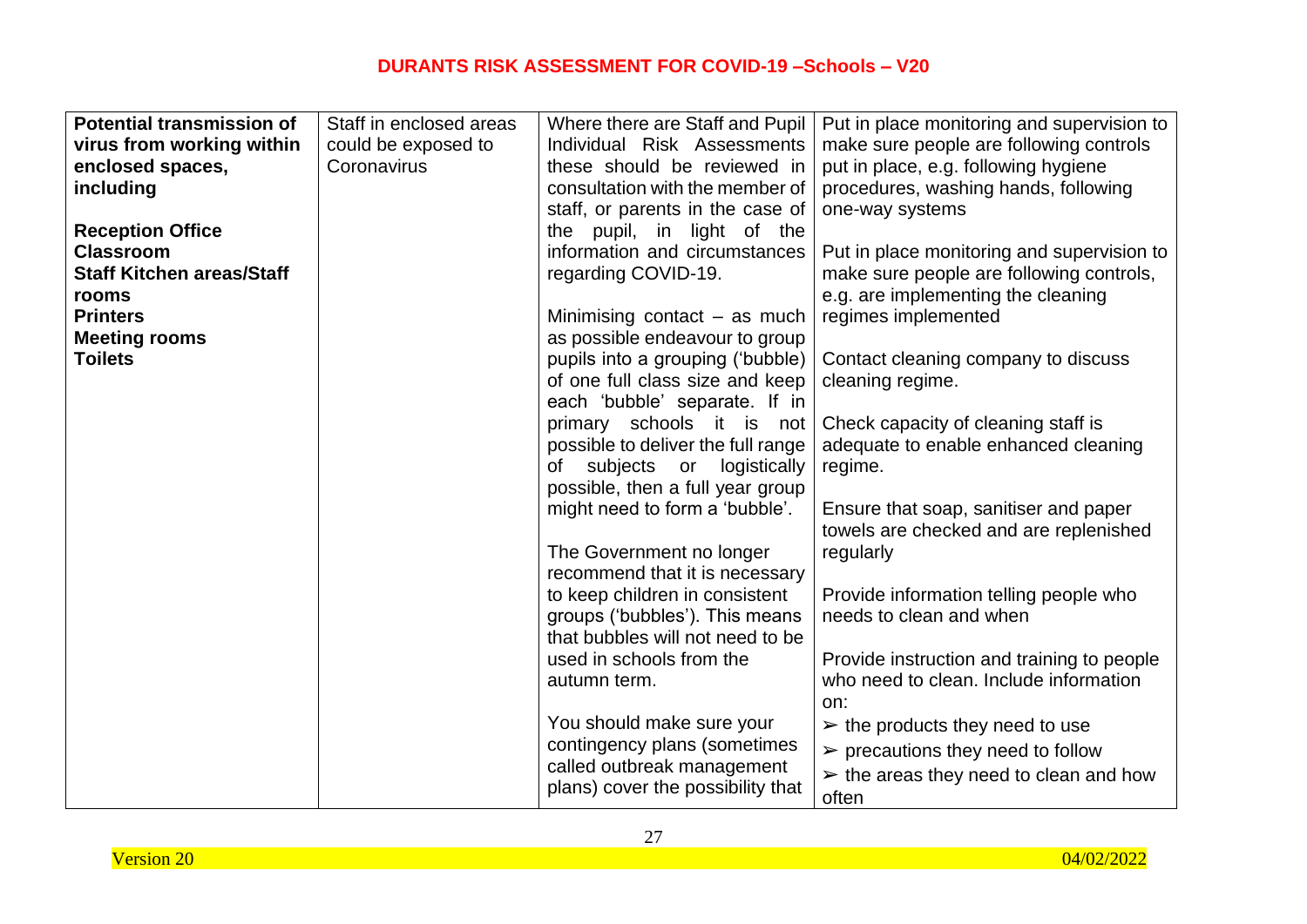|  | in some local areas it may                                             |                                                                                                                                                                                                                                                      |
|--|------------------------------------------------------------------------|------------------------------------------------------------------------------------------------------------------------------------------------------------------------------------------------------------------------------------------------------|
|  | become necessary to                                                    | Identify how you are going to replenish                                                                                                                                                                                                              |
|  | reintroduce 'bubbles' for a                                            | cleaning products                                                                                                                                                                                                                                    |
|  | temporary period, to reduce                                            |                                                                                                                                                                                                                                                      |
|  | mixing between groups.                                                 |                                                                                                                                                                                                                                                      |
|  | Consider Classrooms - desks<br>placed side to side and front<br>facing | Frequently cleaning and<br>disinfecting<br>objects and surfaces, play equipment that<br>are touched regularly particularly in areas<br>of high use such as door handles, light<br>switches, etc. using appropriate cleaning<br>products and methods. |
|  | Enhanced and regular cleaning                                          |                                                                                                                                                                                                                                                      |
|  | of school/                                                             | Consider staggered break times and lunch                                                                                                                                                                                                             |
|  | classrooms. Removal of any                                             | times (and time for cleaning surfaces in the                                                                                                                                                                                                         |
|  | items<br>from<br>unnecessary                                           | dining hall between groups).                                                                                                                                                                                                                         |
|  | classroom. Removal of soft                                             |                                                                                                                                                                                                                                                      |
|  | furnishings, soft toys that are                                        | Consider use of shared staff spaces to                                                                                                                                                                                                               |
|  | hard to clean. Regular cleaning<br>of outdoor play equipment.          | help distance staff. Minimise use of staff<br>rooms but ensure sufficient rest breaks for<br>staff.                                                                                                                                                  |
|  | Premises Staff should carry out                                        |                                                                                                                                                                                                                                                      |
|  | their usual health and safety                                          | Printers - social distancing if possible,                                                                                                                                                                                                            |
|  | checks (i.e., fire safety checks,                                      | Cleaning wipes available at printers for                                                                                                                                                                                                             |
|  | regular flushing regime) to                                            | touch points.                                                                                                                                                                                                                                        |
|  | ensure the building remains<br>safe.                                   | No unnecessary equipment to be brought                                                                                                                                                                                                               |
|  |                                                                        | into school. Pupils encouraged to bring                                                                                                                                                                                                              |
|  | Consider limiting the number of                                        | their own pencil cases from home.                                                                                                                                                                                                                    |
|  | people in rooms so that e.g.                                           |                                                                                                                                                                                                                                                      |
|  | stagger breaks, have                                                   | Passing<br>briefly in the corridor<br>or                                                                                                                                                                                                             |
|  |                                                                        | playground is low risk, but avoid creating                                                                                                                                                                                                           |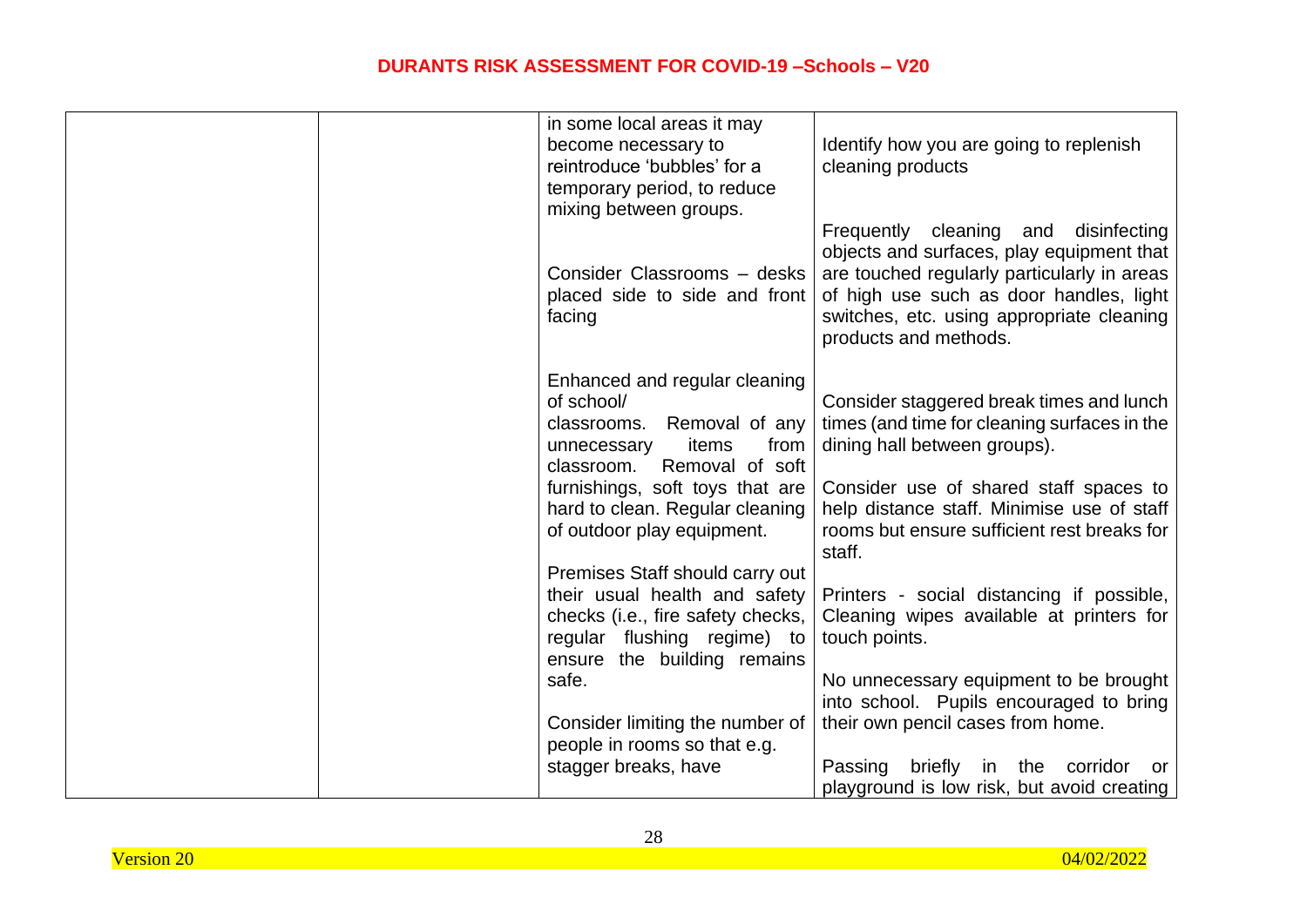| maximum occupancy numbers<br>for meeting rooms                                                                                                                 | busy corridors, entrances and exits where<br>possible. |
|----------------------------------------------------------------------------------------------------------------------------------------------------------------|--------------------------------------------------------|
| Reorganise facilities in<br>communal areas such as<br>spacing out tables in meeting<br>rooms, canteens etc                                                     |                                                        |
| Where possible put in place<br>physical impervious barriers<br>(e.g. Perspex in reception<br>areas) to reduce contact                                          |                                                        |
| Fixed/standalone<br>sanitisers<br>stations or containers of hand<br>sanitiser will be set up at<br>locations<br>various<br>including<br>entry and exit points. |                                                        |
| If possible open windows to<br>ventilate rooms/corridors.                                                                                                      |                                                        |
| Toilets Maintain hot water and<br>soap at wash hand basins.                                                                                                    |                                                        |
| Consider reducing face to face<br>meetings where possible and<br>use other digital/remote means.                                                               |                                                        |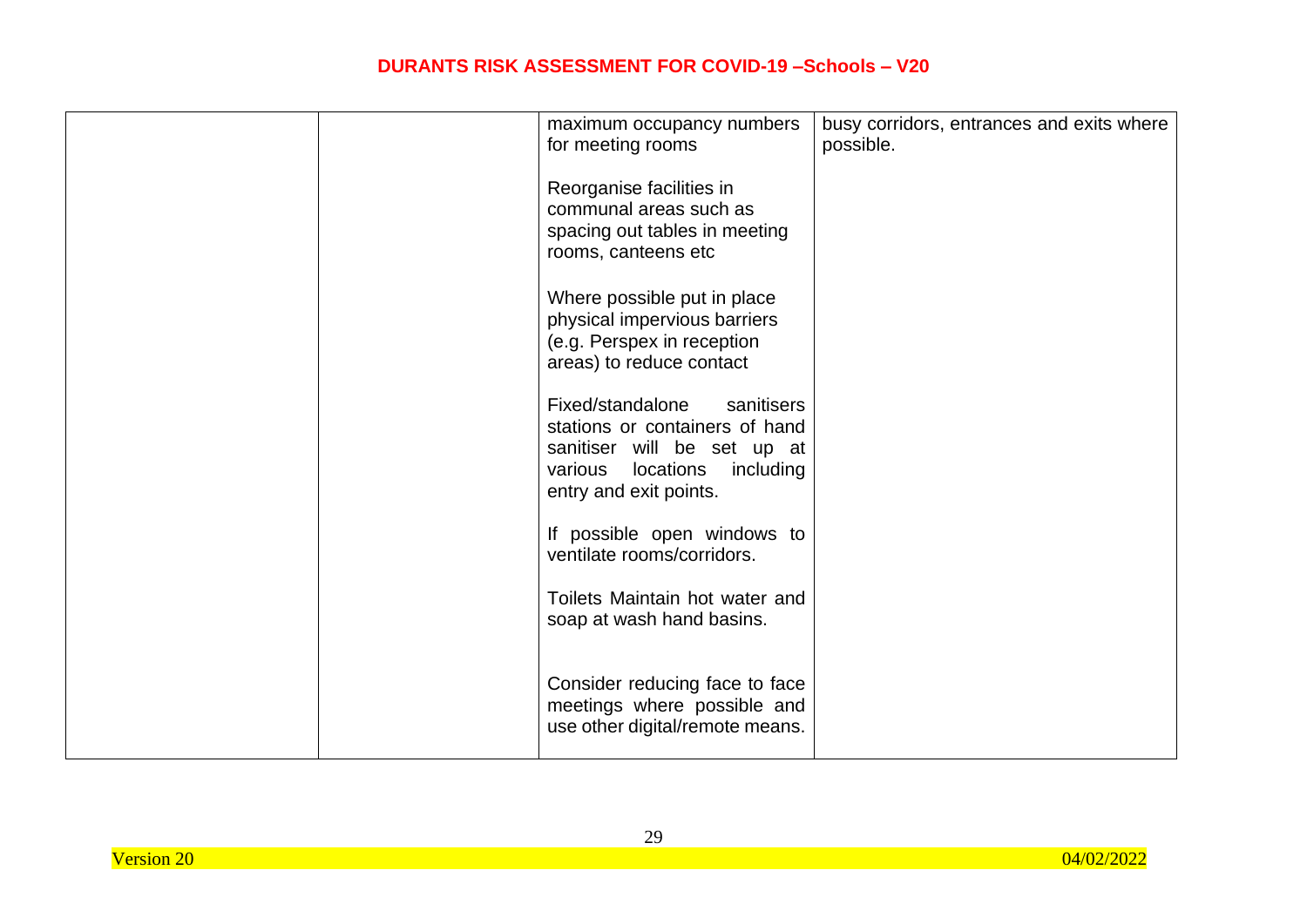|                                                                            |                                                   |                    | Using back-to-back or side-to-<br>side working (rather than face-<br>to-face) where possible.<br>Access classroom via outside<br>door if possible, using one-way<br>system.                                                                                                                                                                       |                                                                                                                                                                                                                                                       |  |
|----------------------------------------------------------------------------|---------------------------------------------------|--------------------|---------------------------------------------------------------------------------------------------------------------------------------------------------------------------------------------------------------------------------------------------------------------------------------------------------------------------------------------------|-------------------------------------------------------------------------------------------------------------------------------------------------------------------------------------------------------------------------------------------------------|--|
|                                                                            |                                                   |                    | Hand washing on entering all<br>classrooms to have soap and<br>sanitiser. Wipes and hand<br>sanitisers available in class and<br>pupils reminded to clean/wash<br>their hands frequently.<br>Resources that are shared<br>between classes or, such as<br>sports, art and<br>science<br>equipment should be cleaned<br>frequently and meticulously |                                                                                                                                                                                                                                                       |  |
| Poor workplace ventilation<br>leading to risks of<br>coronavirus spreading | <b>Workers</b><br><b>Customers</b><br>Contractors | <b>Ventilation</b> | Please see COVID Advice - COVID-19<br>Schools Advice No. 5 - Ventilation and<br>Air Conditioning Version 2.<br>Follow HSE guidance on heating<br>ventilation and air conditioning (HVAC)<br>HSE - Coronavirus / Equipment &<br>Machinery / Air-Conditioning &                                                                                     | - maintain air circulation<br>systems in line with<br>manufacturers'<br>recommendations<br>The Government are<br>looking at supplying CO2<br>monitors for Schools.<br>Once there is clarity on the<br>provision and further<br>advice on their use is |  |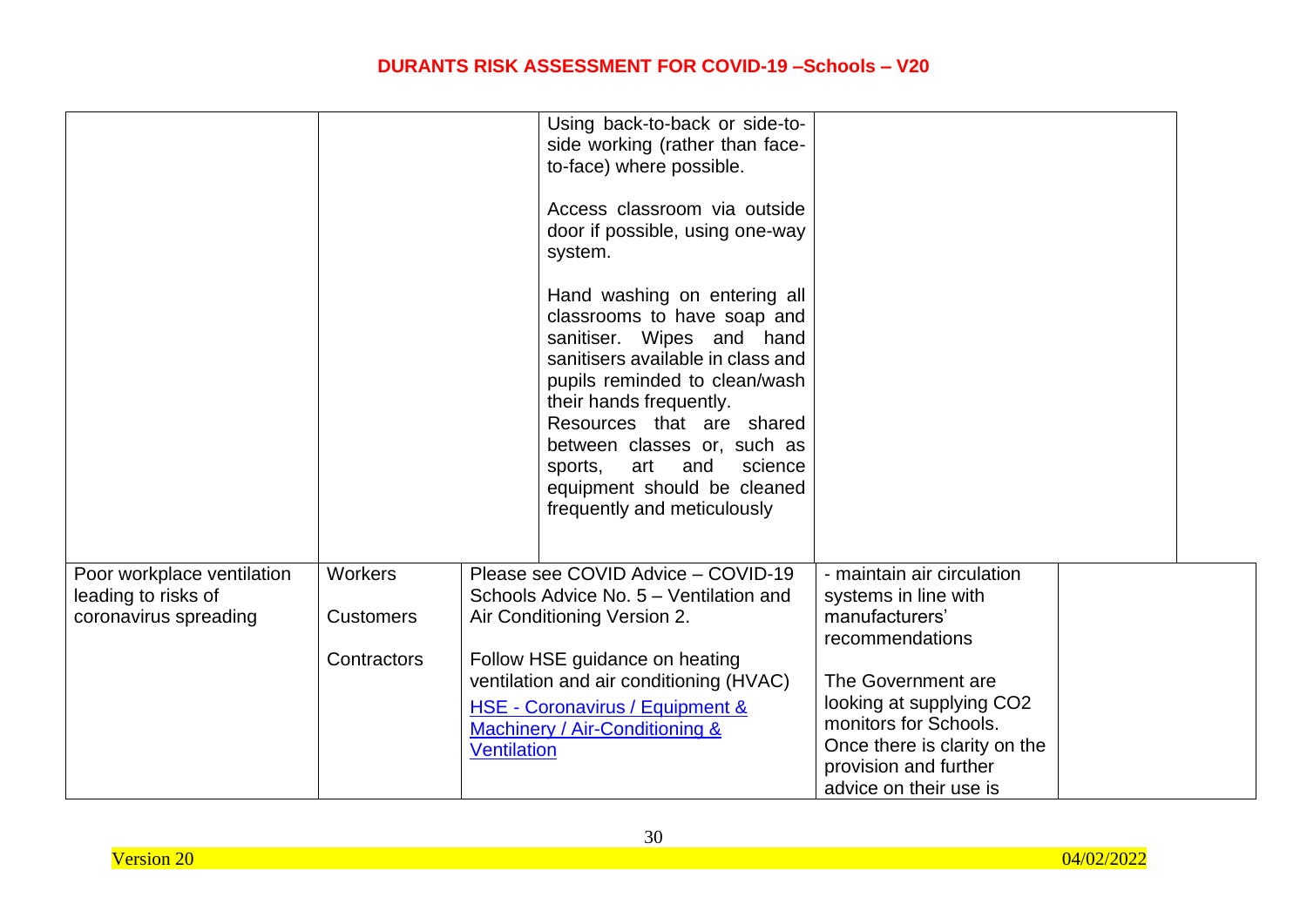|                              |                 | Identify if you need additional ventilation     | available, we will update |  |
|------------------------------|-----------------|-------------------------------------------------|---------------------------|--|
|                              |                 | to increase air flow in all or parts of the     | Schools further.          |  |
|                              |                 | school                                          |                           |  |
|                              |                 |                                                 |                           |  |
|                              |                 | Fresh air is the preferred way of               |                           |  |
|                              |                 | ventilating your workplace so opening           |                           |  |
|                              |                 | windows and doors (fire doors should            |                           |  |
|                              |                 | normally be closed; HOWEVER;                    |                           |  |
|                              |                 | <b>WHERE AREAS ARE OCCUPIED-</b>                |                           |  |
|                              |                 |                                                 |                           |  |
|                              |                 | providing staff are briefed to only keep        |                           |  |
|                              |                 | open whilst area/vicinity is in use, there      |                           |  |
|                              |                 | is robust monitoring on procedure, the          |                           |  |
|                              |                 | Fire Risk Assessment is amended and             |                           |  |
|                              |                 | records of briefing to staff maintained,        |                           |  |
|                              |                 | then fire doors can be kept open to             |                           |  |
|                              |                 | improve ventilation)                            |                           |  |
|                              |                 | If you need additional ventilation provide      |                           |  |
|                              |                 | it, e.g. mechanical ventilation, desk fans,     |                           |  |
|                              |                 | air movers etc                                  |                           |  |
|                              |                 |                                                 |                           |  |
|                              |                 | Switch heating ventilation and air              |                           |  |
|                              |                 | conditioning (HVAC) systems to drawing          |                           |  |
|                              |                 | in fresh air where they can be, rather          |                           |  |
|                              |                 | than recirculating air                          |                           |  |
|                              |                 |                                                 |                           |  |
|                              |                 | <b>Chartered Institute of Building Services</b> |                           |  |
|                              |                 | <b>Engineers (CIBSE) Coronavirus - SARS</b>     |                           |  |
|                              |                 | and Heating Ventilation and Air                 |                           |  |
|                              |                 | <b>Conditioning Systems (HVAC)</b>              |                           |  |
|                              |                 |                                                 |                           |  |
| Potential transmission of    | Staff and other | Consider what measures are needed to            | Carryout individual pupil |  |
| virus from pupils presenting | pupils          | behaviour and/or<br>manage<br>personal          | risk assessment where     |  |
| complex needs or             |                 |                                                 | appropriate to support    |  |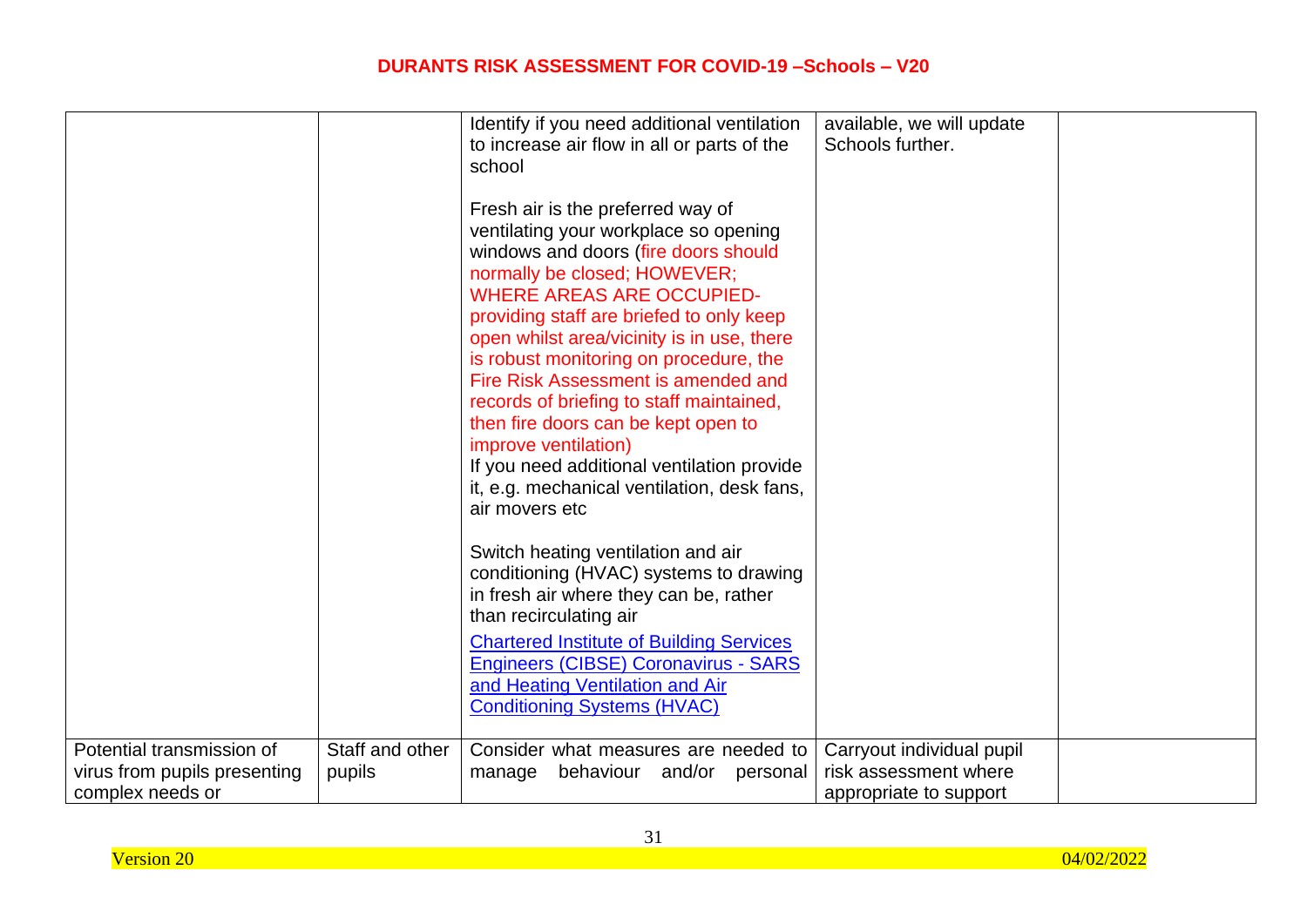| challenging behaviours (e.g.<br>spitting and biting)                            |                                    | protective equipment that might be<br>needed.                                                                                                                                                                                                                                                                                                            | Covid 19 control<br>measures. |  |
|---------------------------------------------------------------------------------|------------------------------------|----------------------------------------------------------------------------------------------------------------------------------------------------------------------------------------------------------------------------------------------------------------------------------------------------------------------------------------------------------|-------------------------------|--|
| Potential transmission of<br>virus from Welfare office                          | <b>Welfare Staff</b><br>and pupils | Staff to adhere to infection control policy.<br>Regular medication protocols to be<br>followed.<br>Washing facility and sanitisers available<br>in the welfare room.<br>Staff to frequently wash their hands.<br>Avoid/reduce close contact with pupils<br>where possible.<br>Use face mask/gloves where appropriate<br>or close contact is unavoidable. |                               |  |
| Potential transmission of<br>virus from desks, monitors,<br>keyboards and mouse | All                                | Desks to be located 2 metres apart if<br>possible.<br>If appropriate, staff to be provided with<br>their own portable keyboard and mouse<br>for use (take with them to use at<br>whichever desk is made available) or<br>clean between use by different users.<br>Clear desk policy will be robustly applied<br>so as to enable effective cleaning       |                               |  |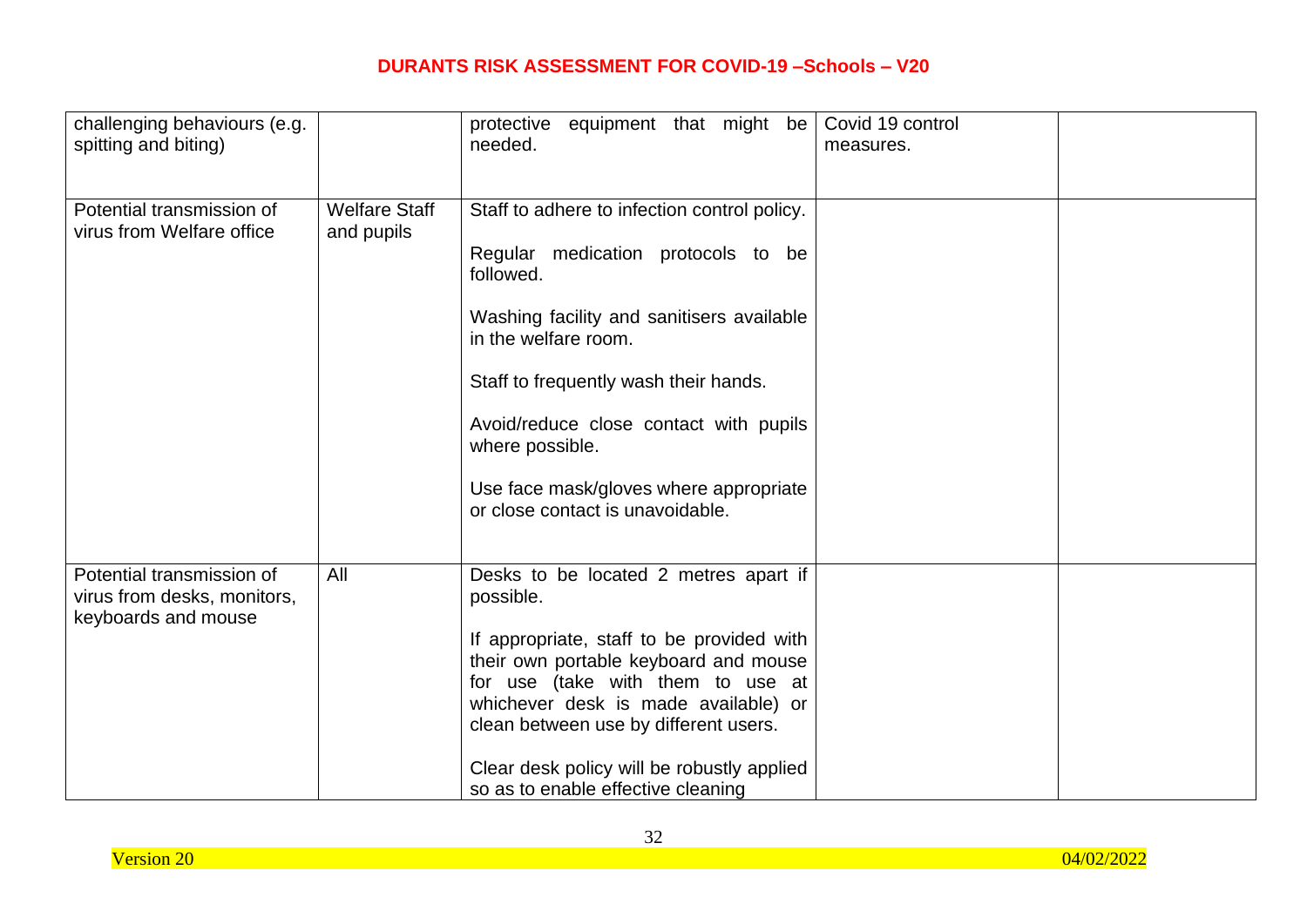|                                                                                                    |                      | Enhanced cleaning regime - including<br>desks every night.<br>Cleaning wipes available on each desk to<br>clean desks and equipment as needed<br>before and after use desk and throughout<br>day as needed<br>Regular handwashing by staff and pupils<br>or use a sanitiser if not near a wash hand<br>basin.<br>Above applies to the ICT suite for pupil<br>use as well. |                                                                                                                                                                                                                       |  |
|----------------------------------------------------------------------------------------------------|----------------------|---------------------------------------------------------------------------------------------------------------------------------------------------------------------------------------------------------------------------------------------------------------------------------------------------------------------------------------------------------------------------|-----------------------------------------------------------------------------------------------------------------------------------------------------------------------------------------------------------------------|--|
| Kitchen Operations/food<br>preparation                                                             | <b>Kitchen Staff</b> | School kitchens can continue to operate,<br>but must comply with<br><b>GOV.UK / Government Publications /</b><br><b>COVID-19 for food businesses</b>                                                                                                                                                                                                                      | Online refresher training<br>for all staff including food<br>hygiene for kitchen staff<br>Consistent monitoring of<br>staff absence because of<br>covid-19<br>symptoms/contact to<br>ensure prompt return to<br>work. |  |
| Potential transmission of<br>virus during lunch/play<br>breaks / food served in the<br>dining hall | Staff and<br>pupils  | Consider staggering lunch breaks for<br>pupils and limiting the number of pupils<br>in the dining hall.                                                                                                                                                                                                                                                                   |                                                                                                                                                                                                                       |  |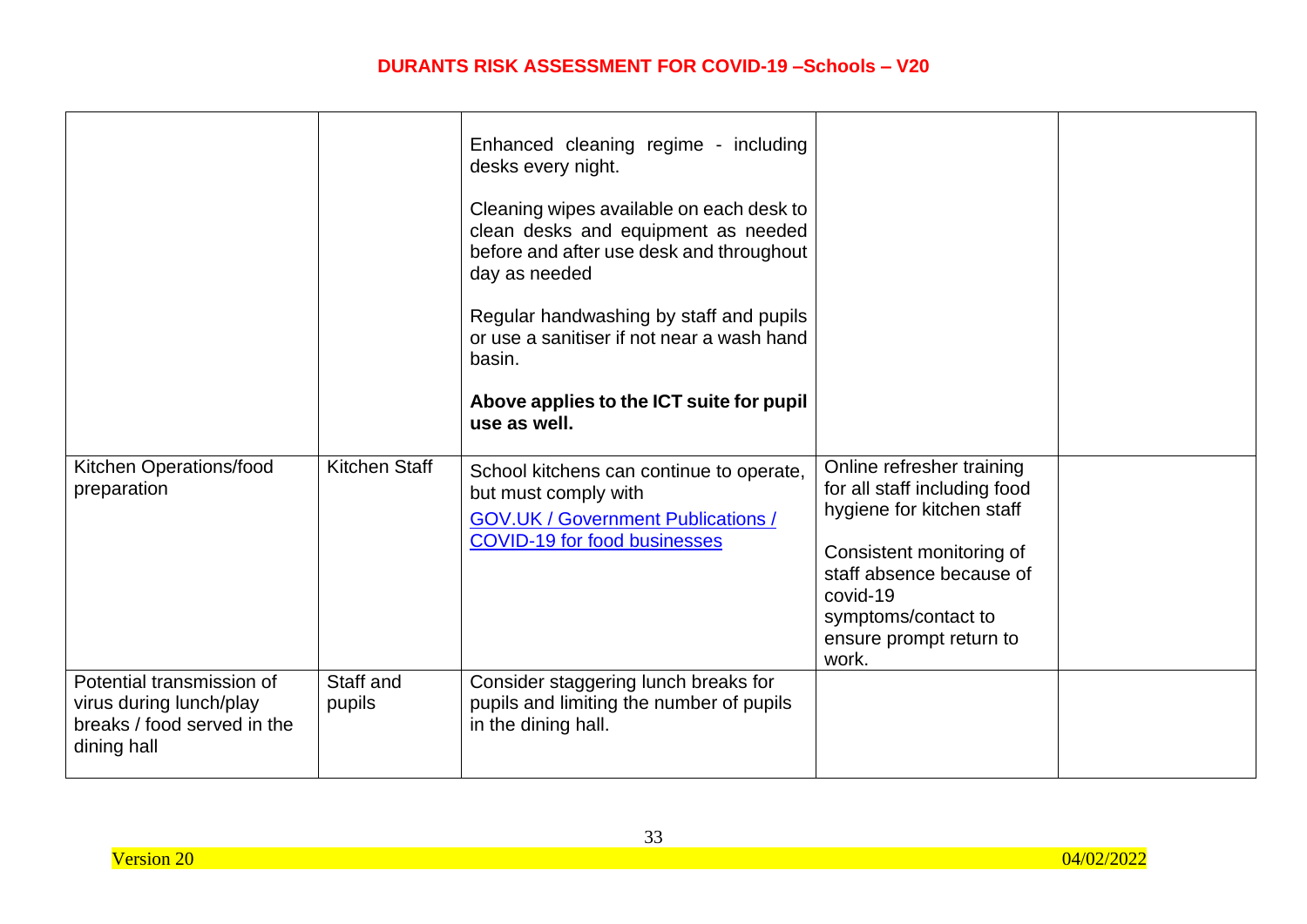|                            |                                              | Where possible pupils to queue and<br>collect lunch and eat it outdoors. Seek to<br>maintain separation in dining hall if<br>possible.<br>Separate entry and exits to the dining<br>hall where possible with one way in and<br>out. Mark out queuing arrangements.<br>Pupils encouraged to dispose of their<br>left- over food in the bins.<br>Bins provided at various location in the<br>dining hall.<br>Pupils will be supervised as normal. |  |
|----------------------------|----------------------------------------------|-------------------------------------------------------------------------------------------------------------------------------------------------------------------------------------------------------------------------------------------------------------------------------------------------------------------------------------------------------------------------------------------------------------------------------------------------|--|
| <b>Handling Deliveries</b> | Staff required<br>to deal with<br>deliveries | Considering<br>methods<br>reduce<br>to<br>frequency of deliveries, for example by<br>ordering larger quantities less often.<br>Local arrangements to be made whether<br>deliveries made external to the building or<br>to pre-allocated area as appropriate.<br>Staff wiping the outer surfaces of delivery<br>boxes before handling/relocating/sorting<br>the delivery<br>Wash<br>after<br>handling<br>hands<br>deliveries/packaging.          |  |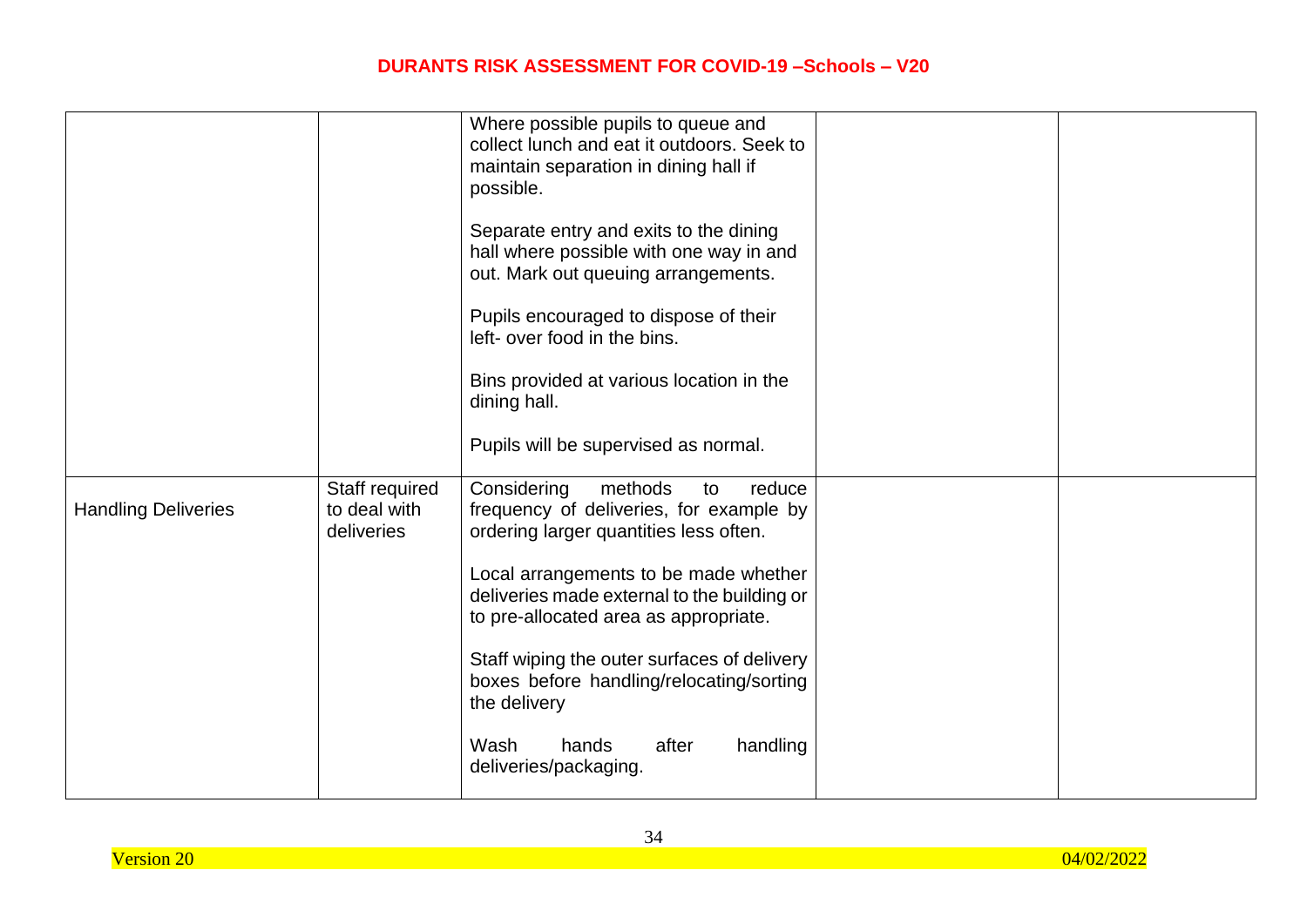| Potential transmission of   | All those that | Parents to observe social distancing      | Where parents wish to         |  |
|-----------------------------|----------------|-------------------------------------------|-------------------------------|--|
| virus from visitors/parents | would come     | when dropping and picking children from   | discuss any concerns with     |  |
|                             | into contact   | school.                                   | the teacher, this to be       |  |
|                             | with Visitors  |                                           | done outdoors where           |  |
|                             |                | Where possible, only one parent to        | possible                      |  |
|                             |                | pick/drop the children.                   |                               |  |
|                             |                |                                           | Notices displayed in          |  |
|                             |                |                                           |                               |  |
|                             |                | Consider - staggered school start and     | Reception office reminding    |  |
|                             |                | finish timings to avoid crowding by the   | the parents not to send       |  |
|                             |                | school gates.                             | their child to school if they |  |
|                             |                |                                           | or anyone in the household    |  |
|                             |                | Parents visiting reception office to wait | have symptoms                 |  |
|                             |                | outside.                                  |                               |  |
|                             |                |                                           | Update pre-recorded           |  |
|                             |                | Consider distancing arrangements are      | advisory message on the       |  |
|                             |                | put in place with good signage, floor     | school phone line about       |  |
|                             |                | markings etc                              | the COVID-19 symptoms         |  |
|                             |                |                                           | and isolation.                |  |
|                             |                | Parent will be allowed into the school by |                               |  |
|                             |                | appointment.                              |                               |  |
|                             |                |                                           |                               |  |
|                             |                | Fixed/standalone sanitisers stations will |                               |  |
|                             |                | be set up at various locations including  |                               |  |
|                             |                | entry and exit points.                    |                               |  |
|                             |                |                                           |                               |  |
|                             |                | Screens installed at reception desk.      |                               |  |
|                             |                |                                           |                               |  |
|                             |                | Staff are to regularly wash hands or use  |                               |  |
|                             |                | hand gel frequently i.e. on arriving at   |                               |  |
|                             |                | work, after handling parcels/post/books,  |                               |  |
|                             |                | moving from room to room.                 |                               |  |
|                             |                |                                           |                               |  |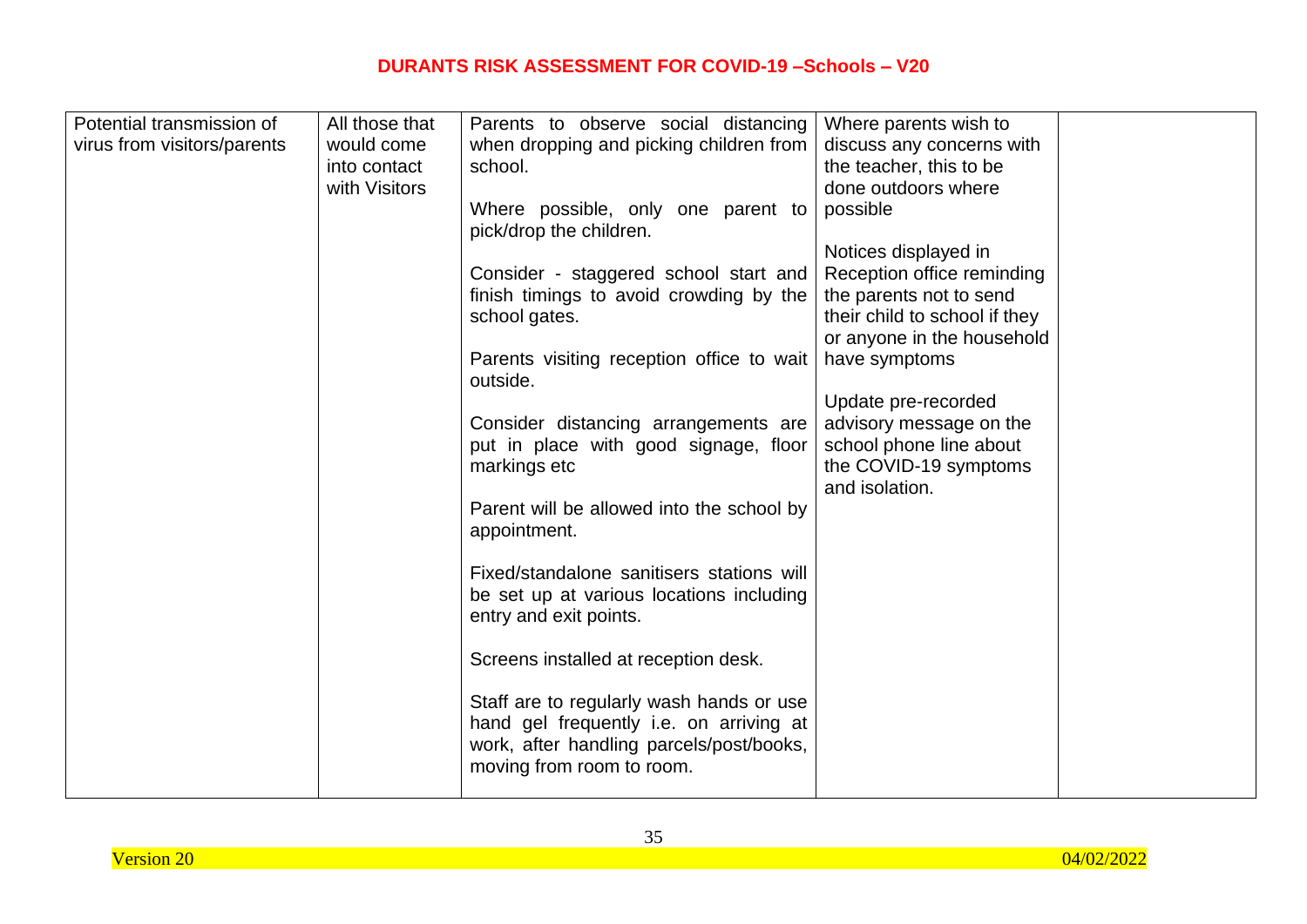|                                                                                  |                                                                     | Reduce<br>of<br>intake<br>any<br>paper<br>documentation from parents. Advise<br>parents to email any documentation.<br>Where it is unavoidable, staff to ensure<br>wash and sanitise hands regularly.                                                                                                                                                                                                                                                                                                                                                                                                                                                                |                                                                                               |  |
|----------------------------------------------------------------------------------|---------------------------------------------------------------------|----------------------------------------------------------------------------------------------------------------------------------------------------------------------------------------------------------------------------------------------------------------------------------------------------------------------------------------------------------------------------------------------------------------------------------------------------------------------------------------------------------------------------------------------------------------------------------------------------------------------------------------------------------------------|-----------------------------------------------------------------------------------------------|--|
| Potential transmission of<br>virus from contractors<br>attending the school site | All those that<br>would come<br>into contact<br>with<br>Contractors | Contractors to be notified in advance not<br>to attend the premises if they have<br>symptoms<br>Attendance by contractors notified to<br>reception desk in advance<br>Contractors to sign in at reception desk<br>and declare they do not have symptoms.<br>Site manager to ensure area of the work<br>is clear before-hand. Any pupils and staff<br>to leave that area.<br>Site manager to liaise with and monitor<br>contractor<br>maintaining<br>the<br>social<br>distancing where possible.<br>Sanitisers stations will be set up at<br>various locations including entry and exit<br>points.<br>Supervised and limited access to other<br>parts of the building | Staff to observe and ask<br>any contractors to leave<br>the building if they have<br>symptoms |  |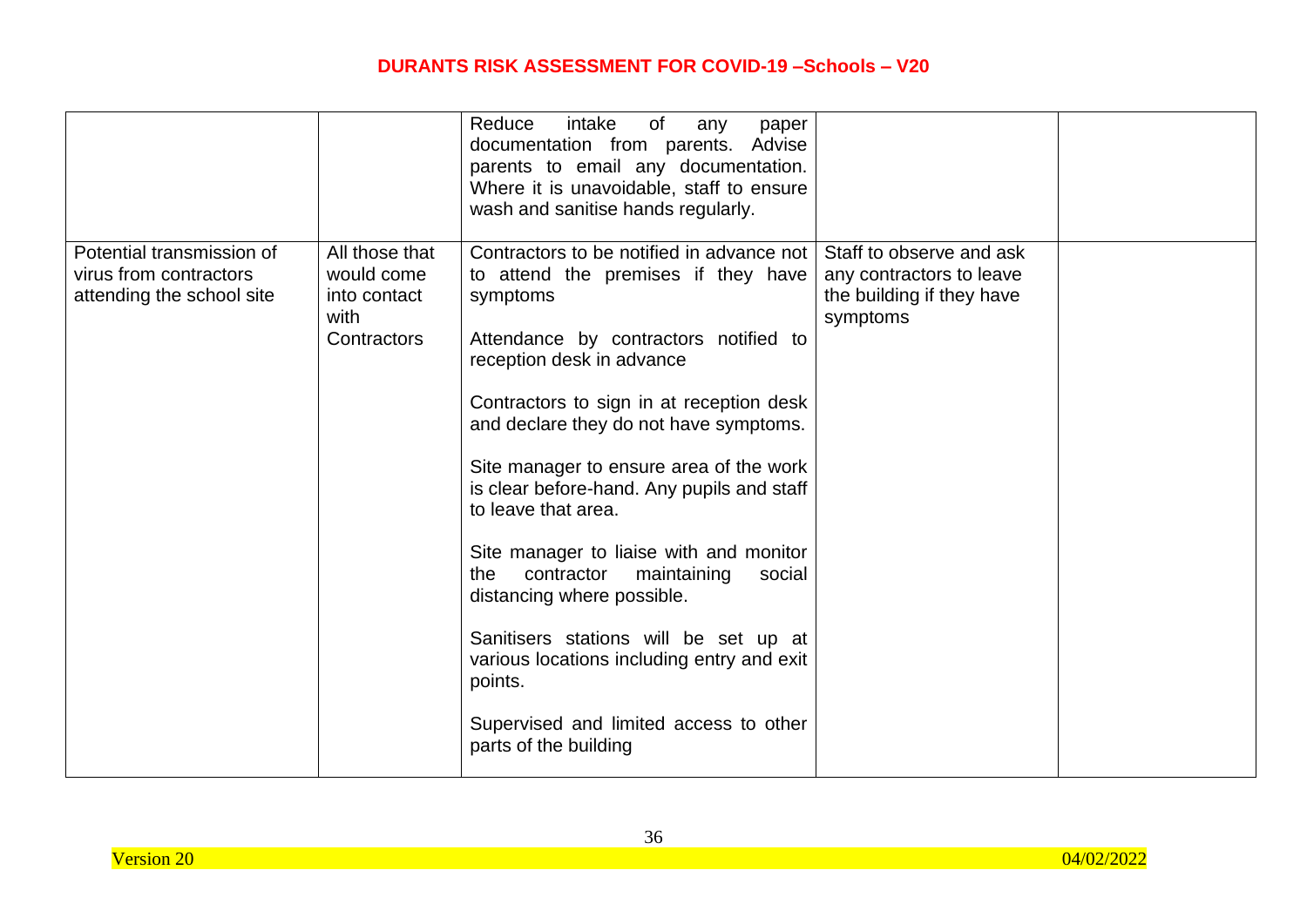|                                                                                                      |                                                                                                                                                       | of<br>Regular<br>regime<br>cleaning<br>public/communal areas.                                                                                                                                                                                                                                                                                                                                                 |                                                                                                               |  |
|------------------------------------------------------------------------------------------------------|-------------------------------------------------------------------------------------------------------------------------------------------------------|---------------------------------------------------------------------------------------------------------------------------------------------------------------------------------------------------------------------------------------------------------------------------------------------------------------------------------------------------------------------------------------------------------------|---------------------------------------------------------------------------------------------------------------|--|
| Potential Spread of virus<br>from School Library                                                     | <b>All Library</b><br>Users and<br><b>Staff</b>                                                                                                       | Staff to make use of any digital resources<br>for pupils.<br>Once operational only limited number of<br>pupils can attend the library at any one<br>time.<br>Online<br>reservation/book<br>catalogue<br>available to help pupils to reserve books.<br>Pupils encouraged to drop the returning<br>items in a collection box/trolley.<br>Consider<br>returned<br>items<br>to<br>be<br>quarantined for 72 hours. |                                                                                                               |  |
| Potential enhanced infection<br>risk from music (e.g.<br>singing, playing wind/brass<br>instruments) | Music students<br>and teachers<br>Singing<br>indoors can<br>increase the<br>exhalation of<br>droplets etc<br>and so<br>increases risk<br>of infection | Consider<br>ensuring good ventilation.<br>physical distancing and playing<br>outside wherever possible<br>limiting group sizes to no more<br>than 15<br>positioning pupils back-to-back or<br>side-to-side<br>avoiding sharing of instruments<br>and<br>Singing, wind and brass playing<br>should not take place in larger                                                                                    | <b>FOLLOWING LATEST</b><br><b>GOVERNMENT</b><br><b>GUIDANCE</b><br><b>(CURRENTLY NOT</b><br><b>AVAILABLE)</b> |  |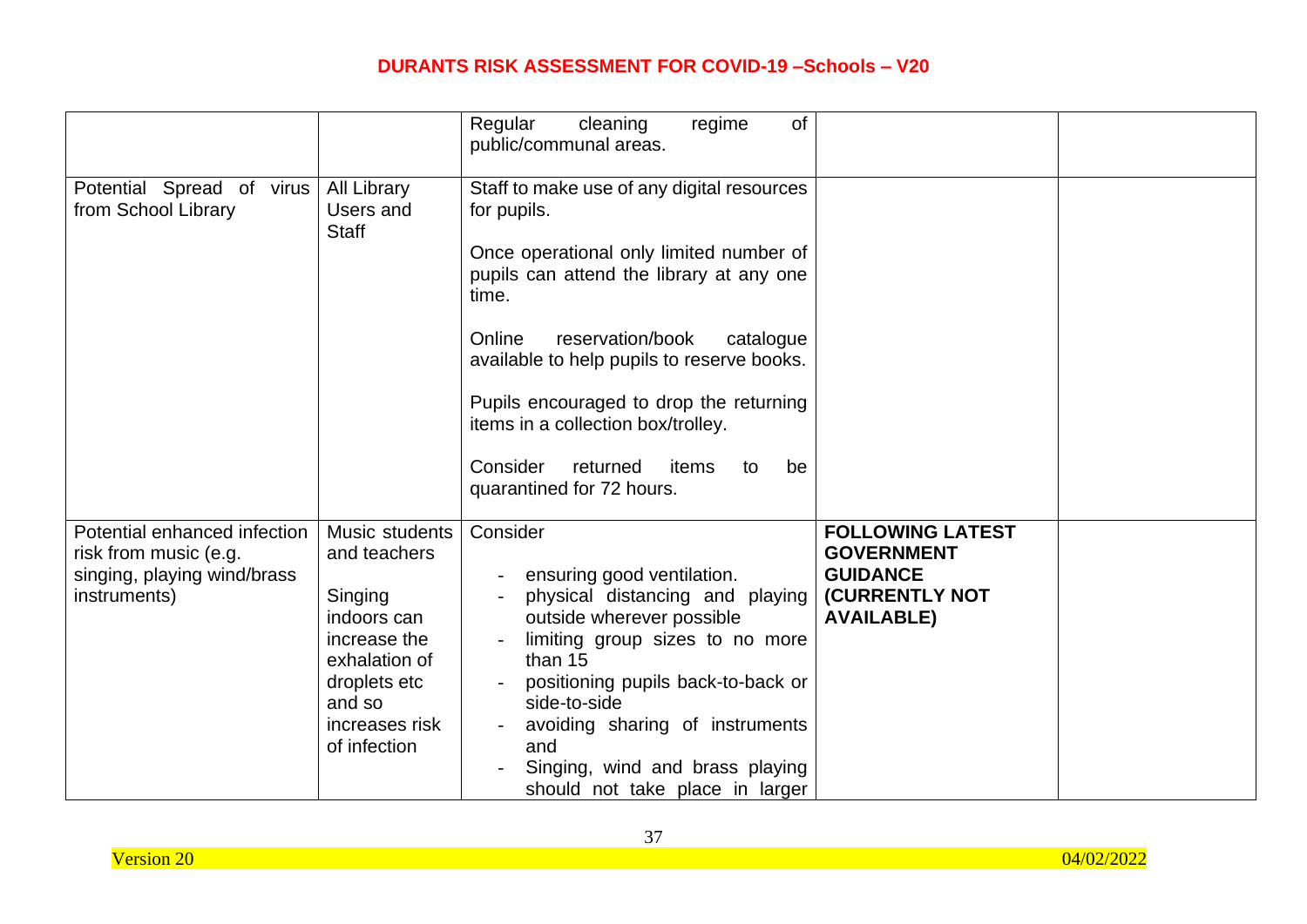|                                                                                                         |                        | groups such as school choirs and<br>ensembles, or school assemblies.                                                                                                                                                                                                                                                        |  |
|---------------------------------------------------------------------------------------------------------|------------------------|-----------------------------------------------------------------------------------------------------------------------------------------------------------------------------------------------------------------------------------------------------------------------------------------------------------------------------|--|
| Physical education, sport<br>and physical activity<br>(enhanced risk via<br>exhalation during exercise) | Pupils and<br>teachers | You have the flexibility to decide how<br>physical education, sport and physical<br>activity will be provided while following<br>the measures in your system of controls.<br>Guidance on coronavirus (COVID-19)<br>measures for grassroots sport participants,<br>providers and facility operators - GOV.UK<br>(www.gov.uk) |  |
|                                                                                                         |                        | You can hold PE lessons indoors,<br>including those that involve activities<br>related to team sports, for example<br>practising specific techniques, within<br>your own system of controls.<br>Refer to:                                                                                                                   |  |
|                                                                                                         |                        | guidance on grassroot sports for<br>$\bullet$<br>public and sport providers, safe<br>provision and facilities, and<br>guidance from <b>Sport England</b><br>advice from organisations such as<br>the <b>Association for Physical</b><br><b>Education and the Youth Sport</b><br><b>Trust</b>                                |  |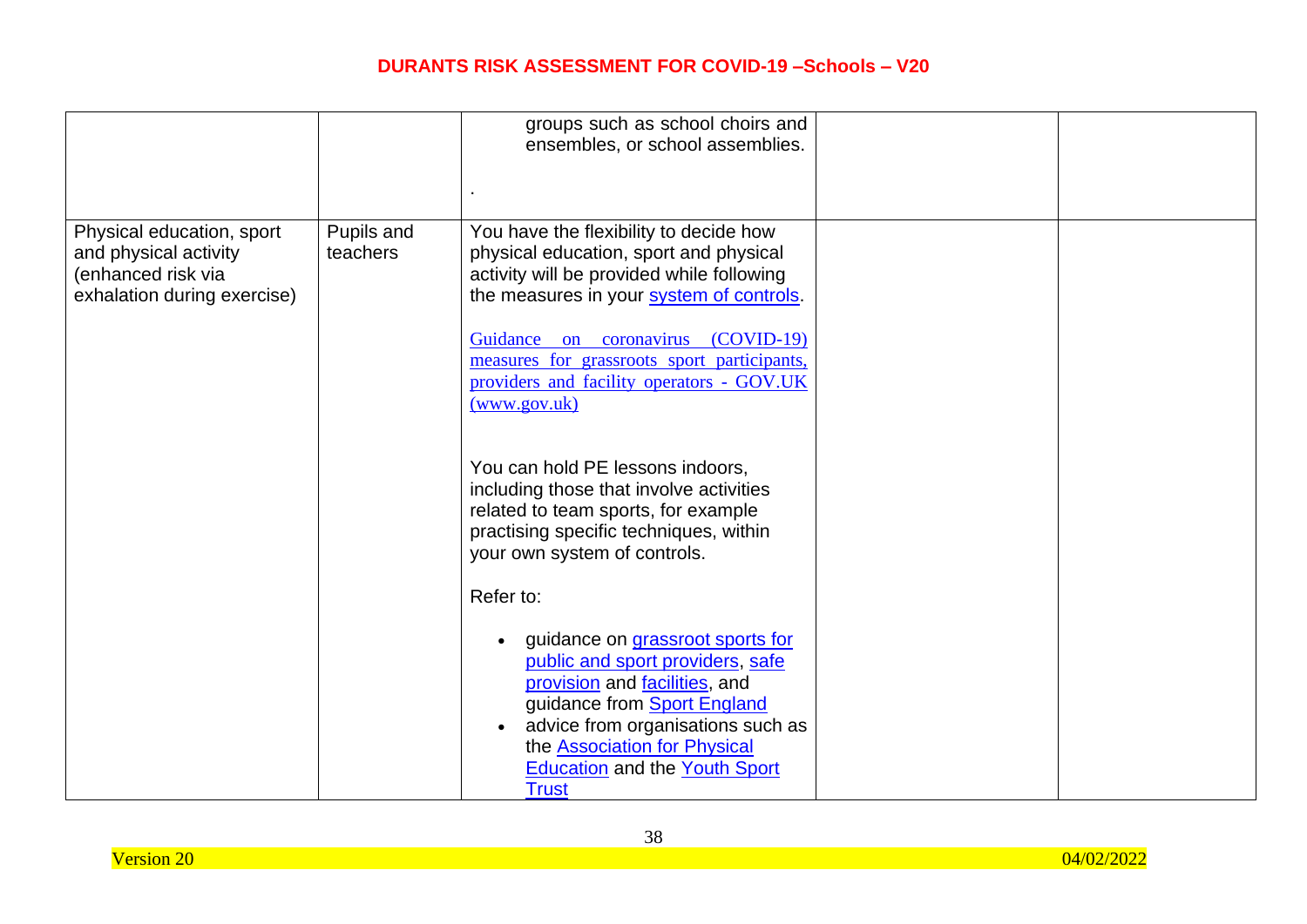|                                                |                                                                                               | guidance from Swim England on<br>school swimming and water<br>safety lessons available at<br>returning to pools guidance<br>documents<br>using changing rooms safely                                                                                                                                                                                                                                                              |                                                                                                                                                                             |  |
|------------------------------------------------|-----------------------------------------------------------------------------------------------|-----------------------------------------------------------------------------------------------------------------------------------------------------------------------------------------------------------------------------------------------------------------------------------------------------------------------------------------------------------------------------------------------------------------------------------|-----------------------------------------------------------------------------------------------------------------------------------------------------------------------------|--|
| Accidents, security and other  <br>incidents:  | All                                                                                           | In an emergency, for example, an<br>accident or fire, people do not have to<br>stay apart if it would be unsafe.<br>People involved in the provision of<br>assistance to others should pay attention<br>to sanitation measures immediately<br>afterwards including washing hands.                                                                                                                                                 |                                                                                                                                                                             |  |
| Potential stress/anxiety<br>caused by COVID-19 | Staff can be<br>affected by<br>stressors more<br>than is usual<br>due to COVID-<br>19 crisis. | Reassurance to staff of measures taken<br>seriously to protect their safety.<br>Communication of message that for most<br>people Covid 19 results in mild illness.<br>Also, that transmission of the virus is<br>more likely if in contact with someone<br>with symptoms at less than 2 metres for<br>15 minutes or more. The incidence of<br>covid-19 is lower than it was.<br>Regular<br>communications<br>from<br>Headteacher. | Regular communication of<br>mental health information<br>should be communicated to<br>all staff.<br>Consider use of<br><b>Occupational Health</b><br>Service or equivalent. |  |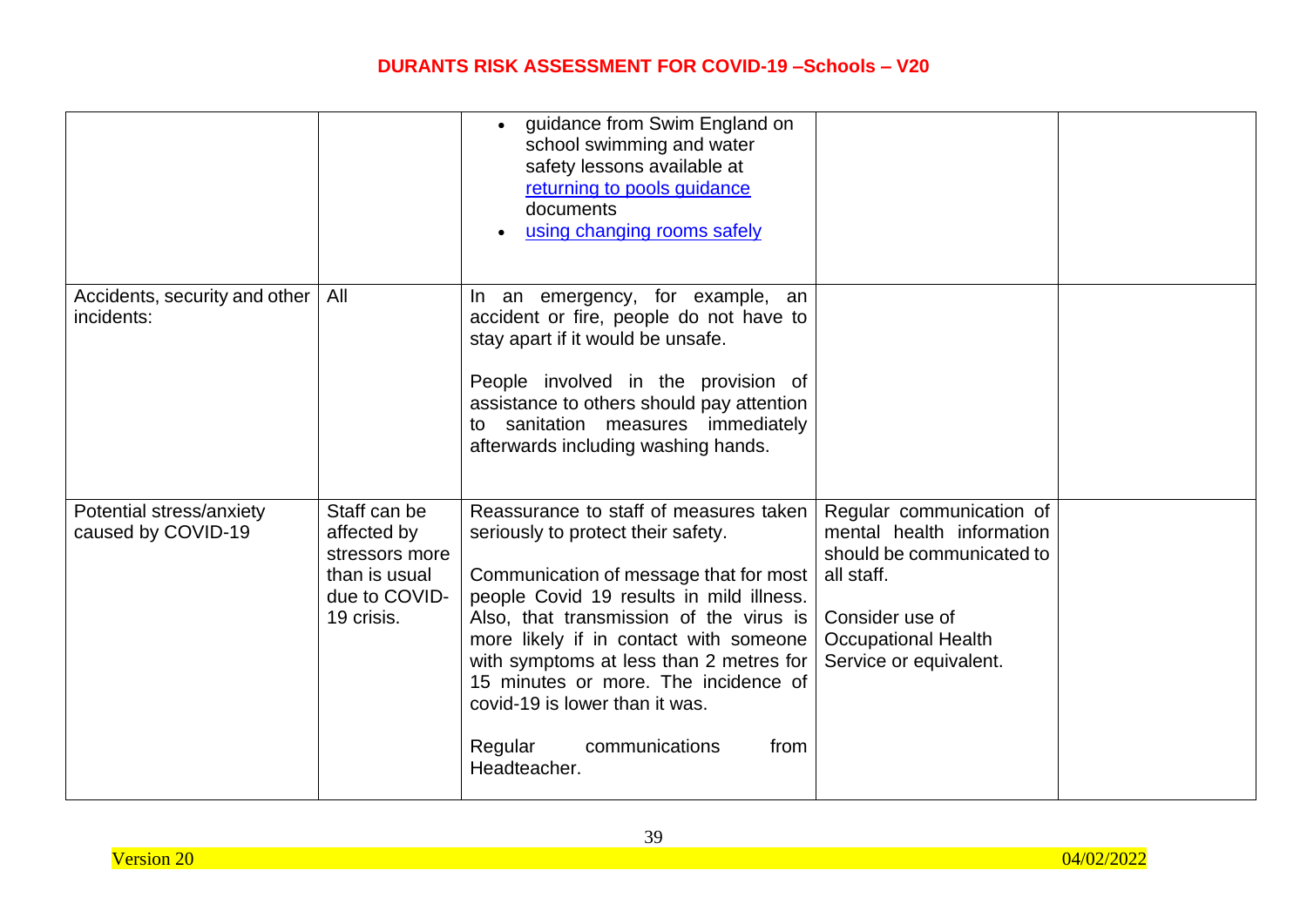|                                                          | <b>Mental Health</b><br>Senior Leadership Team will promote                                                                                |  |
|----------------------------------------------------------|--------------------------------------------------------------------------------------------------------------------------------------------|--|
|                                                          | mental health & wellbeing awareness to                                                                                                     |  |
|                                                          | staff and will offer whatever support they                                                                                                 |  |
|                                                          | can to help.                                                                                                                               |  |
|                                                          | Regular contact with managers and<br>colleagues                                                                                            |  |
|                                                          | One to one supervision meetings with<br>manager                                                                                            |  |
|                                                          | Insert school's own arrangements for<br>Employee<br>assistance<br>to<br>access<br>line/occupational health service.                        |  |
|                                                          | The Education Support Partnership<br>provides mental health & wellbeing<br>support to the Education sector.                                |  |
|                                                          | Insert school's own arrangements for any<br>access to computer- based training on<br>coronavirus, stress etc (e.g. through<br>schools SLA) |  |
|                                                          | Signpost to any online guidance<br>regarding bereavement during the<br>coronavirus period                                                  |  |
| Pupils and staff<br>Coverings<br>Face<br>$\equiv$<br>not | Where pupils in year 7 (which would be                                                                                                     |  |
| wearing Face Coverings can                               | children who were aged 11 on 31 August                                                                                                     |  |
| increase the general spread                              | 2021) and above are educated,                                                                                                              |  |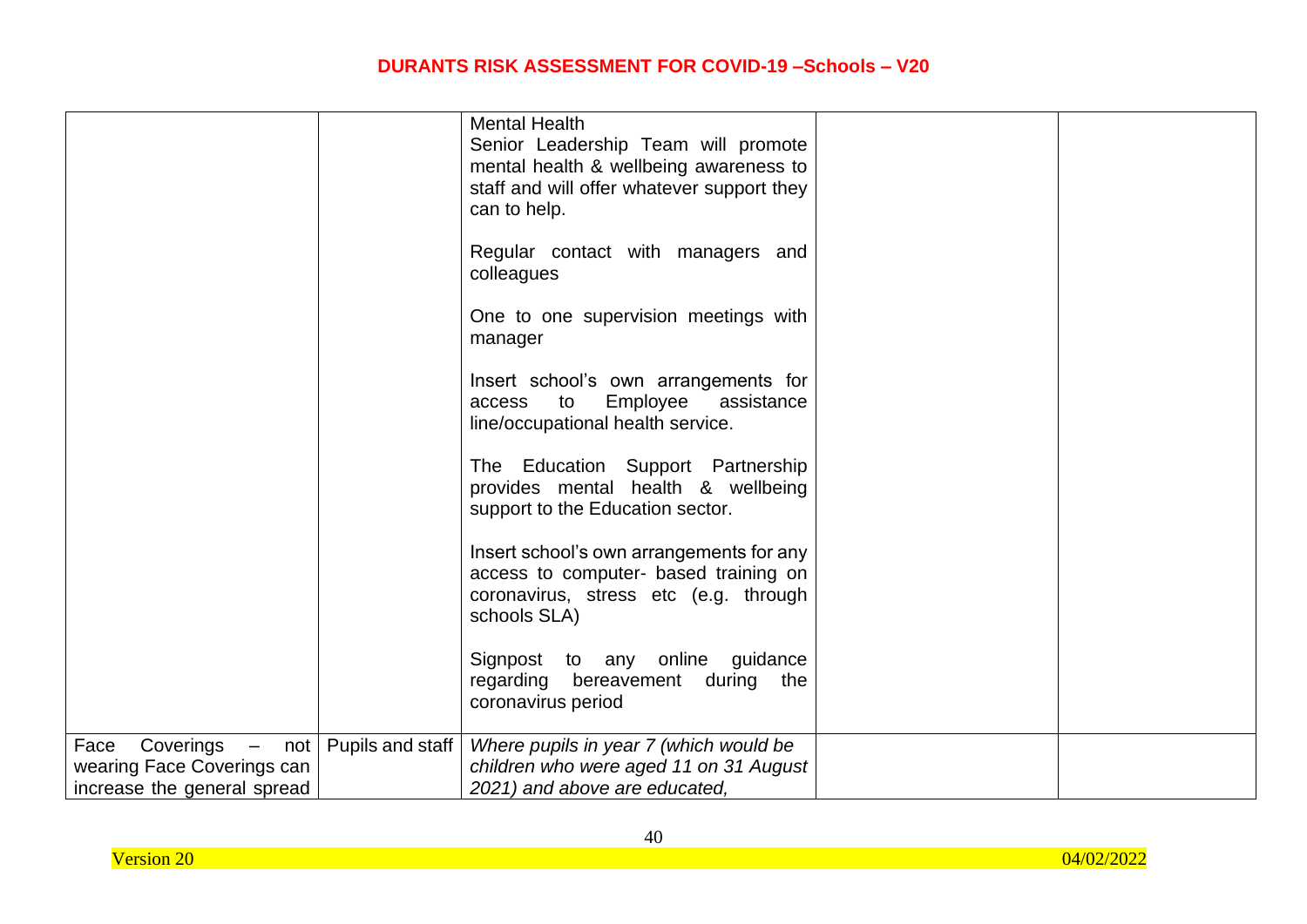| transmission<br><b>or</b><br>of | Contracting       | Government Guidance recommends that       |                              |  |
|---------------------------------|-------------------|-------------------------------------------|------------------------------|--|
| coronavirus from pupils and     | and spreading     | face coverings should be worn by pupils,  |                              |  |
| staff                           | virus             | staff and adult visitors when moving      |                              |  |
|                                 |                   | around the premises, outside of           |                              |  |
|                                 |                   | classrooms, such as in corridors and      |                              |  |
|                                 |                   | communal areas. This is a temporary       |                              |  |
|                                 |                   | measure. Pupils in these schools should   |                              |  |
|                                 |                   | also wear a face covering when            |                              |  |
|                                 |                   | travelling on public transport and        |                              |  |
|                                 |                   | dedicated transport to and from school.   |                              |  |
|                                 |                   | It is not advised that pupils and staff   |                              |  |
|                                 |                   | wear face coverings in classrooms.        |                              |  |
|                                 |                   |                                           |                              |  |
|                                 |                   | See Circumstances where people are        |                              |  |
|                                 |                   | not able to wear face coverings: for      |                              |  |
|                                 |                   | exceptions to this. Face coverings do not |                              |  |
|                                 |                   | need to be worn when outdoors.            |                              |  |
|                                 |                   |                                           |                              |  |
|                                 |                   | Face coverings help protect the wearer    |                              |  |
|                                 |                   |                                           |                              |  |
|                                 |                   | and others against the spread of          |                              |  |
|                                 |                   | infection because they cover the nose     |                              |  |
|                                 |                   | and mouth, which are the main             |                              |  |
|                                 |                   | confirmed sources of transmission of      |                              |  |
|                                 |                   | COVID-19.                                 |                              |  |
| Travel between schools or       | travelling<br>All | Supply teachers, peripatetic teachers     | Encourage greater use of     |  |
| other travel whilst at work     | staff and pupils  | and/or other temporary staff can move     | walking, cycling or own car  |  |
|                                 | exposed to risk   | between schools. They should ensure       | rather than public transport |  |
| Travelling to and from school   | of transmission   | they follow any school procedures and     | if possible. Families using  |  |
|                                 | whilst on public  | consider measures they may need to        | public transport<br>should   |  |
| Note: This practise may vary    | transport and     | take to minimise consider risk.           | refer to the                 |  |
| greatly or not apply to all     | dedicated         |                                           |                              |  |
| schools.                        |                   |                                           |                              |  |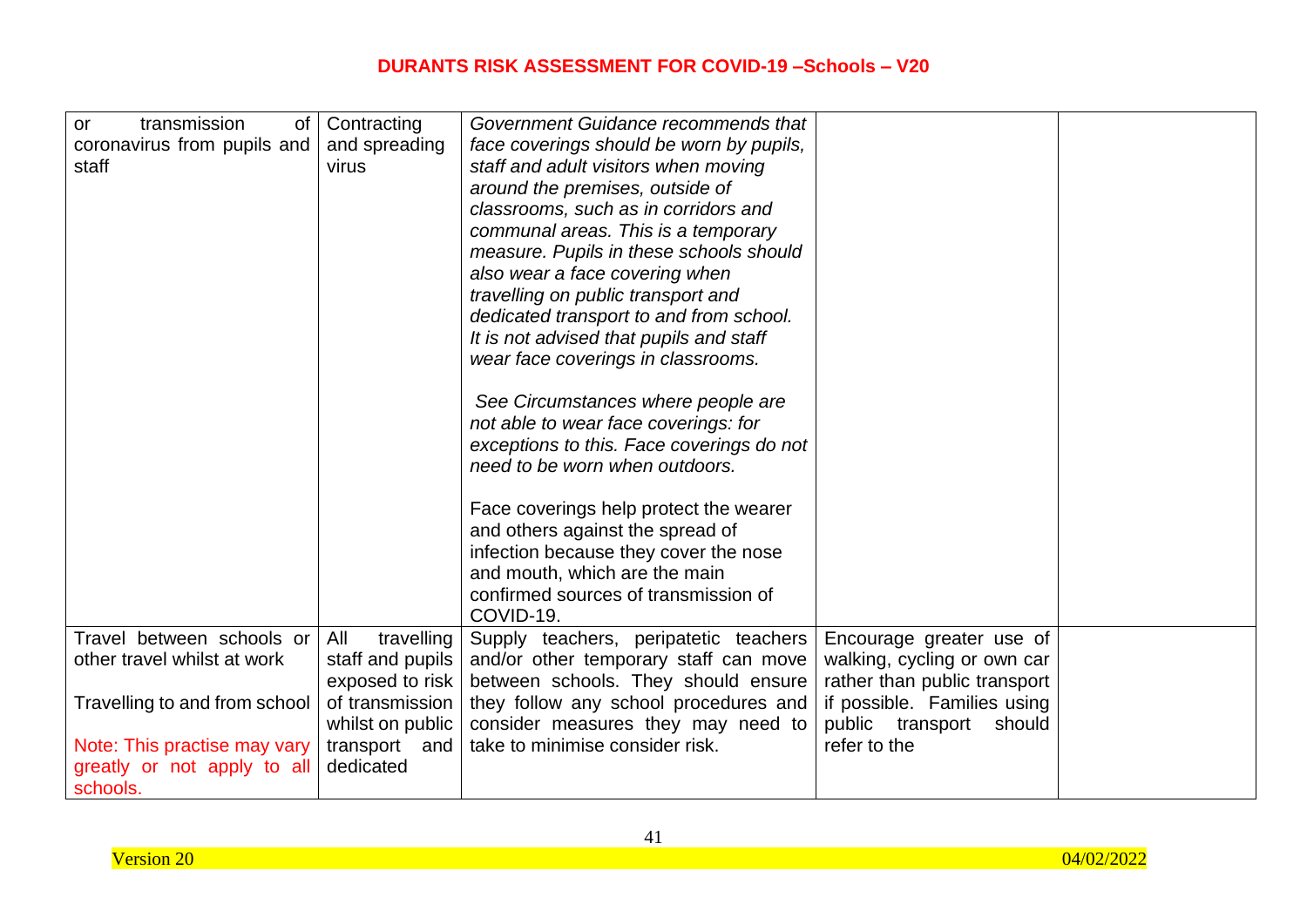|                                   | school          | Government guidance states that Face    | https://www.gov.uk/guidan  |  |
|-----------------------------------|-----------------|-----------------------------------------|----------------------------|--|
|                                   | transport.      | coverings will be compulsory on public  | ce/coronavirus-covid-19-   |  |
|                                   |                 | transport unless individuals are exempt | safer-travel-guidance-for- |  |
|                                   |                 | from doing so.                          | passengers                 |  |
|                                   |                 |                                         |                            |  |
|                                   |                 |                                         |                            |  |
|                                   |                 |                                         |                            |  |
|                                   |                 |                                         |                            |  |
|                                   |                 |                                         |                            |  |
|                                   |                 |                                         |                            |  |
|                                   |                 |                                         |                            |  |
|                                   |                 |                                         |                            |  |
|                                   |                 |                                         |                            |  |
|                                   |                 |                                         |                            |  |
|                                   |                 |                                         |                            |  |
|                                   |                 |                                         |                            |  |
|                                   |                 |                                         |                            |  |
|                                   |                 |                                         |                            |  |
|                                   |                 |                                         |                            |  |
|                                   |                 |                                         |                            |  |
|                                   |                 |                                         |                            |  |
| <b>Fire Evacuation Procedures</b> | All occupiers   | Generally, review procedures consider   | Review procedures          |  |
| during the COVID-19               | of school       | lower frequency of fire drills, zonal   |                            |  |
| Pandemic                          | buildings.      | evacuation for drills etc. For Schools  |                            |  |
|                                   |                 | with access to Schools Health & Safety  |                            |  |
|                                   | Evacuations     | Team Service, refer to the Schools Hub  |                            |  |
|                                   | require         | advice sheets; "Fire Evacuation         |                            |  |
|                                   | movements of    | Procedures" - COVID-19 - Sheet No. 5    |                            |  |
|                                   | large amounts   |                                         |                            |  |
|                                   |                 |                                         |                            |  |
|                                   | of people       |                                         |                            |  |
|                                   | which may       |                                         |                            |  |
|                                   | compromise      |                                         |                            |  |
|                                   | social          |                                         |                            |  |
|                                   | distancing etc. |                                         |                            |  |